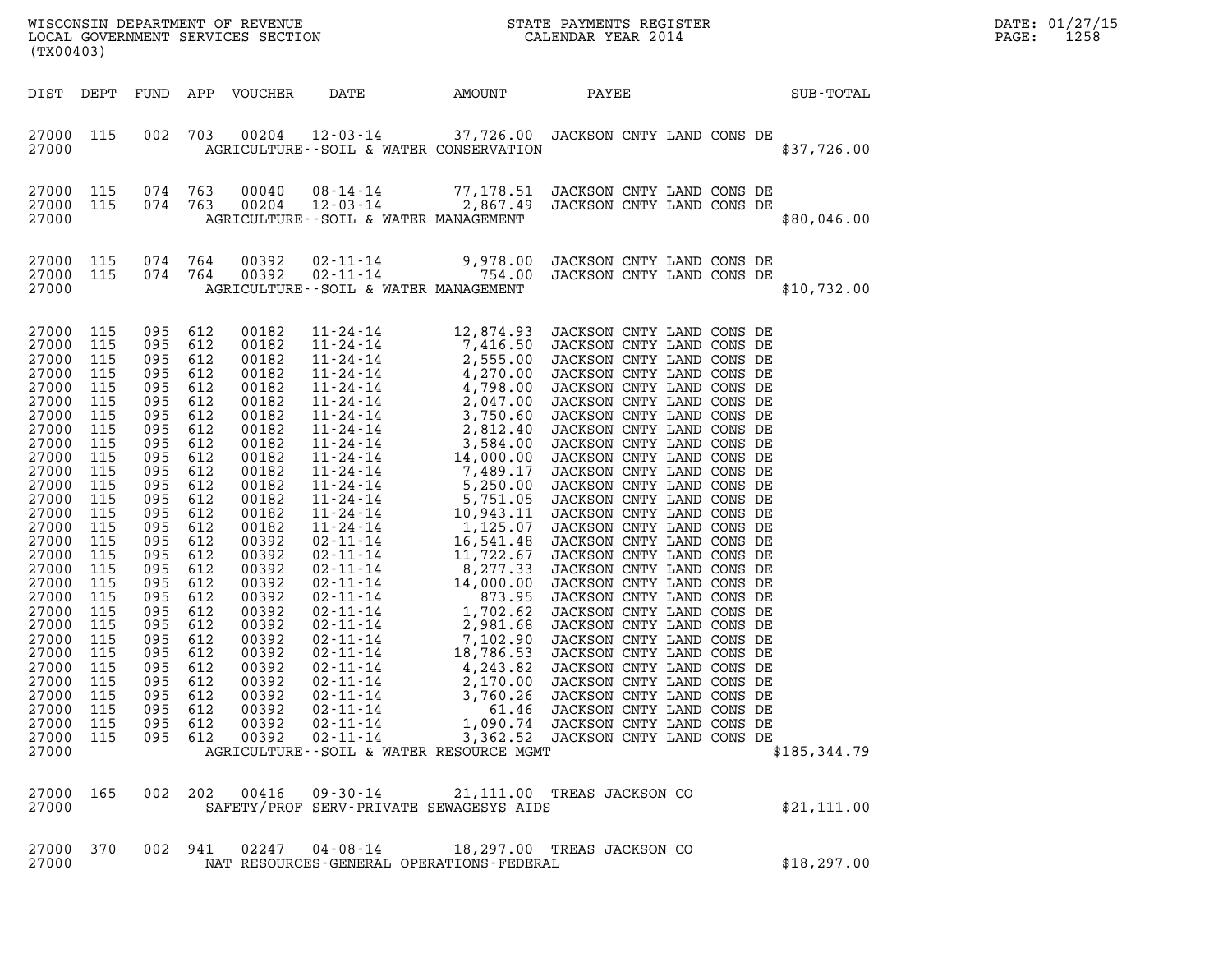| (TX00403)                                    |         |         |                                 |                                                            |                                                                                                                                                                                   |                        | DATE: 01/27/15<br>$\mathtt{PAGE:}$<br>1259 |
|----------------------------------------------|---------|---------|---------------------------------|------------------------------------------------------------|-----------------------------------------------------------------------------------------------------------------------------------------------------------------------------------|------------------------|--------------------------------------------|
|                                              |         |         | DIST DEPT FUND APP VOUCHER DATE |                                                            |                                                                                                                                                                                   | AMOUNT PAYEE SUB-TOTAL |                                            |
|                                              |         |         |                                 |                                                            | $\begin{tabular}{lllllll} 27000& 370& 012& 381& 00603& 03-28-14& & 238.32 & \texttt{TREAS JACKSON CO} \\ & \texttt{NAT RESOURCES--BOAT PATROL} & & & & \end{tabular}$             | \$238.32               |                                            |
| 27000                                        |         |         |                                 | NAT RESOURCES--UTV PROJECT AIDS-GAS TAX                    | 27000 370 012 548 01291 12-16-14 6,391.51 TREAS JACKSON CO                                                                                                                        | \$6,391.51             |                                            |
| 27000                                        |         |         |                                 | NAT RESOURCES--WILDLIFE DAMAGE                             | 27000 370 012 549 00127 03-05-14 3,410.00 JACKSON CNTY LAND CONS DE                                                                                                               | \$3,410.00             |                                            |
| 27000 370<br>27000                           |         |         |                                 | NAT RESOURCES--BOATING ENFORCEMENT AIDS                    | 012 550 00603 03-28-14 825.76 TREAS JACKSON CO                                                                                                                                    | \$825.76               |                                            |
| 27000                                        |         |         |                                 | NAT RESOURCES--ALL TERRAIN VEHICLE ENF                     | 27000 370 012 551 00174 09-29-14 33,963.87 TREAS JACKSON CO                                                                                                                       | \$33,963.87            |                                            |
| 27000                                        |         |         |                                 | NAT RESOURCES - - SNOWMOBILE ENFORCEMENT                   | 27000 370 012 552 00125 09-29-14 6,842.92 TREAS JACKSON CO                                                                                                                        | \$6,842.92             |                                            |
| 27000 370<br>27000 370<br>27000 370<br>27000 |         |         |                                 | NAT RESOURCES - WILDLIFE DAMAGE CLAIMS                     | 012 553 00127 03-05-14 12,719.17 JACKSON CNTY LAND CONS DE<br>012 553 00127 03-05-14 1,171.02 JACKSON CNTY LAND CONS DE<br>012 553 00127 03-05-14 14.74 JACKSON CNTY LAND CONS DE | \$13,904.93            |                                            |
| 27000                                        |         |         |                                 | NAT RESOURCES - - RECREATION AIDS - FISH                   | 27000 370 012 564 00282 04-04-14 5,746.72 TREAS JACKSON CO                                                                                                                        | \$5,746.72             |                                            |
| 27000                                        |         |         |                                 | NAT RESOURCES-FOREST CROP/MANAGED FOREST                   | 27000 370 012 566 00001 09-16-14 19,634.66 TREAS JACKSON CO                                                                                                                       | \$19,634.66            |                                            |
| 27000                                        |         |         |                                 | NAT RESOURCES - - SNOWMOBILE TRAIL AIDS                    | 27000 370 012 569 00512 09-16-14 16,124.00 TREAS JACKSON CO                                                                                                                       | \$16, 124.00           |                                            |
| 27000 370<br>27000                           |         |         | 012 572 00005                   | NAT RESOURCES - - URBAN FORESTRY/CO FORESTS                | 04-01-14 43,089.86 TREAS JACKSON CO                                                                                                                                               | \$43,089.86            |                                            |
| 27000 370<br>27000                           |         |         |                                 | NAT RESOURCES - - SNOWMOBILE TRAIL AIDS                    | 012 575 00267 08-20-14 83,775.00 TREAS JACKSON CO                                                                                                                                 | \$83,775.00            |                                            |
| 27000 370<br>27000 370<br>27000              | 012 576 | 012 576 | 01215<br>01288                  | $12 - 16 - 14$<br>NAT RESOURCES--ALL-TERRAIN VEHICLE TRAIL | 39,300.00 TREAS JACKSON CO<br>12-16-14 6,910.00 TREAS JACKSON CO                                                                                                                  | \$46, 210.00           |                                            |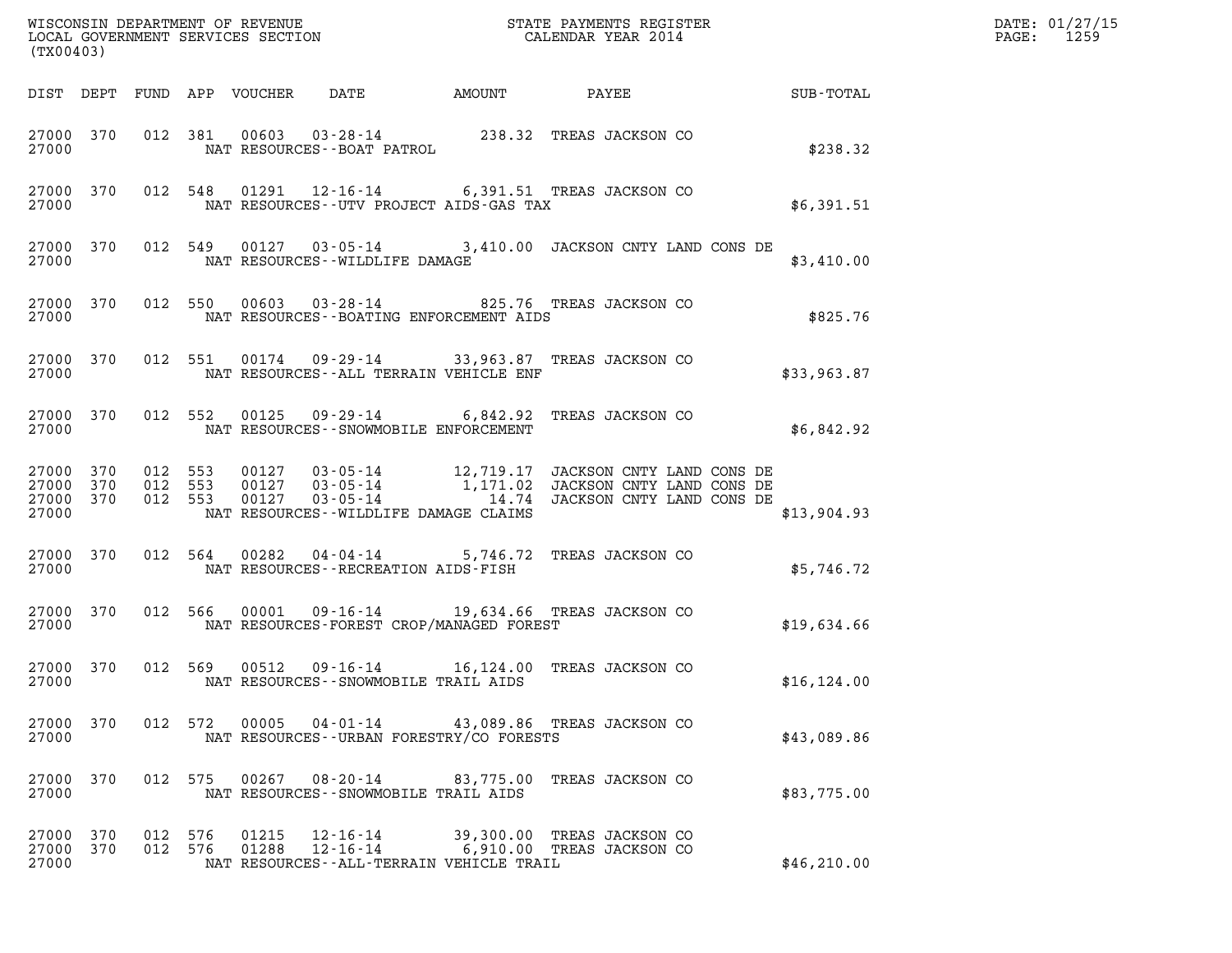| (TX00403)                                                                                                                                        |                                                                                                  |                                                                                                                                |                                                   |                                                                                                                                     |                                                                                                                                              |                                                                                                                                 |                                                                                                                                                                                                                                                                                                                                                                                         |                  | DATE: 01/27/15<br>1260<br>$\mathtt{PAGE}$ : |
|--------------------------------------------------------------------------------------------------------------------------------------------------|--------------------------------------------------------------------------------------------------|--------------------------------------------------------------------------------------------------------------------------------|---------------------------------------------------|-------------------------------------------------------------------------------------------------------------------------------------|----------------------------------------------------------------------------------------------------------------------------------------------|---------------------------------------------------------------------------------------------------------------------------------|-----------------------------------------------------------------------------------------------------------------------------------------------------------------------------------------------------------------------------------------------------------------------------------------------------------------------------------------------------------------------------------------|------------------|---------------------------------------------|
|                                                                                                                                                  |                                                                                                  |                                                                                                                                |                                                   | DIST DEPT FUND APP VOUCHER                                                                                                          | DATE                                                                                                                                         | AMOUNT                                                                                                                          | PAYEE                                                                                                                                                                                                                                                                                                                                                                                   | <b>SUB-TOTAL</b> |                                             |
| 27000 370<br>27000 370<br>27000                                                                                                                  |                                                                                                  | 012 577                                                                                                                        | 012 577                                           | 02245<br>02248                                                                                                                      |                                                                                                                                              | NAT RESOURCES - - ALL - TERRAIN VEHICLE TRAIL                                                                                   | 04-08-14 46,250.00 TREAS JACKSON CO<br>04-08-14 18,297.00 TREAS JACKSON CO                                                                                                                                                                                                                                                                                                              | \$64,547.00      |                                             |
| 27000 370<br>27000                                                                                                                               |                                                                                                  |                                                                                                                                |                                                   |                                                                                                                                     | NAT RESOURCES--RU RECYCLING GRANT                                                                                                            |                                                                                                                                 | 074 670 41622 05-23-14 79,526.48 TREAS JACKSON CO                                                                                                                                                                                                                                                                                                                                       | \$79,526.48      |                                             |
| 27000 370<br>27000                                                                                                                               |                                                                                                  |                                                                                                                                | 074 673                                           |                                                                                                                                     |                                                                                                                                              | NAT RESOURCES--RU CONSOLIDATED GRANT                                                                                            | 41622  05-23-14   5,245.32  TREAS JACKSON CO                                                                                                                                                                                                                                                                                                                                            | \$5,245.32       |                                             |
| 27000 370<br>27000 370<br>27000 370<br>27000                                                                                                     |                                                                                                  | 095 517<br>095 517                                                                                                             | 095 517                                           | 02601                                                                                                                               | 05-06-14<br>NAT RESOURCES - - POLLUTION CONTROL                                                                                              |                                                                                                                                 | 02544  05-06-14  150,000.00 TREAS JACKSON CO<br>02600  05-06-14  22,810.00 TREAS JACKSON CO<br>02601  05-06-14  127,190.00 TREAS JACKSON CO<br>127,190.00 TREAS JACKSON CO                                                                                                                                                                                                              | \$300,000.00     |                                             |
| 27000 395<br>27000                                                                                                                               |                                                                                                  |                                                                                                                                | 011 168                                           | 14027                                                                                                                               | TRANSPORTATION--ELDERLY & DISABLED                                                                                                           |                                                                                                                                 | 05-05-14 68,117.00 COUNTY OF JACKSON                                                                                                                                                                                                                                                                                                                                                    | \$68,117.00      |                                             |
| 27000 395<br>27000                                                                                                                               |                                                                                                  |                                                                                                                                | 011 170                                           | 05289                                                                                                                               | $03 - 03 - 14$                                                                                                                               | TRANSPORTATION--COUNTY FOREST ROAD AIDS                                                                                         | 2,724.28 TREAS JACKSON CO                                                                                                                                                                                                                                                                                                                                                               | \$2,724.28       |                                             |
| 27000 395<br>27000                                                                                                                               |                                                                                                  |                                                                                                                                |                                                   |                                                                                                                                     | TRANSPORTATION--FLOOD DAMAGE AID                                                                                                             |                                                                                                                                 | 011 174 30310 11-10-14 15,368.69 TREAS JACKSON CO                                                                                                                                                                                                                                                                                                                                       | \$15,368.69      |                                             |
| 27000 395<br>27000<br>27000<br>27000<br>27000<br>27000<br>27000<br>27000<br>27000<br>27000<br>27000<br>27000<br>27000<br>27000<br>27000<br>27000 | 395<br>395<br>395<br>395<br>395<br>395<br>395<br>395<br>395<br>395<br>395<br>395<br>-395<br>-395 | 011 185<br>011 185<br>011 185<br>011 185<br>011 185<br>011 185<br>011 185<br>011 185<br>011<br>011<br>011<br>011<br>011<br>011 | 185<br>185<br>185<br>185<br>185<br>185<br>011 185 | 01194<br>09948<br>13181<br>16710<br>17758<br>19961<br>24343<br>24343<br>25451<br>26882<br>29199<br>29387<br>29387<br>29387<br>29387 | $09 - 17 - 14$<br>$09 - 26 - 14$<br>$10 - 09 - 14$<br>$10 - 30 - 14$<br>$10 - 31 - 14$<br>$10 - 31 - 14$<br>$10 - 31 - 14$<br>$10 - 31 - 14$ | 982.80<br>779.68<br>484.98<br>2,673.76<br>105.00<br>2,185.10<br>498.32<br>694.96<br>TRANSPORTATION - - HIGHWAY SAFETY - FEDERAL | 01-21-14 520.90 JACKSON CO<br>04-21-14 509.96 TREAS JACKSON CO<br>05-27-14 1,373.44 JACKSON CO<br>07-02-14 2,739.60 JACKSON CTY<br>07-14-14 1,033.76 TREAS JACKSON CO<br>08-04-14 756.64 TREAS JACKSON CO<br>09-17-14 1,805.08 JACKSON CO<br>JACKSON CO<br>TREAS JACKSON CO<br>JACKSON CO<br>JACKSON CO<br>TREAS JACKSON CO<br>TREAS JACKSON CO<br>TREAS JACKSON CO<br>TREAS JACKSON CO | \$17,143.98      |                                             |
| 27000<br>27000<br>27000<br>27000                                                                                                                 | 395<br>395<br>-395                                                                               | 011<br>011<br>011 190                                                                                                          | 190<br>190                                        | 02027<br>18027<br>28027                                                                                                             | $01 - 06 - 14$<br>$07 - 07 - 14$<br>$10 - 06 - 14$                                                                                           | 210,459.10<br>420,918.20<br>210,459.12<br>TRANSPORTATION--GENERAL TRANSP AIDS-GTA                                               | COUNTY OF JACKSON<br>COUNTY OF JACKSON<br>COUNTY OF JACKSON                                                                                                                                                                                                                                                                                                                             | \$841,836.42     |                                             |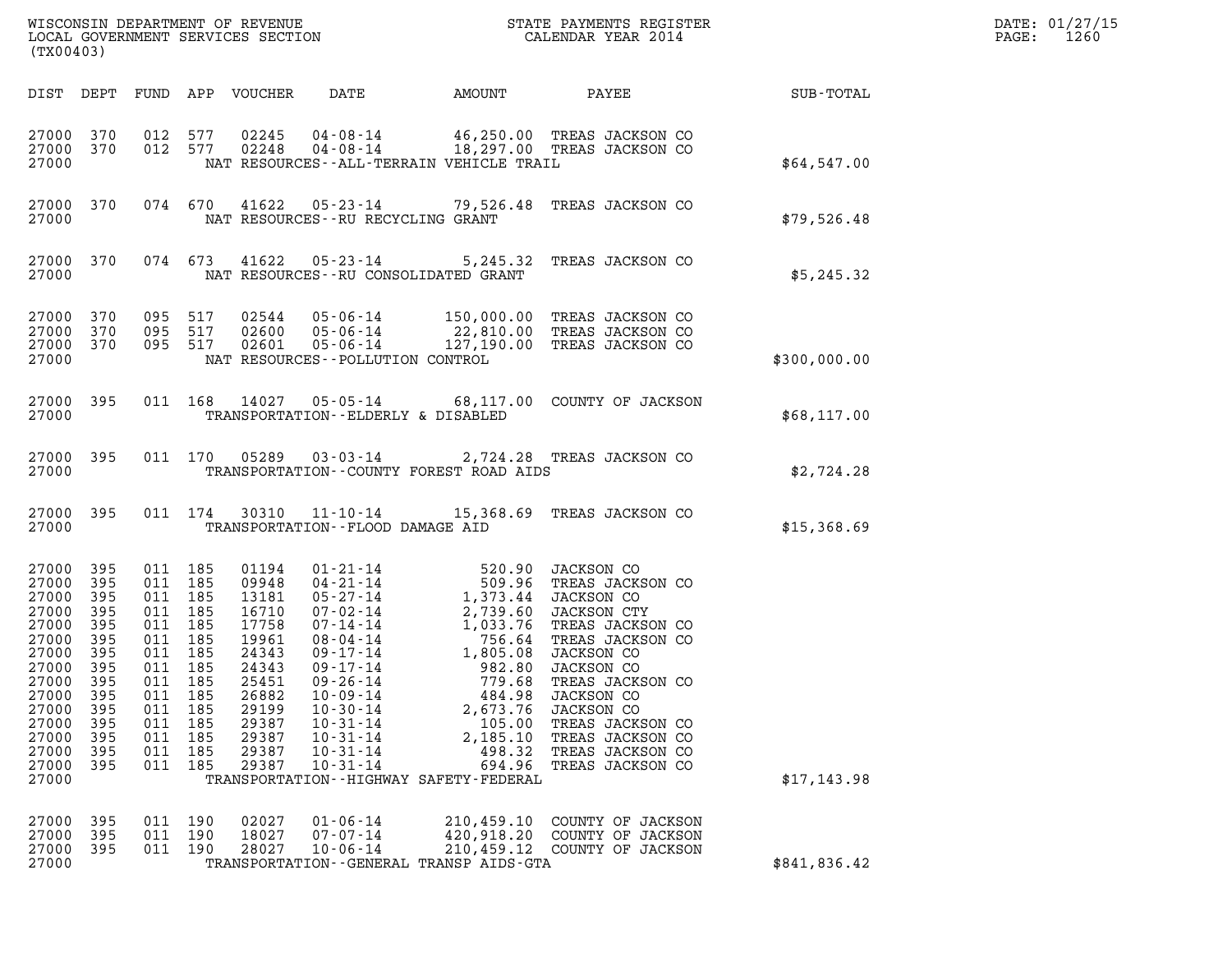| (TX00403)                                                                                                                                                                                                            |                                                                                                                                                               |                                                                                                                                                               |                                                                                                                                                               | WISCONSIN DEPARTMENT OF REVENUE<br>LOCAL GOVERNMENT SERVICES SECTION                                                                                                                                        |                                                                                                                                                                                                                                                                                                                                                                                                                            |                                                                                                                                                                                                                                                                                                                                   | CALENDAR YEAR 2014                                                                                                                                                                                                                                                      | STATE PAYMENTS REGISTER                                                                                                                                                |                | DATE: 01/27/15<br>PAGE:<br>1261 |
|----------------------------------------------------------------------------------------------------------------------------------------------------------------------------------------------------------------------|---------------------------------------------------------------------------------------------------------------------------------------------------------------|---------------------------------------------------------------------------------------------------------------------------------------------------------------|---------------------------------------------------------------------------------------------------------------------------------------------------------------|-------------------------------------------------------------------------------------------------------------------------------------------------------------------------------------------------------------|----------------------------------------------------------------------------------------------------------------------------------------------------------------------------------------------------------------------------------------------------------------------------------------------------------------------------------------------------------------------------------------------------------------------------|-----------------------------------------------------------------------------------------------------------------------------------------------------------------------------------------------------------------------------------------------------------------------------------------------------------------------------------|-------------------------------------------------------------------------------------------------------------------------------------------------------------------------------------------------------------------------------------------------------------------------|------------------------------------------------------------------------------------------------------------------------------------------------------------------------|----------------|---------------------------------|
| DIST DEPT                                                                                                                                                                                                            |                                                                                                                                                               | FUND                                                                                                                                                          | APP                                                                                                                                                           | VOUCHER                                                                                                                                                                                                     | DATE                                                                                                                                                                                                                                                                                                                                                                                                                       | AMOUNT                                                                                                                                                                                                                                                                                                                            | PAYEE                                                                                                                                                                                                                                                                   |                                                                                                                                                                        | SUB-TOTAL      |                                 |
| 27000<br>27000<br>27000<br>27000                                                                                                                                                                                     | 395<br>395<br>395                                                                                                                                             | 011<br>011<br>011 278                                                                                                                                         | 278<br>278                                                                                                                                                    | 19257<br>33248<br>98968                                                                                                                                                                                     | 07-23-14<br>$12 - 05 - 14$<br>$01 - 07 - 14$                                                                                                                                                                                                                                                                                                                                                                               | 4,264.74<br>88,640.03<br>4,157.98<br>TRANSPORTATION--LRIP/TRIP/MSIP GRANTS                                                                                                                                                                                                                                                        | TREAS JACKSON CO<br>TREAS JACKSON CO<br>TREAS JACKSON CO                                                                                                                                                                                                                |                                                                                                                                                                        | \$97,062.75    |                                 |
| 27000 410<br>27000                                                                                                                                                                                                   |                                                                                                                                                               | 002                                                                                                                                                           | 116                                                                                                                                                           | 11261                                                                                                                                                                                                       | $11 - 05 - 14$<br>CORRECTIONS - - LOCAL AID                                                                                                                                                                                                                                                                                                                                                                                | 37,798.84 TREAS JACKSON CO                                                                                                                                                                                                                                                                                                        |                                                                                                                                                                                                                                                                         |                                                                                                                                                                        | \$37,798.84    |                                 |
| 27000 435<br>27000<br>27000<br>27000<br>27000<br>27000<br>27000<br>27000<br>27000<br>27000<br>27000<br>27000<br>27000                                                                                                | 435<br>435<br>435<br>435<br>435<br>435<br>435<br>435<br>435<br>435<br>435                                                                                     | 005<br>005<br>005<br>005<br>005<br>005<br>005<br>005<br>005<br>005<br>005<br>005                                                                              | 000<br>000<br>000<br>000<br>000<br>000<br>000<br>000<br>000<br>000<br>000<br>000                                                                              | 90412<br>90415<br>90416<br>90417<br>90419<br>90420<br>90421<br>90500<br>90502<br>90506<br>90508<br>90509                                                                                                    | $01 - 01 - 14$<br>$02 - 01 - 14$<br>$03 - 01 - 14$<br>$04 - 01 - 14$<br>$05 - 01 - 14$<br>$06 - 01 - 14$<br>$06 - 30 - 14$<br>$07 - 01 - 14$<br>08-01-14<br>$09 - 01 - 14$<br>$10 - 01 - 14$<br>$11 - 01 - 14$<br>HEALTH SERVICES - - STATE/FED AIDS                                                                                                                                                                       | 68,668.00<br>36,659.00<br>62,060.00<br>357.00<br>137,799.00<br>42,066.00<br>19,856.00<br>143,136.00<br>134,499.00<br>30,144.00<br>310,988.00<br>18,072.00                                                                                                                                                                         | JACKSON CO<br>JACKSON CO<br>JACKSON CO<br>JACKSON CO<br>JACKSON CO<br>JACKSON CO<br>JACKSON CO<br>JACKSON CO<br>JACKSON CO<br>JACKSON CO<br>JACKSON CO<br>JACKSON CO                                                                                                    |                                                                                                                                                                        | \$1,004,304.00 |                                 |
| 27000<br>27000<br>27000<br>27000<br>27000<br>27000<br>27000<br>27000<br>27000<br>27000<br>27000<br>27000<br>27000<br>27000<br>27000<br>27000<br>27000<br>27000<br>27000<br>27000<br>27000<br>27000<br>27000<br>27000 | 437<br>437<br>437<br>437<br>437<br>437<br>437<br>437<br>437<br>437<br>437<br>437<br>437<br>437<br>437<br>437<br>437<br>437<br>437<br>437<br>437<br>437<br>437 | 005<br>005<br>005<br>005<br>005<br>005<br>005<br>005<br>005<br>005<br>005<br>005<br>005<br>005<br>005<br>005<br>005<br>005<br>005<br>005<br>005<br>005<br>005 | 000<br>000<br>000<br>000<br>000<br>000<br>000<br>000<br>000<br>000<br>000<br>000<br>000<br>000<br>000<br>000<br>000<br>000<br>000<br>000<br>000<br>000<br>000 | 00000<br>00000<br>00000<br>00000<br>00000<br>00000<br>00000<br>00000<br>00000<br>00000<br>00000<br>00000<br>00000<br>00000<br>00000<br>00000<br>00000<br>00000<br>00000<br>00000<br>00000<br>00000<br>00000 | $01 - 06 - 14$<br>$01 - 30 - 14$<br>$02 - 05 - 14$<br>$03 - 05 - 14$<br>$04 - 07 - 14$<br>$04 - 10 - 14$<br>$04 - 30 - 14$<br>$05 - 05 - 14$<br>$06 - 05 - 14$<br>$06 - 11 - 14$<br>$07 - 08 - 14$<br>$07 - 30 - 14$<br>$08 - 05 - 14$<br>$08 - 29 - 14$<br>$09 - 05 - 14$<br>$10 - 06 - 14$<br>$10 - 30 - 14$<br>$11 - 03 - 14$<br>$11 - 04 - 14$<br>$11 - 05 - 14$<br>$11 - 10 - 14$<br>$11 - 12 - 14$<br>$12 - 05 - 14$ | 74.85<br>13,518.97<br>53.40<br>57,810.24<br>56.55<br>56,616.15<br>51,602.35<br>192,293.72<br>627.40<br>15,007.45<br>716.96<br>58,215.44<br>41,403.30<br>338,219.33<br>21,570.54<br>15,703.81<br>27,679.37<br>240.00<br>16,919.42<br>148.95<br>17, 117. 15<br>13,129.40<br>12,814.30<br>CHILDREN & FAMILIES - - STATE/FEDERAL AIDS | JACKSON<br>JACKSON<br>JACKSON<br>JACKSON<br><b>JACKSON</b><br>JACKSON<br>JACKSON<br>JACKSON<br><b>JACKSON</b><br>JACKSON<br>JACKSON<br>JACKSON<br>JACKSON<br>JACKSON<br>JACKSON<br>JACKSON<br>JACKSON<br>JACKSON<br>JACKSON<br>JACKSON<br>JACKSON<br>JACKSON<br>JACKSON | CHILD SUPPORT<br>CHILD SUPPORT<br>CHILD SUPPORT<br>CHILD SUPPORT<br>CHILD SUPPORT<br>CHILD SUPPORT<br>CHILD SUPPORT<br>CHILD SUPPORT<br>CHILD SUPPORT<br>CHILD SUPPORT | \$951,539.05   |                                 |
| 27000<br>27000                                                                                                                                                                                                       | 455                                                                                                                                                           | 002                                                                                                                                                           | 221                                                                                                                                                           | 13                                                                                                                                                                                                          | $07 - 30 - 14$                                                                                                                                                                                                                                                                                                                                                                                                             | 240.00<br>JUSTICE -- LAW ENFORCEMENT SERVICES AID                                                                                                                                                                                                                                                                                 | TREAS JACKSON CO                                                                                                                                                                                                                                                        |                                                                                                                                                                        | \$240.00       |                                 |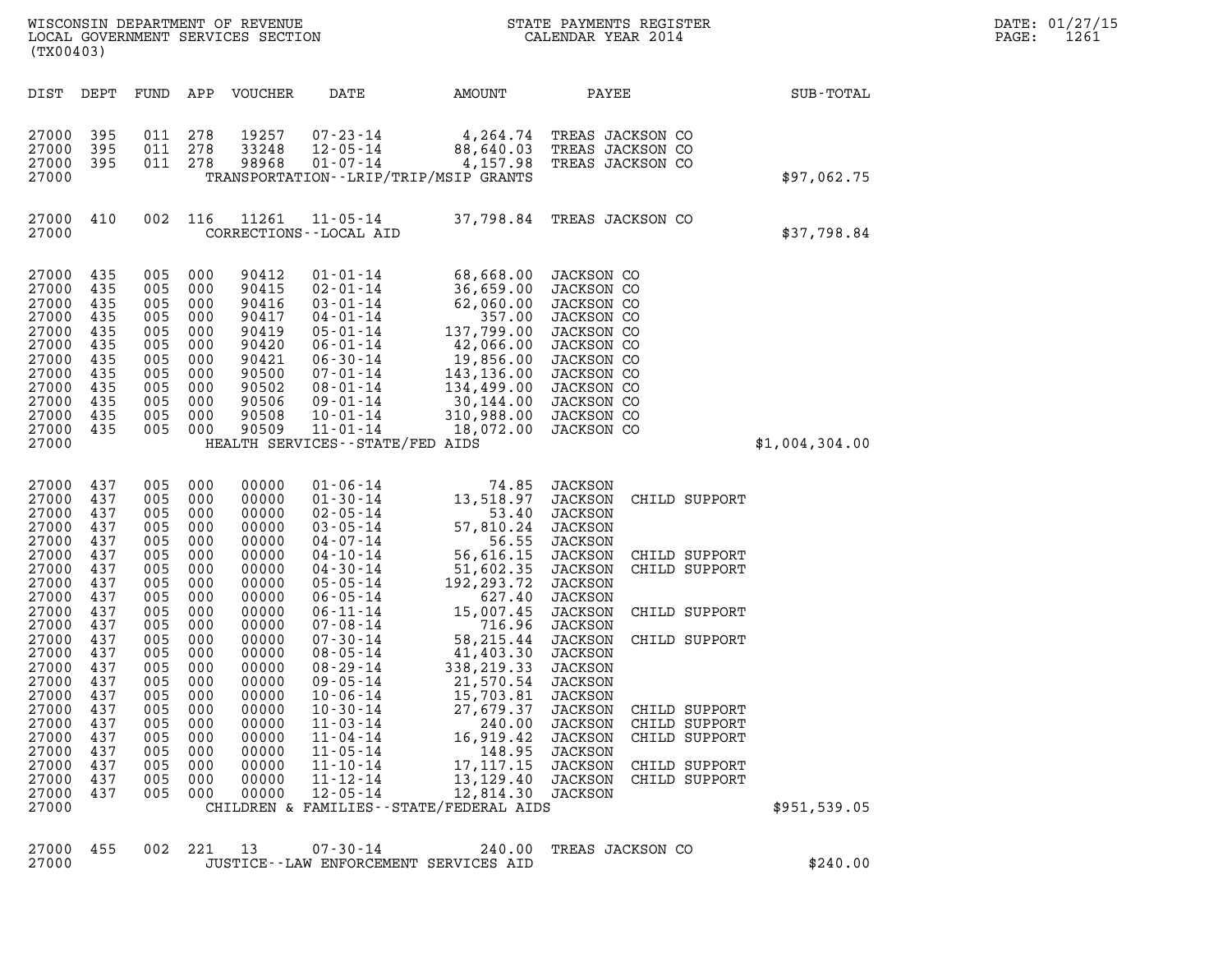| WISCONSIN DEPARTMENT OF REVENUE   | STATE PAYMENTS REGISTER | DATE: 01/27/15 |
|-----------------------------------|-------------------------|----------------|
| LOCAL GOVERNMENT SERVICES SECTION | CALENDAR YEAR 2014      | 1262<br>PAGE:  |

WISCONSIN DEPARTMENT OF REVENUE<br>LOCAL GOVERNMENT SERVICES SECTION CALENDAR YEAR 2014<br>(TX00403) (TX00403) DIST DEPT FUND APP VOUCHER DATE AMOUNT PAYEE SUB-TOTAL 27000 455 002 231 01461 02-19-14 5,280.00 TREAS JACKSON CO 27000 JUSTICE--LAW ENFORCEMENT TRAINING \$5,280.00 27000 JUSTICE--LAW ENFORCEMENT TRAINING<br>27000 455 002 251 00455 08-11-14 225.00 TREAS JACKSON CNTY<br>27000 455 002 251 00455 08-11-14 293 27000 455 002 251 00455 08-11-14 293.75 TREAS JACKSON CNTY 27000 455 002 251 00455 08-11-14 225.00 TREAS JACKSON CNTY<br>27000 455 002 251 00455 08-11-14 293.75 TREAS JACKSON CNTY<br>27000 455 002 251 00611 08-20-14 16,336.21 TREAS JACKSON CO 27000 455 002 251 00455 08-11-14 225.00 TREAS JACKSON CNTY<br>27000 455 002 251 00455 08-11-14 293.75 TREAS JACKSON CNTY<br>27000 455 002 251 00671 08-20-14 16,336.21 TREAS JACKSON CO<br>27000 455 002 251 00971 08-22-14 206.25 TREA 27000 455 002 251 00455 08-11-14 293.75 TREAS JACKSON CNTY<br>27000 455 002 251 00611 08-20-14 16,336.21 TREAS JACKSON CO<br>27000 455 002 251 00671 08-22-14 206.25 TREAS JACKSON CNTY<br>27000 455 002 251 00908 01-23-14 608.93 TREA 27000 455 002 251 00611 08-20-14 16,336.21 TREAS JACKSON CO<br>27000 455 002 251 00671 08-22-14 206.25 TREAS JACKSON CNTY<br>27000 455 002 251 00908 01-23-14 608.93 TREAS JACKSON CNTY<br>27000 455 002 251 00908 01-23-14 1.957.36 TR 27000 455 002 251 00671 08-22-14 206.25 TREAS JACKSON CNTY<br>27000 455 002 251 00908 01-23-14 608.93 TREAS JACKSON CNTY<br>27000 455 002 251 00908 01-23-14 1,957.36 TREAS JACKSON CNTY<br>27000 455 002 251 00908 01-23-14 1,957.36 T 27000 455 002 251 00908 01-23-14 608.93 TREAS JACKSON CNTY<br>27000 455 002 251 00908 01-23-14 75.00 TREAS JACKSON CNTY<br>27000 455 002 251 00908 01-23-14 1,957.36 TREAS JACKSON CNTY<br>27000 455 002 251 02160 03-25-14 14.596.98 T 27000 455 002 251 00908 01-23-14 75.00 TREAS JACKSON CNTY<br>27000 455 002 251 00908 01-23-14 1,957.36 TREAS JACKSON CNTY<br>27000 455 002 251 01979 03-18-14 300.00 TREAS JACKSON CNTY<br>27000 455 002 251 02283 11-10-14 14,596.98 T 27000 455 002 251 00908 01-23-14 1,957.36 TREAS JACKSON CNTY<br>27000 455 002 251 01979 03-18-14 300.00 TREAS JACKSON CNTY<br>27000 455 002 251 02283 11-10-14 1596.90 TREAS JACKSON CO<br>27000 455 002 251 02283 11-10-14 8.55.00 TRE 27000 455 002 251 01979 03-18-14 14,596.98 TREAS JACKSON CNTY<br>27000 455 002 251 02160 03-25-14 14,596.98 TREAS JACKSON CO<br>27000 455 002 251 02283 11-10-14 8,596.00 TREAS JACKSON CNTY<br>27000 455 002 251 02283 11-10-14 8,200. 27000 455 002 251 02160 03-25-14 14,596.98 TREAS JACKSON CO<br>27000 455 002 251 02283 11-10-14 855.00 TREAS JACKSON CNTY<br>27000 455 002 251 02283 11-10-14 8,200.00 TREAS JACKSON CNTY<br>27000 455 002 251 02336 04-09-14 1,19.85 T 27000 455 002 251 02283 11-10-14 855.00 TREAS JACKSON CNTY<br>27000 455 002 251 02283 11-10-14 8,200.00 TREAS JACKSON CNTY<br>27000 455 002 251 02336 04-09-14 1,119.85 TREAS JACKSON CNTY<br>27000 455 002 251 02360 11-12-14 872.00 T 27000 455 002 251 02283 11-10-14 8,200.00 TREAS JACKSON CNTY<br>27000 455 002 251 02336 04-09-14 1,119.85 TREAS JACKSON CNTY<br>27000 455 002 251 02360 11-12-14 872.00 TREAS JACKSON CNTY<br>27000 455 002 251 02589 11-17-14 379.11 T 27000 455 002 251 02336 04-09-14 1,119.85 TREAS JACKSON CNTY<br>27000 455 002 251 02360 11-12-14 872.00 TREAS JACKSON CNTY<br>27000 455 002 251 02589 11-17-14 379.11 TREAS JACKSON CNTY<br>27000 455 002 251 02630 04-23-14 4,156.01 T 27000 455 002 251 02360 11-12-14 872.00 TREAS JACKSON CNTY<br>27000 455 002 251 02589 11-17-14 379.11 TREAS JACKSON CNTY<br>27000 455 002 251 02862 04-23-14 4,156.01 TREAS JACKSON CO<br>27000 455 002 251 02862 05-14-14 250.00 TREAS 27000 455 002 251 02589 11-17-14 - 379.11 TREAS JACKSON CNTY<br>27000 455 002 251 02630 04-23-14 - 4,156.01 TREAS JACKSON CO<br>27000 455 002 251 02862 05-14-14 - 250.00 TREAS JACKSON CNTY<br>27000 455 002 251 03358 12-29-14 - 802. 27000 455 002 251 02630 04-23-14 4,156.01 TREAS JACKSON CO<br>27000 455 002 251 02862 05-14-14 250.00 TREAS JACKSON CNTY<br>27000 455 002 251 03378 12-29-14 300.00 TREAS JACKSON CNTY<br>27000 455 002 251 03358 12-29-14 802.50 TREAS 27000 455 002 251 02862 05-14-14 250.00 TREAS-JACKSON-CNTY<br>27000 455 002 251 03270 06-02-14 300.00 TREAS-JACKSON-CNTY<br>27000 455 002 251 03358 12-29-14 802.50 TREAS-JACKSON-CNTY \$51,533.95<br>27000 JUSTICE--TRUANCY-PROGRAM 27000 455 002 263 004 01-10-14 27,625.00 TREAS JACKSON CO 27000 JUSTICE--TRIBAL LAW ENFORCEMENT \$27,625.00 27000 455 002 271 02228 11-05-14 295.52 TREAS JACKSON CO 27000 455 002 271 02228 11-05-14 295.52 TREAS JACKSON CO<br>27000 JUSTICE--TREATMENT ALT/DIVERSION GRANT 27000 455 002 532 07-22-14 17,153.94 TREAS JACKSON CO 27000 455 002 532 009 03-10-14 18,358.82 TREAS JACKSON CO 27000 455 002 532 07-22-14 17,153.94 TREAS JACKSON CO<br>27000 455 002 532 009 03-10-14 18,358.82 TREAS JACKSON CO \$35,512.76<br>27000 JUSTICE--VICTIM/WITNESS ASSISTANCE SERV 27000 465 002 305 01074 05-05-14 2,430.06 TREAS JACKSON CO 27000 465 002 305 01074 05-05-14 2,430.06 TREAS JACKSON CO<br>27000 MILITARY AFFAIRS-EMER MGMT-DISASTER RECO 27000 465 002 337 01552 07-09-14 4,098.00 TREAS JACKSON CO 27000 MILITARY AFFAIRS-EMERGENCY MGMT PLANNING \$4,098.00 27000 465 002 342 00983 01-15-14 14,261.69 TREAS JACKSON CO 27000 465 002 342 00983 01-15-14 14,261.69 TREAS JACKSON CO<br>27000 465 002 342 01074 05-05-14 194.42 TREAS JACKSON CO<br>27000 465 002 342 01074 05-05-14 14.580.38 TREAS JACKSON CO 27000 465 002 342 00983 01-15-14 14,261.69 TREAS JACKSON CO<br>27000 465 002 342 01074 05-05-14 194.42 TREAS JACKSON CO<br>27000 465 002 342 01074 05-05-14 14,580.38 TREAS JACKSON CO<br>27000 465 002 342 01617 07-11-14 13,515.71 TR 27000 465 002 342 00983 01-15-14 14,261.69 TREAS JACKSON CO<br>27000 465 002 342 01074 05-05-14 14,261.69 TREAS JACKSON CO<br>27000 465 002 342 01074 05-05-14 14,580.38 TREAS JACKSON CO<br>27000 465 002 342 01617 07-11-14 13,515.71 27000 465 002 342 01074 05-05-14 194.42 TREAS JACKSON CO<br>27000 465 002 342 01074 05-05-14 14,580.38 TREAS JACKSON CO<br>27000 465 002 342 01617 07-11-14 13,515.71 TREAS JACKSON CO<br>27000 MILITARY AFFAIRS-EMERGENCY MGMT-FED

27000 465 072 364 00930 01-10-14 3,902.00 TREAS JACKSON CO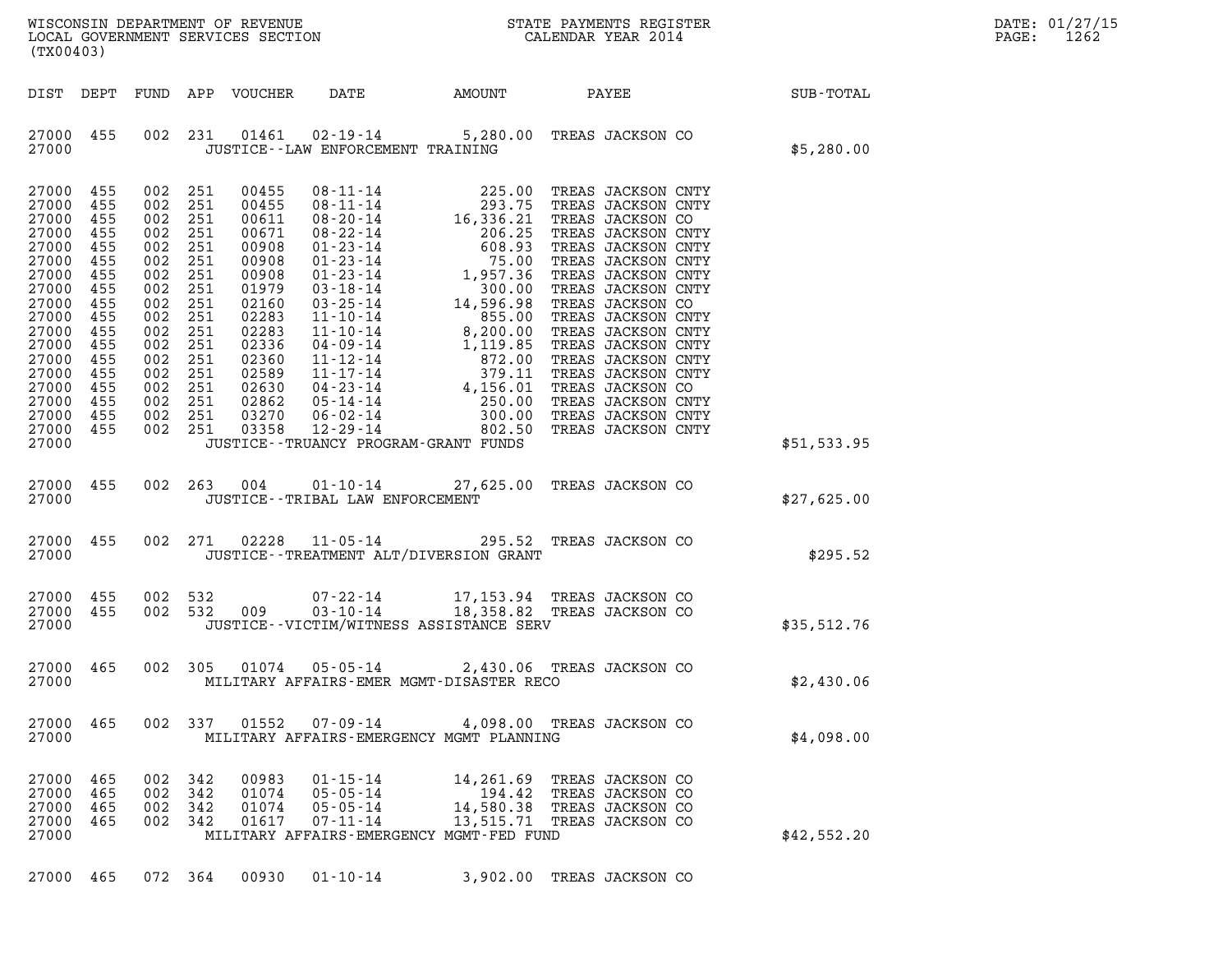| (TX00403)                                                                                                                                                                                                                                       |                                                                                                                                                                                    |                                                                                                                                                                                                                                                |                                                                           |                                                                                                                                                                                                                                        |                                                                                                                                                  |                                                            |                                                                                                                      | WISCONSIN DEPARTMENT OF REVENUE<br>LOCAL GOVERNMENT SERVICES SECTION<br>CALENDAR YEAR 2014 | DATE: 01/27/15<br>1263<br>$\mathtt{PAGE}$ : |
|-------------------------------------------------------------------------------------------------------------------------------------------------------------------------------------------------------------------------------------------------|------------------------------------------------------------------------------------------------------------------------------------------------------------------------------------|------------------------------------------------------------------------------------------------------------------------------------------------------------------------------------------------------------------------------------------------|---------------------------------------------------------------------------|----------------------------------------------------------------------------------------------------------------------------------------------------------------------------------------------------------------------------------------|--------------------------------------------------------------------------------------------------------------------------------------------------|------------------------------------------------------------|----------------------------------------------------------------------------------------------------------------------|--------------------------------------------------------------------------------------------|---------------------------------------------|
|                                                                                                                                                                                                                                                 |                                                                                                                                                                                    |                                                                                                                                                                                                                                                |                                                                           |                                                                                                                                                                                                                                        |                                                                                                                                                  |                                                            |                                                                                                                      |                                                                                            |                                             |
|                                                                                                                                                                                                                                                 |                                                                                                                                                                                    |                                                                                                                                                                                                                                                |                                                                           | DIST DEPT FUND APP VOUCHER                                                                                                                                                                                                             | DATE                                                                                                                                             |                                                            |                                                                                                                      | AMOUNT PAYEE SUB-TOTAL                                                                     |                                             |
|                                                                                                                                                                                                                                                 |                                                                                                                                                                                    |                                                                                                                                                                                                                                                |                                                                           |                                                                                                                                                                                                                                        |                                                                                                                                                  |                                                            |                                                                                                                      | 27000 MILITARY AFFAIRS-EMER MGMT-PLANNING AID<br>\$3,902.00                                |                                             |
| 27000                                                                                                                                                                                                                                           | 27000 485                                                                                                                                                                          |                                                                                                                                                                                                                                                |                                                                           |                                                                                                                                                                                                                                        | VETERANS AFFAIRS GRANTS                                                                                                                          |                                                            | 002 127 06267 06-19-14 1,000.00 TREAS JACKSON CO                                                                     | \$1,000.00                                                                                 |                                             |
| 27000                                                                                                                                                                                                                                           | 27000 485 082 267                                                                                                                                                                  |                                                                                                                                                                                                                                                |                                                                           | 06267                                                                                                                                                                                                                                  | VETERANS AFFAIRS -- GRANTS TO COUNTIES                                                                                                           |                                                            | 06-19-14 4,500.00 TREAS JACKSON CO                                                                                   | \$4,500.00                                                                                 |                                             |
| 27000                                                                                                                                                                                                                                           | 27000 485 082 280                                                                                                                                                                  |                                                                                                                                                                                                                                                |                                                                           |                                                                                                                                                                                                                                        |                                                                                                                                                  |                                                            | 80   03408   01-30-14   709.21 TREAS JACKSON CO<br>VETERANS AFFAIRS--GRANTS                                          | \$709.21                                                                                   |                                             |
| 27000                                                                                                                                                                                                                                           | 27000 485                                                                                                                                                                          |                                                                                                                                                                                                                                                | 083 370                                                                   | 06267                                                                                                                                                                                                                                  | VETERANS AFFAIRS -- GRANTS TO COUNTIES                                                                                                           |                                                            | 06-19-14 4,500.00 TREAS JACKSON CO                                                                                   | \$4,500.00                                                                                 |                                             |
| 27000<br>27000<br>27000<br>27000<br>27000<br>27000<br>27000<br>27000<br>27000<br>27000<br>27000<br>27000<br>27000<br>27000<br>27000<br>27000<br>27000<br>27000<br>27000<br>27000<br>27000<br>27000<br>27000<br>27000<br>27000<br>27000<br>27000 | 505<br>505<br>505<br>505<br>505<br>505<br>505<br>505<br>505<br>505<br>505<br>505<br>505<br>505<br>505<br>505<br>505<br>505<br>505<br>505<br>505<br>505<br>505<br>505<br>505<br>505 | 002 155<br>002 155<br>002 155<br>002 155<br>002 155<br>002 155<br>002<br>002 155<br>002<br>002 155<br>002<br>002<br>002 155<br>002 155<br>002<br>002 155<br>002 155<br>002 155<br>002 155<br>002 155<br>002<br>002<br>002<br>002<br>002<br>002 | 155<br>155<br>155<br>155<br>155<br>155<br>155<br>155<br>155<br>155<br>155 | 60005<br>60005<br>60042<br>60042<br>60074<br>60074<br>60155<br>60155<br>60200<br>60200<br>60299<br>60299<br>60368<br>60368<br>60508<br>60573<br>60573<br>60573<br>60617<br>60617<br>60617<br>60650<br>60650<br>60650<br>60685<br>60685 | $04 - 23 - 14$<br>$05 - 07 - 14$<br>$05 - 07 - 14$<br>$05 - 07 - 14$<br>$05 - 23 - 14$<br>$05 - 23 - 14$<br>DOA-HOUSING ASSISTANCE-FEDERAL FUNDS | 190.19<br>541.13<br>1,277.81<br>508.95<br>512.29<br>821.65 | TREAS JACKSON CO<br>TREAS JACKSON CO<br>TREAS JACKSON CO<br>TREAS JACKSON CO<br>TREAS JACKSON CO<br>TREAS JACKSON CO | \$23,878.17                                                                                |                                             |
| 27000<br>27000                                                                                                                                                                                                                                  | 505                                                                                                                                                                                |                                                                                                                                                                                                                                                | 002 743                                                                   | 05546                                                                                                                                                                                                                                  | $02 - 07 - 14$<br>DOA--HOUSING ASSISTANCE GRANTS                                                                                                 | 246,140.00                                                 | TREAS JACKSON CO                                                                                                     | \$246, 140.00                                                                              |                                             |
| 27000 505                                                                                                                                                                                                                                       |                                                                                                                                                                                    |                                                                                                                                                                                                                                                | 035 371                                                                   | 60005                                                                                                                                                                                                                                  | $07 - 23 - 14$                                                                                                                                   |                                                            | 927.44 TREAS JACKSON CO                                                                                              |                                                                                            |                                             |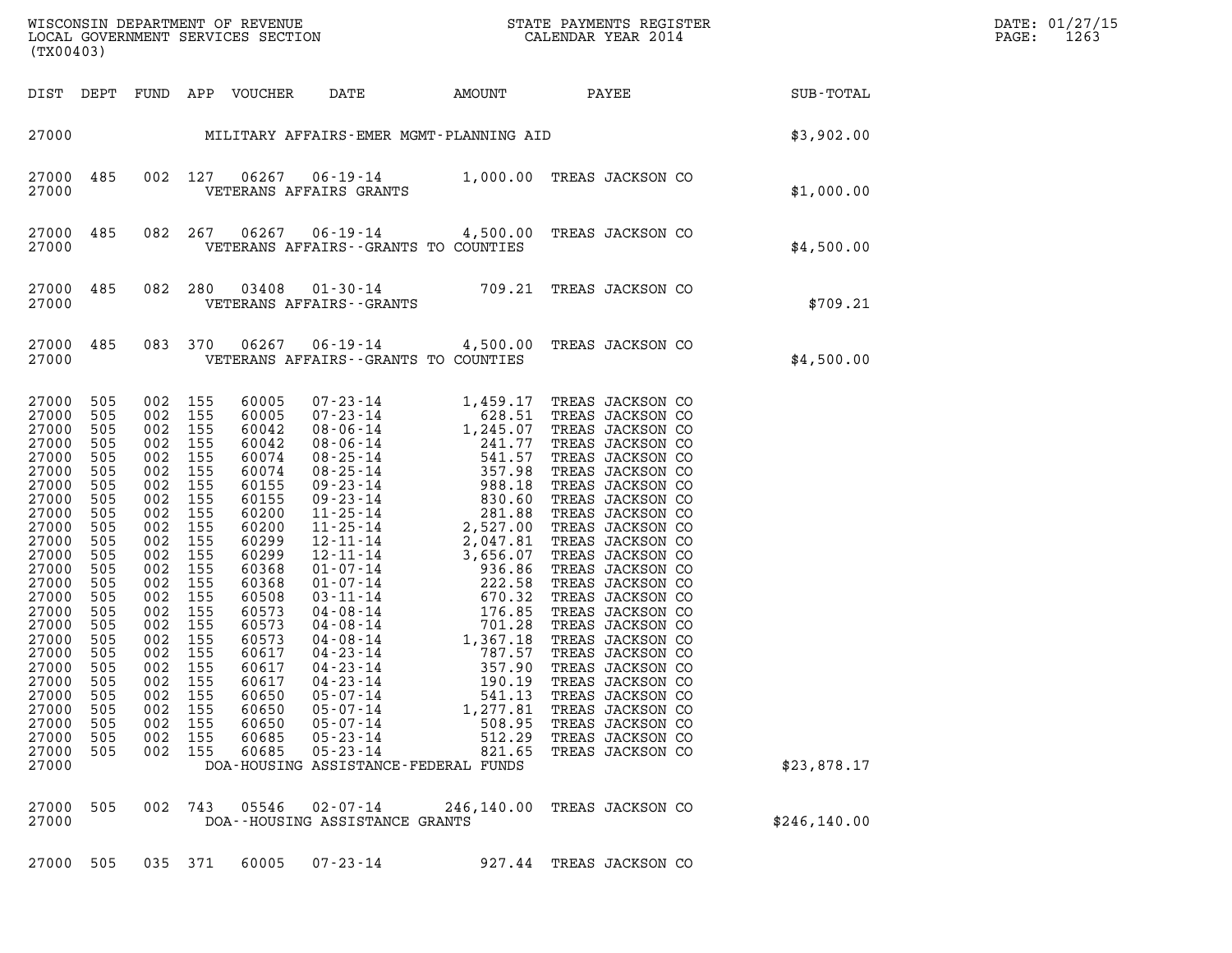| (TX00403)                                                                                                                                    |                                                                                                       |                                                                                                       |                                                                                                       |                                                                                                                                     |                                                                                                                                                                                                                                                                                                         |                                                                                                                                                                       |              |                                                                                                                                                                                                                                                                                                          |                |
|----------------------------------------------------------------------------------------------------------------------------------------------|-------------------------------------------------------------------------------------------------------|-------------------------------------------------------------------------------------------------------|-------------------------------------------------------------------------------------------------------|-------------------------------------------------------------------------------------------------------------------------------------|---------------------------------------------------------------------------------------------------------------------------------------------------------------------------------------------------------------------------------------------------------------------------------------------------------|-----------------------------------------------------------------------------------------------------------------------------------------------------------------------|--------------|----------------------------------------------------------------------------------------------------------------------------------------------------------------------------------------------------------------------------------------------------------------------------------------------------------|----------------|
| DIST                                                                                                                                         | DEPT                                                                                                  | FUND                                                                                                  | APP                                                                                                   | VOUCHER                                                                                                                             | DATE                                                                                                                                                                                                                                                                                                    | AMOUNT                                                                                                                                                                | <b>PAYEE</b> |                                                                                                                                                                                                                                                                                                          | SUB-TOTAL      |
| 27000<br>27000<br>27000<br>27000<br>27000<br>27000<br>27000<br>27000<br>27000<br>27000<br>27000<br>27000<br>27000<br>27000<br>27000<br>27000 | 505<br>505<br>505<br>505<br>505<br>505<br>505<br>505<br>505<br>505<br>505<br>505<br>505<br>505<br>505 | 035<br>035<br>035<br>035<br>035<br>035<br>035<br>035<br>035<br>035<br>035<br>035<br>035<br>035<br>035 | 371<br>371<br>371<br>371<br>371<br>371<br>371<br>371<br>371<br>371<br>371<br>371<br>371<br>371<br>371 | 60042<br>60074<br>60155<br>60200<br>60299<br>60368<br>60368<br>60508<br>60508<br>60508<br>60573<br>60617<br>60650<br>60685<br>60685 | $08 - 06 - 14$<br>$08 - 25 - 14$<br>$09 - 23 - 14$<br>$11 - 25 - 14$<br>$12 - 11 - 14$<br>$01 - 07 - 14$<br>$01 - 07 - 14$<br>$03 - 11 - 14$<br>$03 - 11 - 14$<br>$03 - 11 - 14$<br>$04 - 08 - 14$<br>$04 - 23 - 14$<br>$05 - 07 - 14$<br>$05 - 23 - 14$<br>$05 - 23 - 14$<br>DOA--PUBLIC BENEFITS FUND | $29.35$<br>7.74<br>105.37<br>1,365.80<br>652.79<br>2,606.34<br>1,787.85<br>2,452.66<br>1,209.03<br>1,252.59<br>2,549.16<br>806.47<br>1,813.67<br>1,828.32<br>1,286.32 |              | TREAS JACKSON CO<br>TREAS JACKSON CO<br>TREAS JACKSON CO<br>TREAS JACKSON CO<br>TREAS JACKSON CO<br>TREAS JACKSON CO<br>TREAS JACKSON CO<br>TREAS JACKSON CO<br>TREAS JACKSON CO<br>TREAS JACKSON CO<br>TREAS JACKSON CO<br>TREAS JACKSON CO<br>TREAS JACKSON CO<br>TREAS JACKSON CO<br>TREAS JACKSON CO | \$18,881.83    |
| 27000<br>27000<br>27000                                                                                                                      | 505<br>505                                                                                            | 089<br>089                                                                                            | 166<br>166                                                                                            | 00162<br>05110                                                                                                                      | $08 - 11 - 14$<br>$01 - 28 - 14$<br>DOA--LAND INFORMATION FUND                                                                                                                                                                                                                                          | 34,161.00 TREAS JACKSON CNTY<br>1,000.00 TREAS JACKSON CNTY                                                                                                           |              |                                                                                                                                                                                                                                                                                                          | \$35,161.00    |
| 27000<br>27000<br>27000                                                                                                                      | 835<br>835                                                                                            | 002<br>002                                                                                            | 105<br>105                                                                                            | 43638<br>80742                                                                                                                      | 07-28-14<br>$11 - 17 - 14$<br>REVENUE - - STATE SHARED REVENUES                                                                                                                                                                                                                                         | 147,642.33 TREAS JACKSON CO<br>837,880.64 TREAS JACKSON CO                                                                                                            |              |                                                                                                                                                                                                                                                                                                          | \$985,522.97   |
| 27000<br>27000                                                                                                                               | 835                                                                                                   | 002                                                                                                   | 109                                                                                                   | 01027                                                                                                                               | $07 - 28 - 14$<br>REVENUE--EXEMPT COMPUTER AID                                                                                                                                                                                                                                                          | 15,238.00 TREAS JACKSON CO                                                                                                                                            |              |                                                                                                                                                                                                                                                                                                          | \$15, 238.00   |
| 27000<br>27000<br>27000                                                                                                                      | 835<br>835                                                                                            | 002<br>002                                                                                            | 302<br>302                                                                                            | 10039<br>11039                                                                                                                      | $07 - 28 - 14$                                                                                                                                                                                                                                                                                          | 07-28-14 2,047,689.22 TREAS JACKSON CO<br>$613,888.01$ TREAS JACKSON CO<br>REVENUE-FIRST DOLLAR/SCHOOL LEVY CREDITS                                                   |              |                                                                                                                                                                                                                                                                                                          | \$2,661,577.23 |
| 27000<br>27000                                                                                                                               | 835                                                                                                   | 021                                                                                                   | 363                                                                                                   | 37320                                                                                                                               | $03 - 24 - 14$<br>REVENUE--LOTTERY CREDIT -                                                                                                                                                                                                                                                             | 580,717.59                                                                                                                                                            |              | TREAS JACKSON CO                                                                                                                                                                                                                                                                                         | \$580,717.59   |
| 27000                                                                                                                                        |                                                                                                       |                                                                                                       |                                                                                                       |                                                                                                                                     | DISTRICT TOTAL APPROPRIATIONS                                                                                                                                                                                                                                                                           |                                                                                                                                                                       |              |                                                                                                                                                                                                                                                                                                          | \$8,869,923.64 |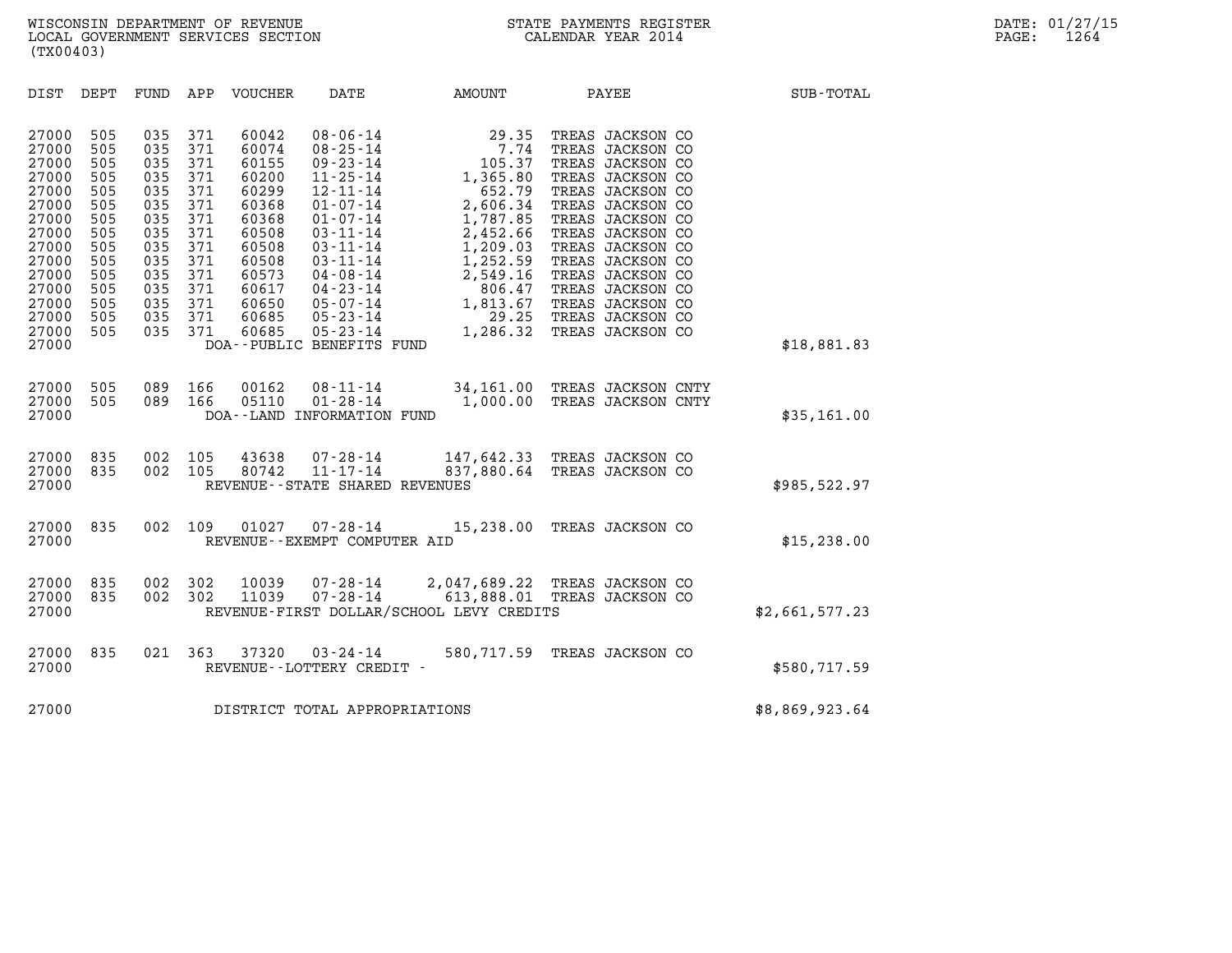| WISCONSIN DEPARTMENT OF REVENUE<br>LOCAL GOVERNMENT SERVICES SECTION<br>(TY) | STATE PAYMENTS REGISTER<br>CALENDAR YEAR 2014 | DATE: 01/27/15<br>1265<br>PAGE: |
|------------------------------------------------------------------------------|-----------------------------------------------|---------------------------------|

| WISCONSIN DEPARTMENT OF REVENUE<br>LOCAL GOVERNMENT SERVICES SECTION<br>CALENDAR YEAR 2014<br>(TX00403) |                        |  |  |  |                                |                                                                                                                                                                                                                                                                                                                                                                                                 |                                                                                                   |                                                             | DATE: 01/27/15<br>PAGE: 1265 |
|---------------------------------------------------------------------------------------------------------|------------------------|--|--|--|--------------------------------|-------------------------------------------------------------------------------------------------------------------------------------------------------------------------------------------------------------------------------------------------------------------------------------------------------------------------------------------------------------------------------------------------|---------------------------------------------------------------------------------------------------|-------------------------------------------------------------|------------------------------|
|                                                                                                         |                        |  |  |  |                                |                                                                                                                                                                                                                                                                                                                                                                                                 |                                                                                                   | DIST DEPT FUND APP VOUCHER DATE AMOUNT PAYEE PATE SUB-TOTAL |                              |
| 27002 165<br>27002                                                                                      |                        |  |  |  |                                | 002 225 00689 06-30-14 5,336.96 TREAS TN ADAMS<br>SAFETY/PROF SERV--FIRE INSURANCE DUES                                                                                                                                                                                                                                                                                                         |                                                                                                   | \$5,336.96                                                  |                              |
| 27002                                                                                                   | 27002 370<br>27002 370 |  |  |  |                                | NAT RESOURCES-SEVERANCE/YIELD/WITHDRAWAL                                                                                                                                                                                                                                                                                                                                                        | 000 001 01DNR 06-19-14 8,365.65 TREAS TOWN ADAMS<br>000 001 03DNR 11-04-14 53.11 TREAS TOWN ADAMS | \$8,418.76                                                  |                              |
|                                                                                                         |                        |  |  |  |                                | 27002 370 002 503 17252 05-23-14 2,635.02 TREAS TN ADAMS                                                                                                                                                                                                                                                                                                                                        | TOWN SHARE 181.40                                                                                 |                                                             |                              |
| 27002                                                                                                   |                        |  |  |  |                                | NAT RESOURCES--AIDS IN LIEU OF TAXES                                                                                                                                                                                                                                                                                                                                                            |                                                                                                   | \$2,635.02                                                  |                              |
| 27002                                                                                                   | 27002 370              |  |  |  |                                | NAT RESOURCES--FOREST CROP/MFL/CO FOREST                                                                                                                                                                                                                                                                                                                                                        | 012 571 37633 06-16-14 547.54 TREAS TN ADAMS                                                      | \$547.54                                                    |                              |
| 27002                                                                                                   | 27002 370              |  |  |  |                                | NAT RESOURCES--AIDS IN LIEU OF TAXES                                                                                                                                                                                                                                                                                                                                                            | 012 579 19385 04-16-14 884.01 TREAS TN ADAMS                                                      | \$884.01                                                    |                              |
| 27002 395<br>27002<br>27002 395<br>27002 395<br>27002                                                   | 395                    |  |  |  |                                | $\begin{array}{cccc} 011 & 191 & 04687 & 01\cdot 06\cdot 14 & 28,209\cdot 02 & \textrm{TOWN OF ADAMS} \\ 011 & 191 & 10687 & 04\cdot 07\cdot 14 & 28,209\cdot 02 & \textrm{TOWN OF ADAMS} \\ 011 & 191 & 20687 & 07\cdot 07\cdot 14 & 28,209\cdot 02 & \textrm{TOWN OF ADAMS} \\ 011 & 191 & 30687 & 10\cdot 06\cdot 14 & 28,209\cdot 04 & \textr$<br>TRANSPORTATION -- GENERAL TRANSP AIDS-GTA |                                                                                                   | \$112,836.10                                                |                              |
| 27002 835<br>27002 835<br>27002                                                                         |                        |  |  |  | REVENUE--STATE SHARED REVENUES | 002 105 43611 07-28-14 5,371.95 TREAS TN ADAMS<br>002 105 80715 11-17-14 30,588.81 TREAS TN ADAMS                                                                                                                                                                                                                                                                                               |                                                                                                   | \$35,960.76                                                 |                              |
| 27002                                                                                                   | 27002 835              |  |  |  | REVENUE--EXEMPT COMPUTER AID   | 002 109 02626 07-28-14 123.00 TREAS TN ADAMS                                                                                                                                                                                                                                                                                                                                                    |                                                                                                   | \$123.00                                                    |                              |
| 27002                                                                                                   |                        |  |  |  | DISTRICT TOTAL APPROPRIATIONS  |                                                                                                                                                                                                                                                                                                                                                                                                 |                                                                                                   | \$166,742.15                                                |                              |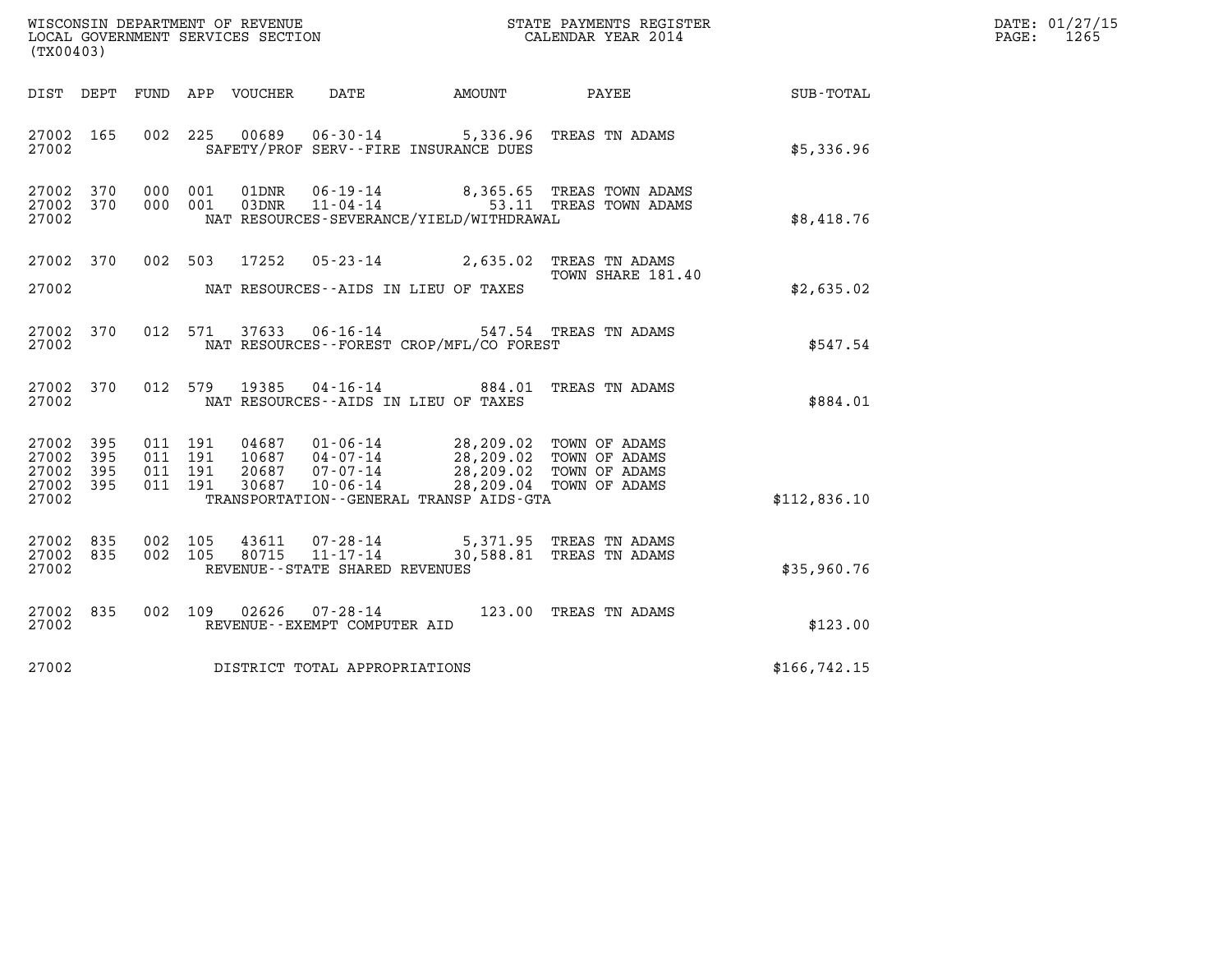| (TX00403)                                             |     |                    |                    |                                  |                                |                                                                                                                                                             |                                                                                                                                                                     |               | DATE: 01/27/15<br>$\mathtt{PAGE:}$<br>1266 |
|-------------------------------------------------------|-----|--------------------|--------------------|----------------------------------|--------------------------------|-------------------------------------------------------------------------------------------------------------------------------------------------------------|---------------------------------------------------------------------------------------------------------------------------------------------------------------------|---------------|--------------------------------------------|
|                                                       |     |                    |                    |                                  |                                | DIST DEPT FUND APP VOUCHER DATE AMOUNT                                                                                                                      | PAYEE                                                                                                                                                               | SUB-TOTAL     |                                            |
| 27004 165<br>27004                                    |     |                    | 002 225            | 00690                            |                                | SAFETY/PROF SERV--FIRE INSURANCE DUES                                                                                                                       | 06-30-14 3,486.09 TREAS TN ALBION                                                                                                                                   | \$3,486.09    |                                            |
| 27004 370<br>27004                                    |     |                    |                    | 000 001 01DNR                    |                                | NAT RESOURCES-SEVERANCE/YIELD/WITHDRAWAL                                                                                                                    | 06-19-14 1,655.01 TREAS TOWN ALBION                                                                                                                                 | \$1,655.01    |                                            |
| 27004 370<br>27004                                    |     |                    | 002 503            | 16758                            |                                | NAT RESOURCES--AIDS IN LIEU OF TAXES                                                                                                                        | 02-05-14 341.47 TREAS TN ALBION<br>TOWN SHARE 20.63                                                                                                                 | \$341.47      |                                            |
| 27004 370<br>27004                                    |     |                    | 012 571            |                                  |                                | NAT RESOURCES--FOREST CROP/MFL/CO FOREST                                                                                                                    | 37634  06-16-14  549.02  TREAS TN ALBION                                                                                                                            | \$549.02      |                                            |
| 27004 370<br>27004 370<br>27004                       |     | 012 579<br>012 579 |                    | 19386<br>19386                   |                                | NAT RESOURCES--AIDS IN LIEU OF TAXES                                                                                                                        | 46.68 TREAS TN ALBION<br>04-16-14   46.68 TREAS TN ALBION<br>04-16-14   174.65 TREAS TN ALBION                                                                      | \$221.33      |                                            |
| 27004 395<br>27004<br>27004 395<br>27004 395<br>27004 | 395 | 011 191<br>011 191 | 011 191<br>011 191 | 04688<br>10688<br>20688<br>30688 | $10 - 06 - 14$                 | 01-06-14 28,542.45 TOWN OF ALBION<br>04-07-14 28,542.45 TOWN OF ALBION<br>07-07-14 28,542.45 TOWN OF ALBION<br>TRANSPORTATION - - GENERAL TRANSP AIDS - GTA | 28,542.46 TOWN OF ALBION                                                                                                                                            | \$114, 169.81 |                                            |
| 27004 835<br>27004 835<br>27004                       |     | 002 105<br>002 105 |                    |                                  | REVENUE--STATE SHARED REVENUES |                                                                                                                                                             | $\begin{array}{cccc} 43612 & 07\cdot 28\cdot 14 & 3,280.41 & \text{TREAS TN ALBION} \\ 80716 & 11\cdot 17\cdot 14 & 18,601.95 & \text{TREAS TN ALBION} \end{array}$ | \$21,882.36   |                                            |
| 27004 835<br>27004                                    |     |                    |                    |                                  | REVENUE--EXEMPT COMPUTER AID   |                                                                                                                                                             | 002 109 02627 07-28-14 10.00 TREAS TN ALBION                                                                                                                        | \$10.00       |                                            |
| 27004 835<br>27004                                    |     |                    |                    |                                  | REVENUE--LOTTERY CREDIT -      |                                                                                                                                                             | 021 363 36129 03-24-14 1,474.26 TREAS TN ALBION                                                                                                                     | \$1,474.26    |                                            |
| 27004                                                 |     |                    |                    |                                  | DISTRICT TOTAL APPROPRIATIONS  |                                                                                                                                                             |                                                                                                                                                                     | \$143,789.35  |                                            |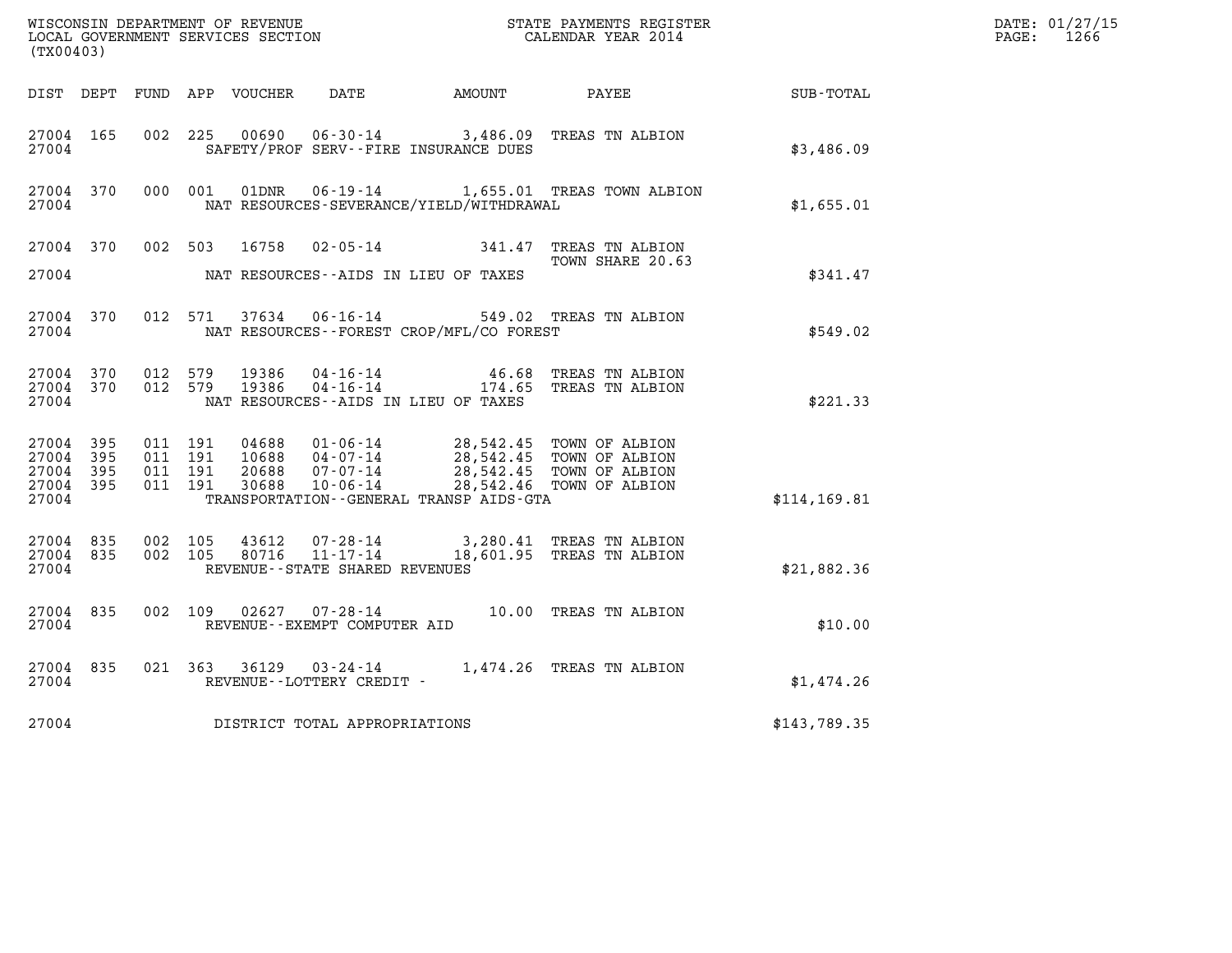| (TX00403)                                    |           |                                          |         |                                 |                                                        |                                                                                                                                                                                                                             |                                                   |               | DATE: 01/27/15<br>$\mathtt{PAGE:}$<br>1267 |
|----------------------------------------------|-----------|------------------------------------------|---------|---------------------------------|--------------------------------------------------------|-----------------------------------------------------------------------------------------------------------------------------------------------------------------------------------------------------------------------------|---------------------------------------------------|---------------|--------------------------------------------|
|                                              |           |                                          |         | DIST DEPT FUND APP VOUCHER DATE |                                                        | AMOUNT PAYEE                                                                                                                                                                                                                |                                                   | SUB-TOTAL     |                                            |
| 27006 165<br>27006                           |           |                                          | 002 225 |                                 |                                                        | 00691  06-30-14  3,360.31 TREAS TN ALMA<br>SAFETY/PROF SERV--FIRE INSURANCE DUES                                                                                                                                            |                                                   | \$3,360.31    |                                            |
| 27006 370<br>27006                           |           |                                          | 000 001 | 01DNR                           |                                                        | NAT RESOURCES-SEVERANCE/YIELD/WITHDRAWAL                                                                                                                                                                                    | 06-19-14 1,132.62 TREAS TOWN ALMA                 | \$1,132.62    |                                            |
|                                              | 27006 370 |                                          |         |                                 |                                                        | 002 503 16759 02-05-14 1,295.41 TREAS TN ALMA                                                                                                                                                                               | TOWN SHARE 75.00                                  |               |                                            |
| 27006                                        |           |                                          |         |                                 |                                                        | NAT RESOURCES--AIDS IN LIEU OF TAXES                                                                                                                                                                                        |                                                   | \$1,295.41    |                                            |
| 27006 370<br>27006 370<br>27006              |           | 012 571                                  | 012 571 |                                 |                                                        | $\begin{tabular}{llllll} 37635 & 06\text{-}16\text{-}14 & & 741.26 \text{ TREAS TN ALMA} \\ 37635 & 06\text{-}16\text{-}14 & & 1,599.93 \text{ TREAS TN ALMA} \end{tabular}$<br>NAT RESOURCES - - FOREST CROP/MFL/CO FOREST |                                                   | \$2,341.19    |                                            |
| 27006 370<br>27006                           | 27006 370 | 012 579<br>012 579                       |         | 19387<br>19387                  | 04 - 16 - 14<br>04 - 16 - 14                           | NAT RESOURCES -- AIDS IN LIEU OF TAXES                                                                                                                                                                                      | 58.47 TREAS TN ALMA<br>108.75 TREAS TN ALMA       | \$167.22      |                                            |
| 27006 395<br>27006<br>27006 395<br>27006 395 | 395       | 011 191<br>011 191<br>011 191<br>011 191 |         | 20689<br>30689                  | $07 - 07 - 14$<br>$10 - 06 - 14$                       | 04689  01-06-14  36,280.08  TOWN OF ALMA<br>10689  04-07-14  36,280.08  TOWN OF ALMA<br>$36,280.08$ TOWN OF ALMA                                                                                                            | 36,280.08 TOWN OF ALMA<br>36,280.11 TOWN OF ALMA  |               |                                            |
| 27006                                        |           |                                          |         |                                 |                                                        | TRANSPORTATION - - GENERAL TRANSP AIDS - GTA                                                                                                                                                                                |                                                   | \$145, 120.35 |                                            |
| 27006 835<br>27006 835<br>27006              |           | 002 105<br>002 105                       |         | 43613<br>80717                  | 07-28-14<br>11-17-14<br>REVENUE--STATE SHARED REVENUES |                                                                                                                                                                                                                             | 7,368.18 TREAS TN ALMA<br>41,793.94 TREAS TN ALMA | \$49,162.12   |                                            |
| 27006 835<br>27006                           |           |                                          |         |                                 | REVENUE--EXEMPT COMPUTER AID                           | 002 109 02628 07-28-14 100.00 TREAS TN ALMA                                                                                                                                                                                 |                                                   | \$100.00      |                                            |
| 27006                                        |           |                                          |         |                                 | DISTRICT TOTAL APPROPRIATIONS                          |                                                                                                                                                                                                                             |                                                   | \$202,679.22  |                                            |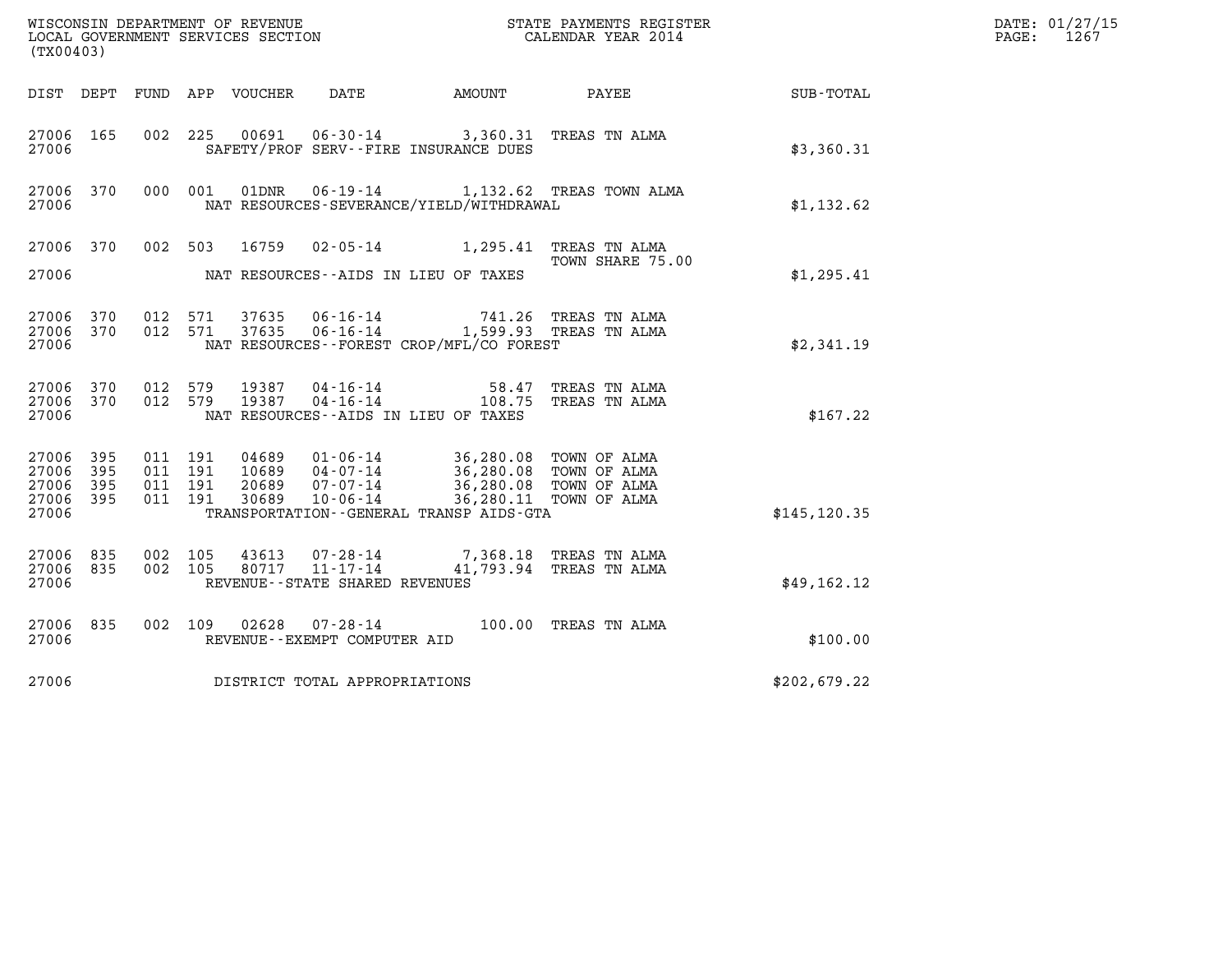| (TX00403)                                 |                          |                                          | WISCONSIN DEPARTMENT OF REVENUE<br>LOCAL GOVERNMENT SERVICES SECTION |                        |                                          | STATE PAYMENTS REGISTER<br>CALENDAR YEAR 2014                                                                                                           |             | DATE: 01/27/15<br>$\mathtt{PAGE:}$<br>1268 |
|-------------------------------------------|--------------------------|------------------------------------------|----------------------------------------------------------------------|------------------------|------------------------------------------|---------------------------------------------------------------------------------------------------------------------------------------------------------|-------------|--------------------------------------------|
|                                           |                          |                                          | DIST DEPT FUND APP VOUCHER                                           | DATE                   | AMOUNT                                   | PAYEE                                                                                                                                                   | SUB-TOTAL   |                                            |
| 27008 165<br>27008                        |                          |                                          |                                                                      | 002 225 00692 06-30-14 | SAFETY/PROF SERV--FIRE INSURANCE DUES    | 628.93 TREAS TN BEAR BLUFF                                                                                                                              | \$628.93    |                                            |
| 27008                                     | 370                      | 002 503                                  | 16760                                                                | $02 - 05 - 14$         | 650.65                                   | TREAS TN BEAR BLUFF<br>TOWN SHARE 60.15                                                                                                                 |             |                                            |
| 27008                                     |                          |                                          |                                                                      |                        | NAT RESOURCES--AIDS IN LIEU OF TAXES     |                                                                                                                                                         | \$650.65    |                                            |
| 27008<br>27008<br>27008                   | 370<br>370               | 012 571<br>012 571                       | 37636                                                                |                        | NAT RESOURCES--FOREST CROP/MFL/CO FOREST | 37636  06-16-14   117.27   TREAS TN BEAR BLUFF<br>06-16-14 2,680.12 TREAS TN BEAR BLUFF                                                                 | \$2,797.39  |                                            |
| 27008<br>27008                            | 370                      | 012 579                                  | 19388                                                                | $04 - 16 - 14$         | NAT RESOURCES--AIDS IN LIEU OF TAXES     | 371.45 TREAS TN BEAR BLUFF                                                                                                                              | \$371.45    |                                            |
| 27008<br>27008<br>27008<br>27008<br>27008 | 395<br>395<br>395<br>395 | 011 191<br>011 191<br>011 191<br>011 191 | 04690<br>10690<br>20690<br>30690                                     | $04 - 07 - 14$         | TRANSPORTATION--GENERAL TRANSP AIDS-GTA  | 01-06-14 20,190.88 TOWN OF BEAR BLUFF<br>20,190.88 TOWN OF BEAR BLUFF<br>07-07-14 20,190.88 TOWN OF BEAR BLUFF<br>10-06-14 20,190.91 TOWN OF BEAR BLUFF | \$80,763.55 |                                            |
|                                           |                          |                                          |                                                                      |                        |                                          |                                                                                                                                                         |             |                                            |

27008 835 002 105 43614 07-28-14 398.99 TREAS TN BEAR BLUFF 27008 835 002 105 80718 11-17-14 2,260.92 TREAS TN BEAR BLUFF

27008 REVENUE--STATE SHARED REVENUES \$2,659.91

27008 DISTRICT TOTAL APPROPRIATIONS \$87,871.88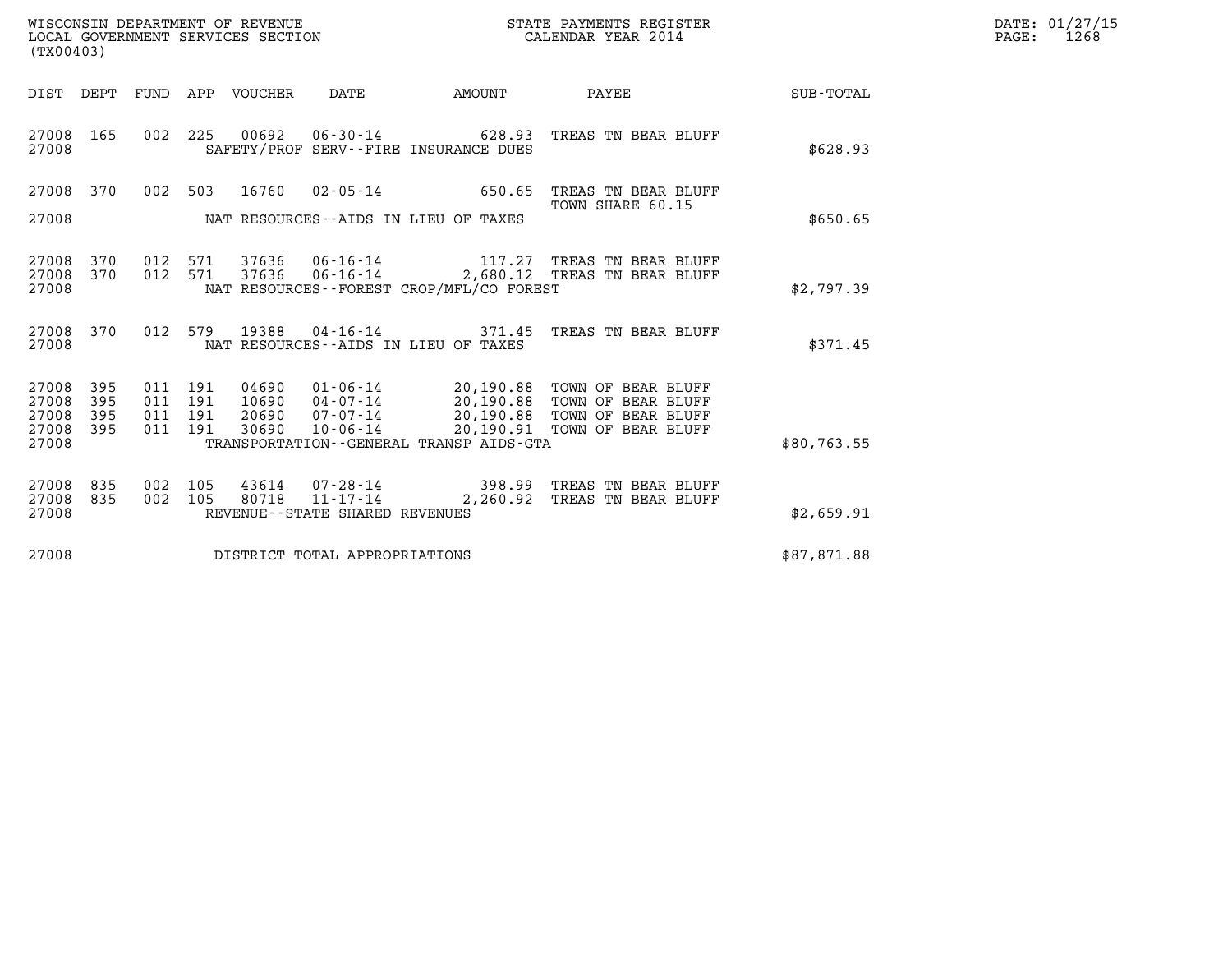| (TX00403)                                     |                   |                                          |         |                            | WISCONSIN DEPARTMENT OF REVENUE<br>LOCAL GOVERNMENT SERVICES SECTION |                                          | STATE PAYMENTS REGISTER<br>CALENDAR YEAR 2014                                                                        | DATE: 01/27/15<br>1269<br>PAGE: |  |
|-----------------------------------------------|-------------------|------------------------------------------|---------|----------------------------|----------------------------------------------------------------------|------------------------------------------|----------------------------------------------------------------------------------------------------------------------|---------------------------------|--|
|                                               |                   |                                          |         | DIST DEPT FUND APP VOUCHER | DATE                                                                 | AMOUNT                                   | PAYEE                                                                                                                | SUB-TOTAL                       |  |
| 27010 165<br>27010                            |                   |                                          | 002 225 |                            |                                                                      | SAFETY/PROF SERV--FIRE INSURANCE DUES    | 00693  06-30-14  3,791.58  TREAS TN BROCKWAY                                                                         | \$3,791.58                      |  |
| 27010 370<br>27010                            |                   | 000 001                                  |         | 01DNR                      | $06 - 19 - 14$                                                       | NAT RESOURCES-SEVERANCE/YIELD/WITHDRAWAL | 118,178.26 TREAS TOWN BROCKWAY                                                                                       | \$118, 178.26                   |  |
| 27010 370<br>27010 370                        |                   | 002 503<br>002 503                       |         | 16761<br>16761             | $02 - 05 - 14$<br>02-05-14                                           |                                          | 2,906.22 TREAS TN BROCKWAY<br>4,460.04 TREAS TN BROCKWAY                                                             |                                 |  |
| 27010                                         |                   |                                          |         |                            |                                                                      | NAT RESOURCES--AIDS IN LIEU OF TAXES     | TOWN SHARE 989.57                                                                                                    | \$7,366.26                      |  |
| 27010 370<br>27010<br>27010                   | 370               | 012 571<br>012 571                       |         | 37637<br>37637             | 06-16-14<br>$06 - 16 - 14$                                           | NAT RESOURCES--FOREST CROP/MFL/CO FOREST | 264.97 TREAS TN BROCKWAY<br>4,771.93 TREAS TN BROCKWAY                                                               | \$5,036.90                      |  |
| 27010 370<br>27010                            |                   | 012 579                                  |         | 19389                      | $04 - 16 - 14$                                                       | NAT RESOURCES -- AIDS IN LIEU OF TAXES   | 2,821.86 TREAS TN BROCKWAY                                                                                           | \$2,821.86                      |  |
| 27010 395<br>27010<br>27010<br>27010<br>27010 | 395<br>395<br>395 | 011 191<br>011 191<br>011 191<br>011 191 |         | 04691<br>20691<br>30691    | $01 - 06 - 14$<br>$10691$ $04-07-14$<br>07-07-14<br>$10 - 06 - 14$   | TRANSPORTATION--GENERAL TRANSP AIDS-GTA  | 25,864.44 TOWN OF BROCKWAY<br>25,864.44 TOWN OF BROCKWAY<br>25,864.44 TOWN OF BROCKWAY<br>25,864.47 TOWN OF BROCKWAY | \$103,457.79                    |  |
| 27010 835<br>27010<br>27010                   | 835               | 002 105<br>002 105                       |         | 43615<br>80719             | 07-28-14<br>$11 - 17 - 14$<br>REVENUE - - STATE SHARED REVENUES      |                                          | 15,695.22 TREAS TN BROCKWAY<br>88,925.99 TREAS TN BROCKWAY                                                           | \$104,621.21                    |  |
| 27010 835<br>27010                            |                   | 002 109                                  |         | 02629                      | 07-28-14<br>REVENUE--EXEMPT COMPUTER AID                             |                                          | 194.00 TREAS TN BROCKWAY                                                                                             | \$194.00                        |  |
| 27010 835<br>27010                            |                   |                                          | 002 501 |                            |                                                                      | DOA-PAYMENT FOR MUNICIPAL SERVICES AID   | 00002  02-03-14  3,795.50  TREAS TN BROCKWAY                                                                         | \$3,795.50                      |  |
| 27010 835<br>27010                            |                   |                                          |         |                            | 021 363 36130 03-24-14<br>REVENUE--LOTTERY CREDIT -                  |                                          | 4,108.20 TREAS TN BROCKWAY                                                                                           | \$4,108.20                      |  |
| 27010                                         |                   |                                          |         |                            | DISTRICT TOTAL APPROPRIATIONS                                        |                                          |                                                                                                                      | \$353,371.56                    |  |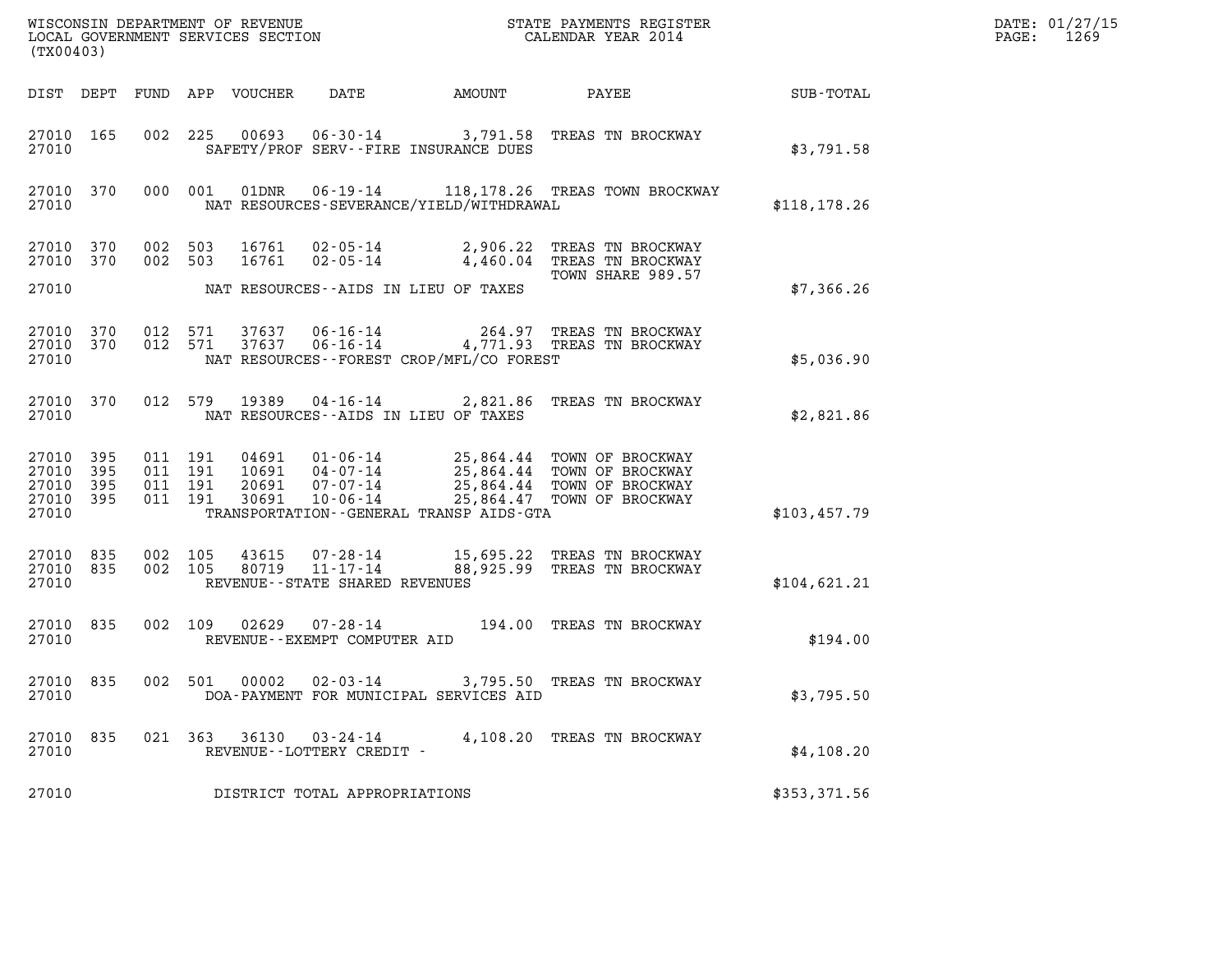| WISCONSIN DEPARTMENT OF REVENUE   | STATE PAYMENTS REGISTER | DATE: 01/27/15 |
|-----------------------------------|-------------------------|----------------|
| LOCAL GOVERNMENT SERVICES SECTION | CALENDAR YEAR 2014      | 1270<br>PAGE:  |

| (TX00403)                                 |                          |                                  |            | WISCONSIN DEPARTMENT OF REVENUE<br>LOCAL GOVERNMENT SERVICES SECTION |                                                                     | STATE PAYMENTS REGISTER<br>CALENDAR YEAR 2014                                                         |                                                                                                                            |               | DATE: 01/27/15<br>PAGE:<br>1270 |
|-------------------------------------------|--------------------------|----------------------------------|------------|----------------------------------------------------------------------|---------------------------------------------------------------------|-------------------------------------------------------------------------------------------------------|----------------------------------------------------------------------------------------------------------------------------|---------------|---------------------------------|
| DIST                                      | DEPT                     | FUND                             | APP        | VOUCHER                                                              | DATE                                                                | AMOUNT                                                                                                | PAYEE                                                                                                                      | SUB-TOTAL     |                                 |
| 27012 165<br>27012                        |                          | 002                              | 225        |                                                                      |                                                                     | SAFETY/PROF SERV--FIRE INSURANCE DUES                                                                 | 00694  06-30-14  826.60 TREAS TN CITY POINT                                                                                | \$826.60      |                                 |
| 27012<br>27012 370<br>27012               | 370                      | 012<br>012 571                   | 571        | 37638                                                                |                                                                     | NAT RESOURCES--FOREST CROP/MFL/CO FOREST                                                              | 37638  06-16-14  957.40 TREAS TN CITY POINT<br>06-16-14 10,405.86 TREAS TN CITY POINT                                      | \$11,363.26   |                                 |
| 27012 370<br>27012                        |                          | 012 579                          |            |                                                                      |                                                                     | NAT RESOURCES--AIDS IN LIEU OF TAXES                                                                  | 19390  04-16-14   1,003.20 TREAS TN CITY POINT                                                                             | \$1,003.20    |                                 |
| 27012<br>27012<br>27012<br>27012<br>27012 | 395<br>395<br>395<br>395 | 011 191<br>011<br>011<br>011 191 | 191<br>191 | 04692                                                                | 30692 10-06-14                                                      | $01 - 06 - 14$ 25,954.42<br>$10692$ $04-07-14$ $25,954.42$<br>TRANSPORTATION--GENERAL TRANSP AIDS-GTA | TOWN OF CITY POINT<br>TOWN OF CITY POINT<br>20692  07-07-14  25,954.42  TOWN OF CITY POINT<br>25,954.42 TOWN OF CITY POINT | \$103,817.68  |                                 |
| 27012<br>27012<br>27012                   | 835<br>835               | 002<br>002                       | 105<br>105 |                                                                      | 43616  07-28-14<br>80720 11-17-14<br>REVENUE--STATE SHARED REVENUES | 7,043.85                                                                                              | 1,234.24 TREAS TN CITY POINT<br>TREAS TN CITY POINT                                                                        | \$8,278.09    |                                 |
| 27012                                     |                          |                                  |            |                                                                      | DISTRICT TOTAL APPROPRIATIONS                                       |                                                                                                       |                                                                                                                            | \$125, 288.83 |                                 |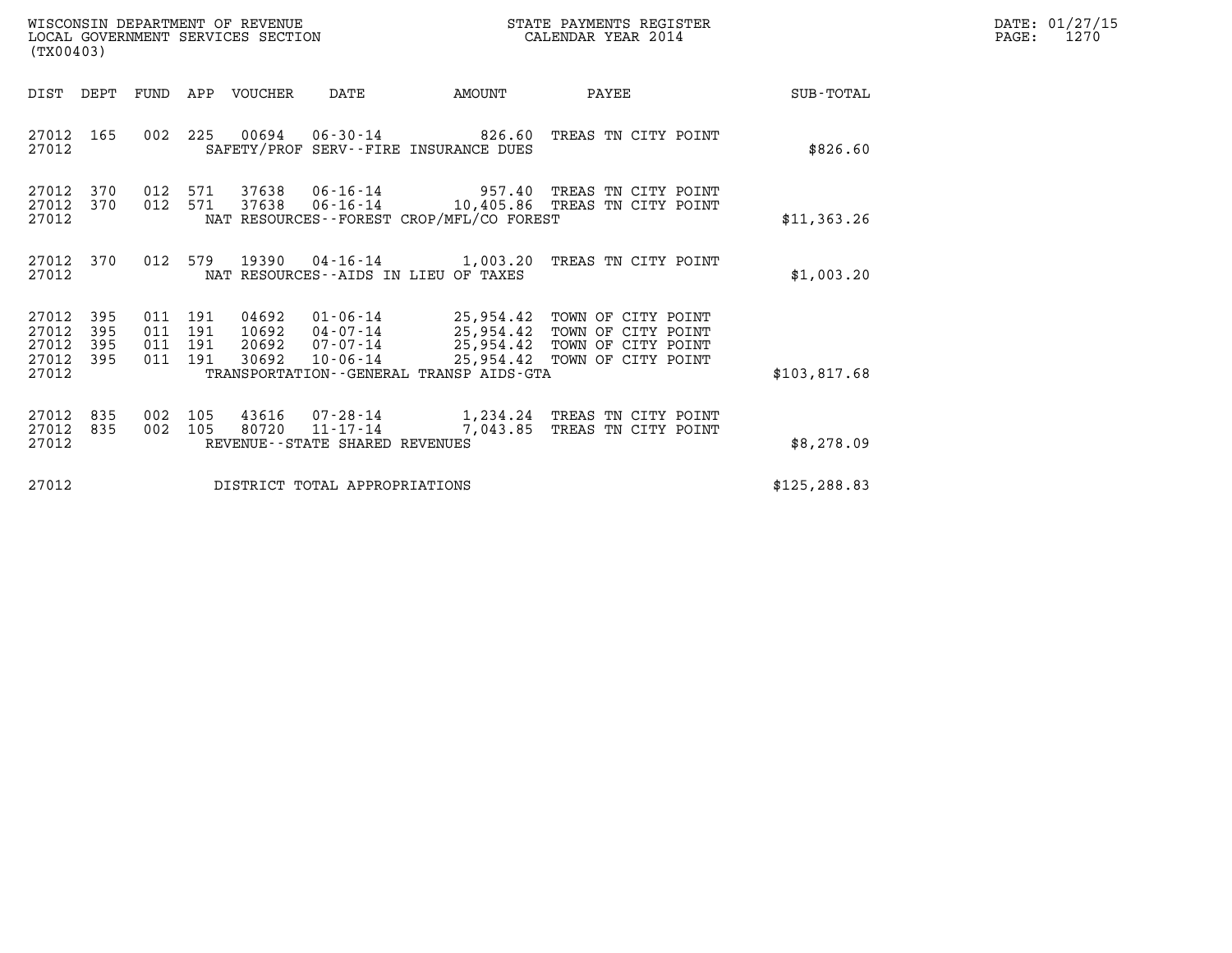| (TX00403)                                                      |                                          |                                  |                                                                    |                                              | WISCONSIN DEPARTMENT OF REVENUE<br>LOCAL GOVERNMENT SERVICES SECTION<br>CALENDAR YEAR 2014                                                                   |              | DATE: 01/27/15<br>$\mathtt{PAGE:}$<br>1271 |
|----------------------------------------------------------------|------------------------------------------|----------------------------------|--------------------------------------------------------------------|----------------------------------------------|--------------------------------------------------------------------------------------------------------------------------------------------------------------|--------------|--------------------------------------------|
|                                                                |                                          |                                  |                                                                    | DIST DEPT FUND APP VOUCHER DATE AMOUNT PAYEE |                                                                                                                                                              | SUB-TOTAL    |                                            |
| 27014 165<br>27014                                             | 002 225                                  |                                  | SAFETY/PROF SERV--FIRE INSURANCE DUES                              |                                              | 00695  06-30-14   1,150.05   TREAS TN CLEVELAND                                                                                                              | \$1,150.05   |                                            |
| 27014 370<br>27014                                             | 000 001                                  |                                  |                                                                    | NAT RESOURCES-SEVERANCE/YIELD/WITHDRAWAL     | 02DNR 09-11-14 331.55 TREAS TOWN CLEVELAND                                                                                                                   | \$331.55     |                                            |
|                                                                |                                          |                                  |                                                                    |                                              | 27014 370 002 503 16762 02-05-14 8,344.76 TREAS TN CLEVELAND<br>TOWN SHARE 955.99                                                                            |              |                                            |
| 27014                                                          |                                          |                                  | NAT RESOURCES--AIDS IN LIEU OF TAXES                               |                                              |                                                                                                                                                              | \$8,344.76   |                                            |
| 27014 370<br>27014                                             | 012 571                                  |                                  |                                                                    | NAT RESOURCES - - FOREST CROP/MFL/CO FOREST  | 37639   06-16-14   685.58   TREAS TN CLEVELAND                                                                                                               | \$685.58     |                                            |
| 27014 370<br>27014 370<br>27014 370<br>27014                   | 012 579<br>012 579<br>012 579            |                                  | NAT RESOURCES--AIDS IN LIEU OF TAXES                               |                                              | 19391  04-16-14   6.37 TREAS TN CLEVELAND<br>19391  04-16-14   275.73 TREAS TN CLEVELAND<br>19391  04-16-14   19.70 TREAS TN CLEVELAND                       | \$301.80     |                                            |
| 27014 395<br>27014<br>- 395<br>27014 395<br>27014 395<br>27014 | 011 191<br>011 191<br>011 191<br>011 191 | 04693<br>10693<br>20693<br>30693 |                                                                    | TRANSPORTATION - - GENERAL TRANSP AIDS - GTA | 01-06-14 26,647.73 TOWN OF CLEVELAND<br>04-07-14 26,647.73 TOWN OF CLEVELAND<br>07-07-14 26,647.73 TOWN OF CLEVELAND<br>10-06-14 26,647.76 TOWN OF CLEVELAND | \$106,590.95 |                                            |
| 27014 835<br>27014 835<br>27014                                | 002 105<br>002 105                       | 80721                            | 43617 07-28-14<br>$11 - 17 - 14$<br>REVENUE--STATE SHARED REVENUES |                                              | 5,479.23 TREAS TN CLEVELAND<br>31,081.12 TREAS TN CLEVELAND                                                                                                  | \$36,560.35  |                                            |
| 27014 835<br>27014                                             |                                          |                                  | 002 109 02630 07-28-14<br>REVENUE--EXEMPT COMPUTER AID             |                                              | 6.00 TREAS TN CLEVELAND                                                                                                                                      | \$6.00       |                                            |
| 27014                                                          |                                          |                                  | DISTRICT TOTAL APPROPRIATIONS                                      |                                              |                                                                                                                                                              | \$153,971.04 |                                            |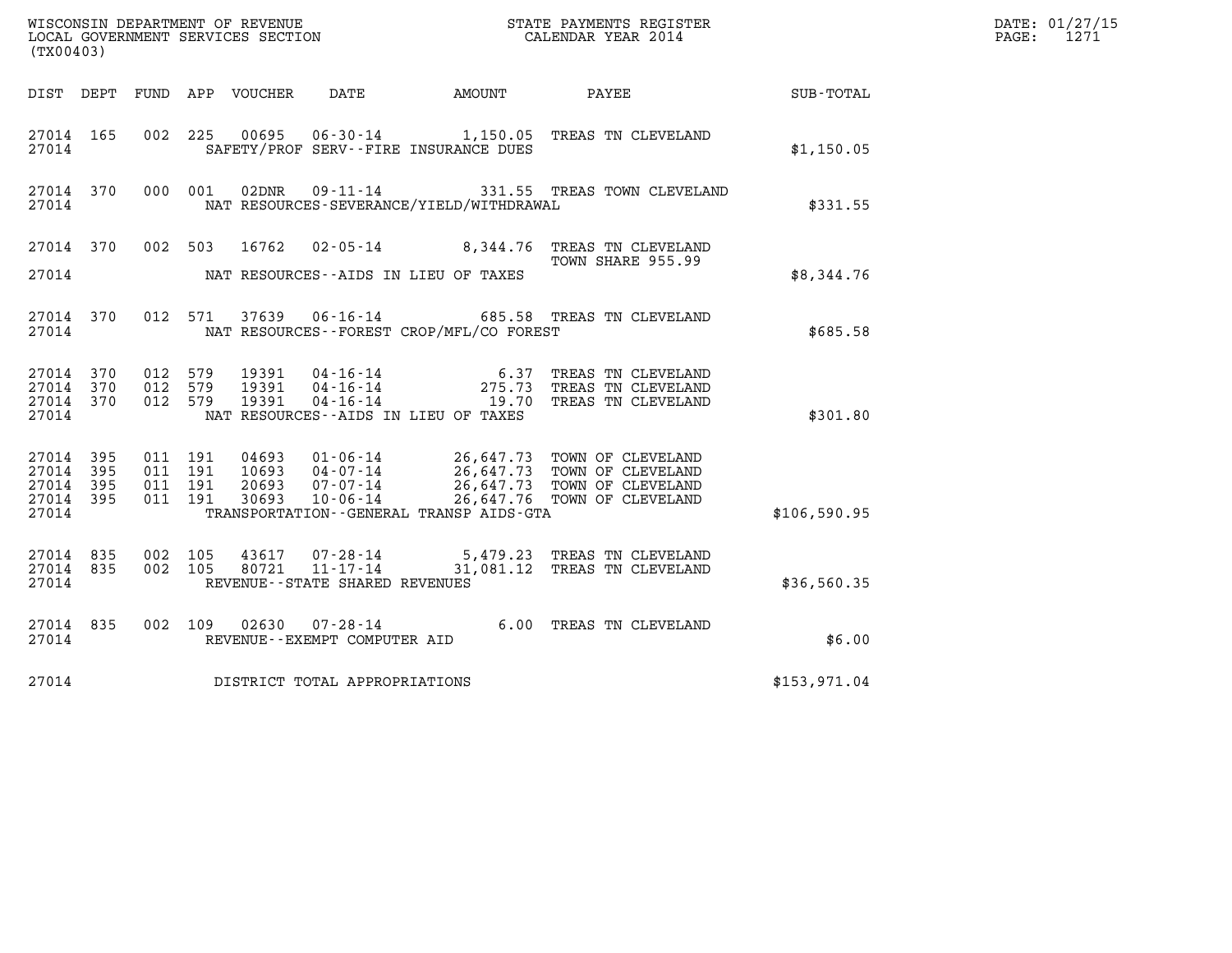| (TX00403)                                         |            |                                          |         | WISCONSIN DEPARTMENT OF REVENUE<br>LOCAL GOVERNMENT SERVICES SECTION |                                                  |                                                                                                                                                                                                            | STATE PAYMENTS REGISTER<br>CALENDAR YEAR 2014                           |                 | DATE: 01/27/15<br>$\mathtt{PAGE:}$<br>1272 |
|---------------------------------------------------|------------|------------------------------------------|---------|----------------------------------------------------------------------|--------------------------------------------------|------------------------------------------------------------------------------------------------------------------------------------------------------------------------------------------------------------|-------------------------------------------------------------------------|-----------------|--------------------------------------------|
|                                                   | DIST DEPT  |                                          |         | FUND APP VOUCHER DATE                                                |                                                  | AMOUNT                                                                                                                                                                                                     |                                                                         | PAYEE SUB-TOTAL |                                            |
| 27016                                             | 27016 165  |                                          |         |                                                                      |                                                  | SAFETY/PROF SERV--FIRE INSURANCE DUES                                                                                                                                                                      | 002 225 00696 06-30-14 2,336.04 TREAS TN CURRAN                         | \$2,336.04      |                                            |
| 27016 370<br>27016                                |            |                                          | 012 571 |                                                                      |                                                  | NAT RESOURCES--FOREST CROP/MFL/CO FOREST                                                                                                                                                                   | 37640  06-16-14  389.98  TREAS TN CURRAN                                | \$389.98        |                                            |
| 27016                                             | 27016 370  |                                          |         |                                                                      |                                                  | NAT RESOURCES--AIDS IN LIEU OF TAXES                                                                                                                                                                       | 012 579 19392 04-16-14 26.77 TREAS TN CURRAN                            | \$26.77         |                                            |
| 27016 395<br>27016<br>27016<br>27016 395<br>27016 | 395<br>395 | 011 191<br>011 191<br>011 191<br>011 191 |         | 30694                                                                | 10-06-14                                         | 04694  01-06-14  20,085.03  TOWN OF CURRAN<br>10694  04-07-14  20,085.03  TOWN OF CURRAN<br>20694 07-07-14 20,085.03 TOWN OF CURRAN<br>20,085.06 TOWN OF CURRAN<br>TRANSPORTATION--GENERAL TRANSP AIDS-GTA |                                                                         | \$80,340.15     |                                            |
| 27016 835<br>27016 835<br>27016                   |            | 002 105<br>002 105                       |         | 80722                                                                | $11 - 17 - 14$<br>REVENUE--STATE SHARED REVENUES |                                                                                                                                                                                                            | 43618  07-28-14  4,585.78  TREAS TN CURRAN<br>26,105.28 TREAS TN CURRAN | \$30,691.06     |                                            |
| 27016                                             | 27016 835  |                                          | 002 109 |                                                                      | REVENUE--EXEMPT COMPUTER AID                     |                                                                                                                                                                                                            | 02631  07-28-14  7.00 TREAS TN CURRAN                                   | \$7.00          |                                            |
| 27016                                             |            |                                          |         |                                                                      | DISTRICT TOTAL APPROPRIATIONS                    |                                                                                                                                                                                                            |                                                                         | \$113,791.00    |                                            |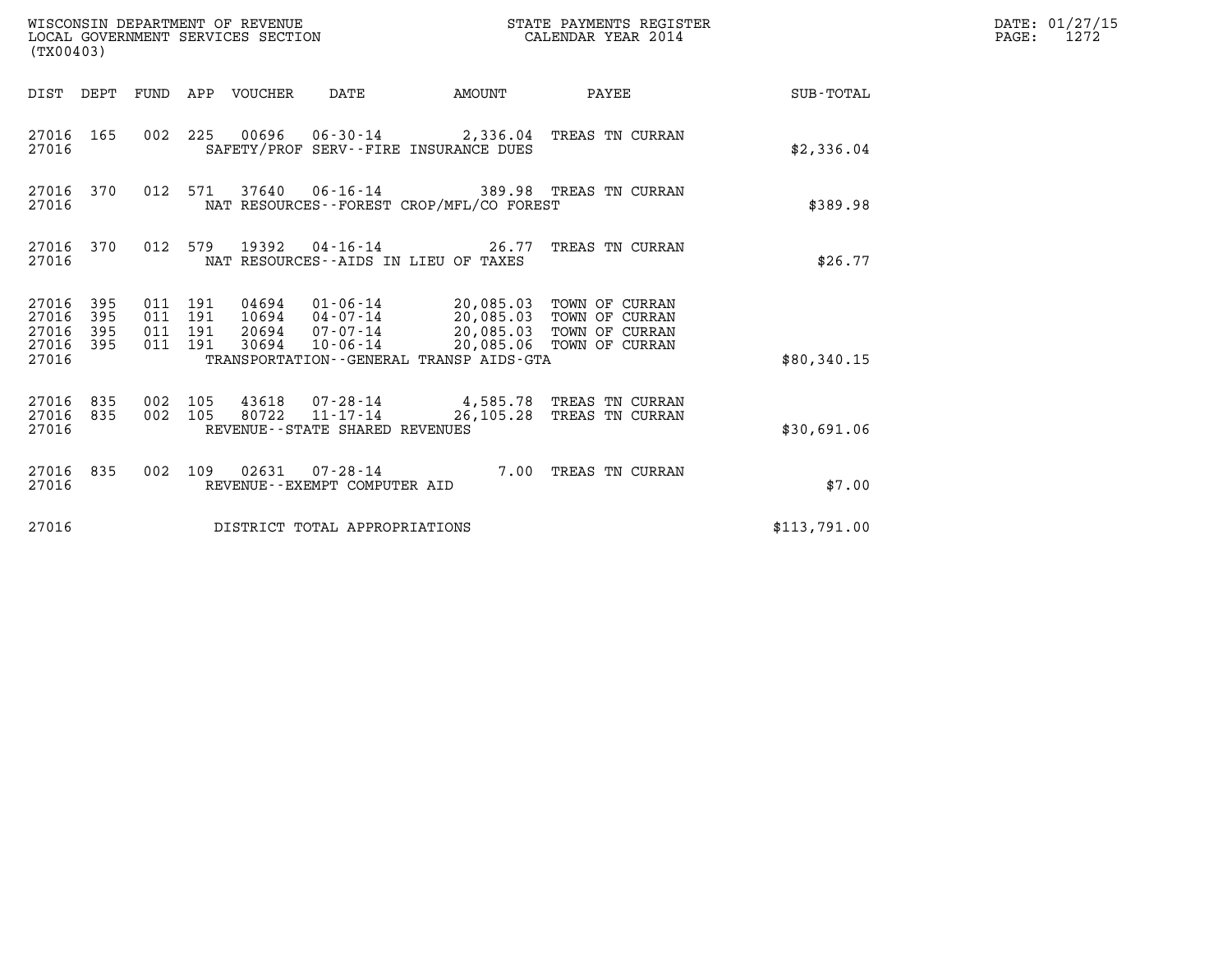| WISCONSIN DEPARTMENT OF REVENUE<br>LOCAL GOVERNMENT SERVICES SECTION<br>(TX00403) | STATE PAYMENTS REGISTER<br>CALENDAR YEAR 2014 | DATE: 01/27/15<br>1273<br>PAGE: |
|-----------------------------------------------------------------------------------|-----------------------------------------------|---------------------------------|

| (TX00403)                                                             |                          |                                                              |                                                                |                                                                          |                                                                                                            |               |
|-----------------------------------------------------------------------|--------------------------|--------------------------------------------------------------|----------------------------------------------------------------|--------------------------------------------------------------------------|------------------------------------------------------------------------------------------------------------|---------------|
| DIST<br>DEPT                                                          | FUND                     | APP<br>VOUCHER                                               | DATE                                                           | AMOUNT                                                                   | PAYEE                                                                                                      | SUB-TOTAL     |
| 27018<br>165<br>27018                                                 | 002                      | 225<br>00697                                                 |                                                                | SAFETY/PROF SERV--FIRE INSURANCE DUES                                    | 06-30-14 1,096.14 TREAS TN FRANKLIN                                                                        | \$1,096.14    |
| 370<br>27018<br>370<br>27018<br>27018                                 | 000<br>000               | 02DNR<br>001<br>001<br>03DNR                                 | 09-11-14                                                       | 369.10<br>NAT RESOURCES-SEVERANCE/YIELD/WITHDRAWAL                       | TREAS TOWN FRANKLIN<br>11-04-14 311.70 TREAS TOWN FRANKLIN                                                 | \$680.80      |
| 27018<br>370<br>27018                                                 | 012                      | 571<br>37641                                                 |                                                                | NAT RESOURCES - - FOREST CROP/MFL/CO FOREST                              | 06-16-14 428.05 TREAS TN FRANKLIN                                                                          | \$428.05      |
| 27018<br>370<br>27018<br>370<br>27018                                 | 012<br>012               | 579<br>19393<br>579<br>19393                                 | 04-16-14                                                       | 164.24<br>$04 - 16 - 14$ 20.92<br>NAT RESOURCES -- AIDS IN LIEU OF TAXES | TREAS TN FRANKLIN<br>TREAS TN FRANKLIN                                                                     | \$185.16      |
| 27018<br>395<br>27018<br>395<br>27018<br>395<br>27018<br>395<br>27018 | 011<br>011<br>011<br>011 | 191<br>04695<br>191<br>10695<br>191<br>20695<br>191<br>30695 | $01 - 06 - 14$<br>04-07-14<br>$07 - 07 - 14$<br>$10 - 06 - 14$ | 17,846.31<br>TRANSPORTATION--GENERAL TRANSP AIDS-GTA                     | TOWN OF FRANKLIN<br>17,846.31 TOWN OF FRANKLIN<br>17,846.31 TOWN OF FRANKLIN<br>17,846.31 TOWN OF FRANKLIN | \$71,385.24   |
| 835<br>27018<br>27018<br>835<br>27018                                 | 002<br>002               | 105<br>43619<br>105                                          | 07-28-14<br>REVENUE - - STATE SHARED REVENUES                  | 80723 11-17-14 31,059.21                                                 | 5,468.65 TREAS TN FRANKLIN<br>TREAS TN FRANKLIN                                                            | \$36,527.86   |
| 835<br>27018<br>27018                                                 | 002                      | 109<br>02632                                                 | $07 - 28 - 14$<br>REVENUE--EXEMPT COMPUTER AID                 | 3.00                                                                     | TREAS TN FRANKLIN                                                                                          | \$3.00        |
| 27018                                                                 |                          |                                                              | DISTRICT TOTAL APPROPRIATIONS                                  |                                                                          |                                                                                                            | \$110, 306.25 |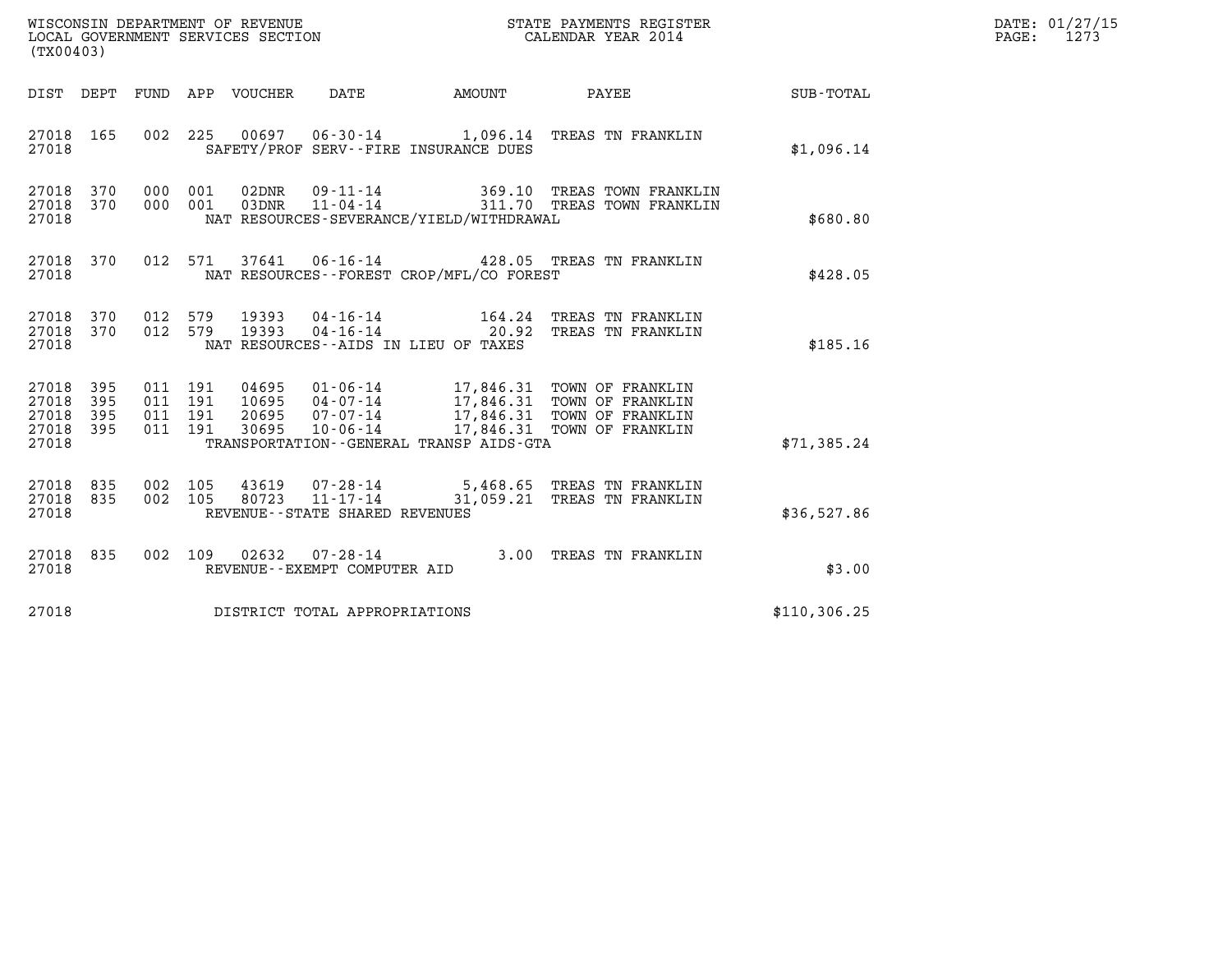| (TX00403)                                     |                     |                                          |         |       |                                |                                              |                                                                                                                                                                                                                  |              | DATE: 01/27/15<br>$\mathtt{PAGE:}$<br>1274 |
|-----------------------------------------------|---------------------|------------------------------------------|---------|-------|--------------------------------|----------------------------------------------|------------------------------------------------------------------------------------------------------------------------------------------------------------------------------------------------------------------|--------------|--------------------------------------------|
|                                               |                     |                                          |         |       |                                |                                              | DIST DEPT FUND APP VOUCHER DATE AMOUNT PAYEE                                                                                                                                                                     | SUB-TOTAL    |                                            |
| 27020 165<br>27020                            |                     |                                          |         |       |                                | SAFETY/PROF SERV--FIRE INSURANCE DUES        | 002 225 00698 06-30-14 1,024.26 TREAS TN GARDEN VALLEY                                                                                                                                                           | \$1,024.26   |                                            |
| 27020                                         | 27020 370           |                                          | 000 001 |       |                                | NAT RESOURCES-SEVERANCE/YIELD/WITHDRAWAL     | 03DNR 11-04-14 141.85 TREAS TOWN GARDEN VALLEY                                                                                                                                                                   | \$141.85     |                                            |
|                                               |                     |                                          |         |       |                                |                                              | 27020 370 002 503 17253 05-23-14 750.27 TREAS TN GARDEN VALLEY<br>TOWN SHARE 97.19                                                                                                                               |              |                                            |
| 27020                                         |                     |                                          |         |       |                                | NAT RESOURCES--AIDS IN LIEU OF TAXES         |                                                                                                                                                                                                                  | \$750.27     |                                            |
| 27020 370<br>27020                            |                     |                                          |         |       |                                | NAT RESOURCES - - FOREST CROP/MFL/CO FOREST  | 012 571 37642 06-16-14 274.78 TREAS TN GARDEN VALLEY                                                                                                                                                             | \$274.78     |                                            |
| 27020 370<br>27020<br>27020 370<br>27020      | 370                 | 012 579<br>012 579<br>012 579            |         |       |                                | NAT RESOURCES--AIDS IN LIEU OF TAXES         | 19394  04-16-14   156.70   TREAS TN GARDEN VALLEY<br>19394  04-16-14   52.80   TREAS TN GARDEN VALLEY<br>19394  04-16-14   148.40   TREAS TN GARDEN VALLEY                                                       | \$357.90     |                                            |
| 27020 395<br>27020<br>27020<br>27020<br>27020 | 395<br>- 395<br>395 | 011 191<br>011 191<br>011 191<br>011 191 |         |       |                                | TRANSPORTATION - - GENERAL TRANSP AIDS - GTA | 04696  01-06-14  28,388.97  TOWN OF GARDEN VALLEY<br>10696  04-07-14  28,388.97  TOWN OF GARDEN VALLEY<br>20696  07-07-14  28,388.97  TOWN OF GARDEN VALLEY<br>30696  10-06-14  28,388.97  TOWN OF GARDEN VALLEY | \$113,555.88 |                                            |
| 27020 835<br>27020 835<br>27020               |                     | 002 105<br>002 105                       |         | 80724 | REVENUE--STATE SHARED REVENUES |                                              | 43620  07-28-14  4,774.68  TREAS TN GARDEN VALLEY<br>11-17-14 27,056.49 TREAS TN GARDEN VALLEY                                                                                                                   | \$31,831.17  |                                            |
| 27020 835<br>27020                            |                     |                                          |         |       | REVENUE--EXEMPT COMPUTER AID   |                                              | 002 109 02633 07-28-14 3.00 TREAS TN GARDEN VALLEY                                                                                                                                                               | \$3.00       |                                            |
| 27020                                         |                     |                                          |         |       | DISTRICT TOTAL APPROPRIATIONS  |                                              |                                                                                                                                                                                                                  | \$147,939.11 |                                            |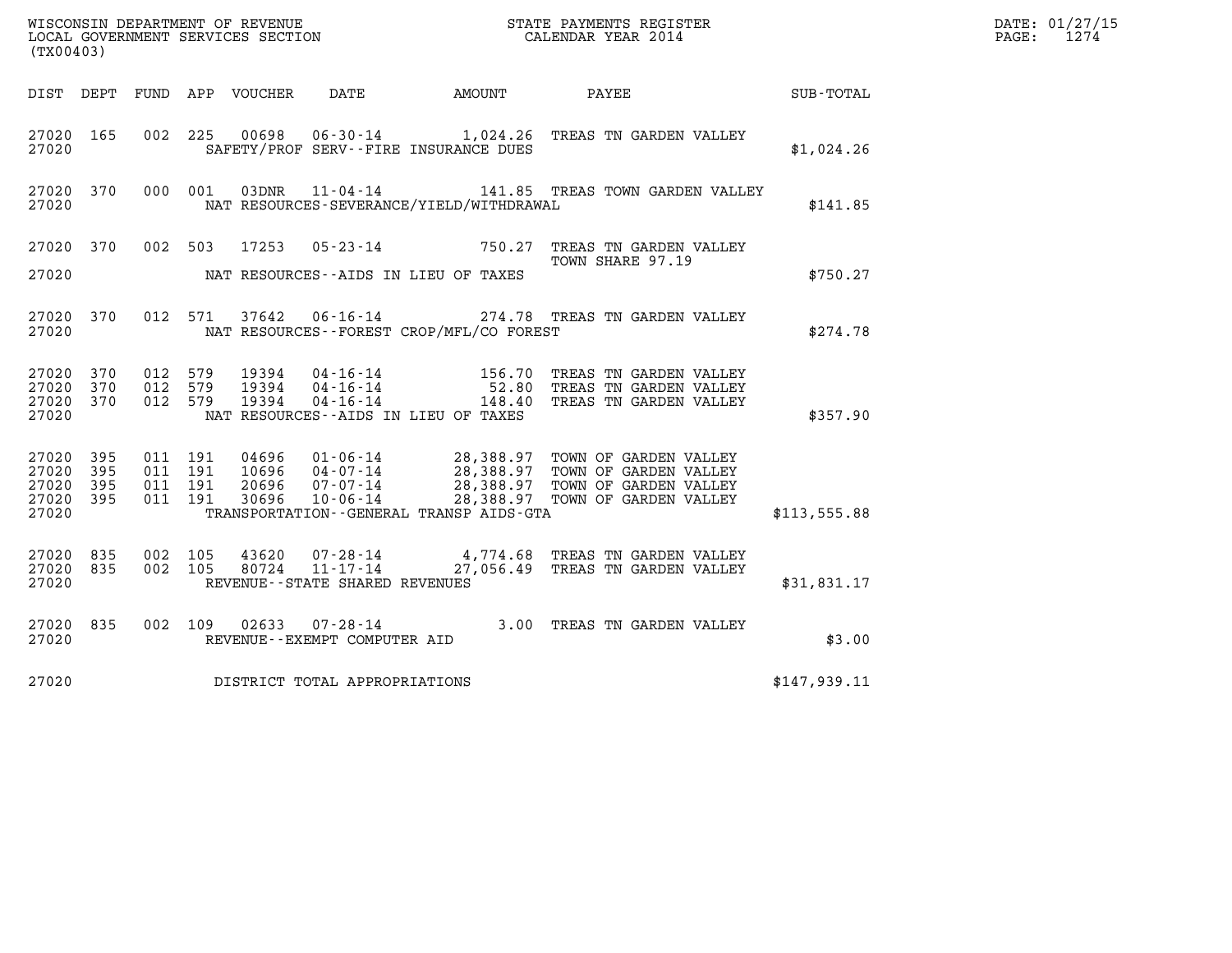| WISCONSIN DEPARTMENT OF REVENUE<br>LOCAL GOVERNMENT SERVICES SECTION<br>(TX00403) | STATE PAYMENTS REGISTER<br>CALENDAR YEAR 2014 | DATE: 01/27/15<br>1275<br>PAGE: |
|-----------------------------------------------------------------------------------|-----------------------------------------------|---------------------------------|

|                              |                                                                                                                                                                                          | SUB-TOTAL                                                                                                                                                                                                                                                                                                                                                                                                                                                                                                                                                                                                                                                                                                                                             |
|------------------------------|------------------------------------------------------------------------------------------------------------------------------------------------------------------------------------------|-------------------------------------------------------------------------------------------------------------------------------------------------------------------------------------------------------------------------------------------------------------------------------------------------------------------------------------------------------------------------------------------------------------------------------------------------------------------------------------------------------------------------------------------------------------------------------------------------------------------------------------------------------------------------------------------------------------------------------------------------------|
|                              |                                                                                                                                                                                          | \$1,689.14                                                                                                                                                                                                                                                                                                                                                                                                                                                                                                                                                                                                                                                                                                                                            |
| 001<br>01DNR<br>001<br>02DNR |                                                                                                                                                                                          | \$996.21                                                                                                                                                                                                                                                                                                                                                                                                                                                                                                                                                                                                                                                                                                                                              |
| 002 503                      |                                                                                                                                                                                          |                                                                                                                                                                                                                                                                                                                                                                                                                                                                                                                                                                                                                                                                                                                                                       |
|                              |                                                                                                                                                                                          | \$6,632.99                                                                                                                                                                                                                                                                                                                                                                                                                                                                                                                                                                                                                                                                                                                                            |
| 571                          |                                                                                                                                                                                          | \$673.22                                                                                                                                                                                                                                                                                                                                                                                                                                                                                                                                                                                                                                                                                                                                              |
| 579<br>579<br>579<br>579     |                                                                                                                                                                                          | \$579.37                                                                                                                                                                                                                                                                                                                                                                                                                                                                                                                                                                                                                                                                                                                                              |
| 191<br>191<br>191<br>191     |                                                                                                                                                                                          | \$68,950.69                                                                                                                                                                                                                                                                                                                                                                                                                                                                                                                                                                                                                                                                                                                                           |
|                              |                                                                                                                                                                                          | \$33,211.57                                                                                                                                                                                                                                                                                                                                                                                                                                                                                                                                                                                                                                                                                                                                           |
|                              |                                                                                                                                                                                          | \$112,733.19                                                                                                                                                                                                                                                                                                                                                                                                                                                                                                                                                                                                                                                                                                                                          |
|                              | SAFETY/PROF SERV--FIRE INSURANCE DUES<br>NAT RESOURCES--AIDS IN LIEU OF TAXES<br>NAT RESOURCES--AIDS IN LIEU OF TAXES<br>REVENUE--STATE SHARED REVENUES<br>DISTRICT TOTAL APPROPRIATIONS | DIST DEPT FUND APP VOUCHER DATE AMOUNT PAYEE<br>225  00699  06-30-14   1,689.14   TREAS TN GARFIELD<br>06-19-14 83.94 TREAS TOWN GARFIELD<br>09-11-14 912.27 TREAS TOWN GARFIELD<br>NAT RESOURCES-SEVERANCE/YIELD/WITHDRAWAL<br>16573  01-30-14   6,632.99 TREAS TN GARFIELD<br>TOWN SHARE 665.73<br>37643  06-16-14  673.22  TREAS TN GARFIELD<br>NAT RESOURCES - - FOREST CROP/MFL/CO FOREST<br>04697  01-06-14  17,237.67  TOWN OF GARFIELD<br>10697  04-07-14  17,237.67  TOWN OF GARFIELD<br>20697  07-07-14  17,237.67  TOWN OF GARFIELD<br>30697  10-06-14   17,237.68  TOWN OF GARFIELD<br>TRANSPORTATION--GENERAL TRANSP AIDS-GTA<br>105  43621  07-28-14  4,981.74  TREAS TN GARFIELD<br>105  80725  11-17-14  28,229.83  TREAS TN GARFIELD |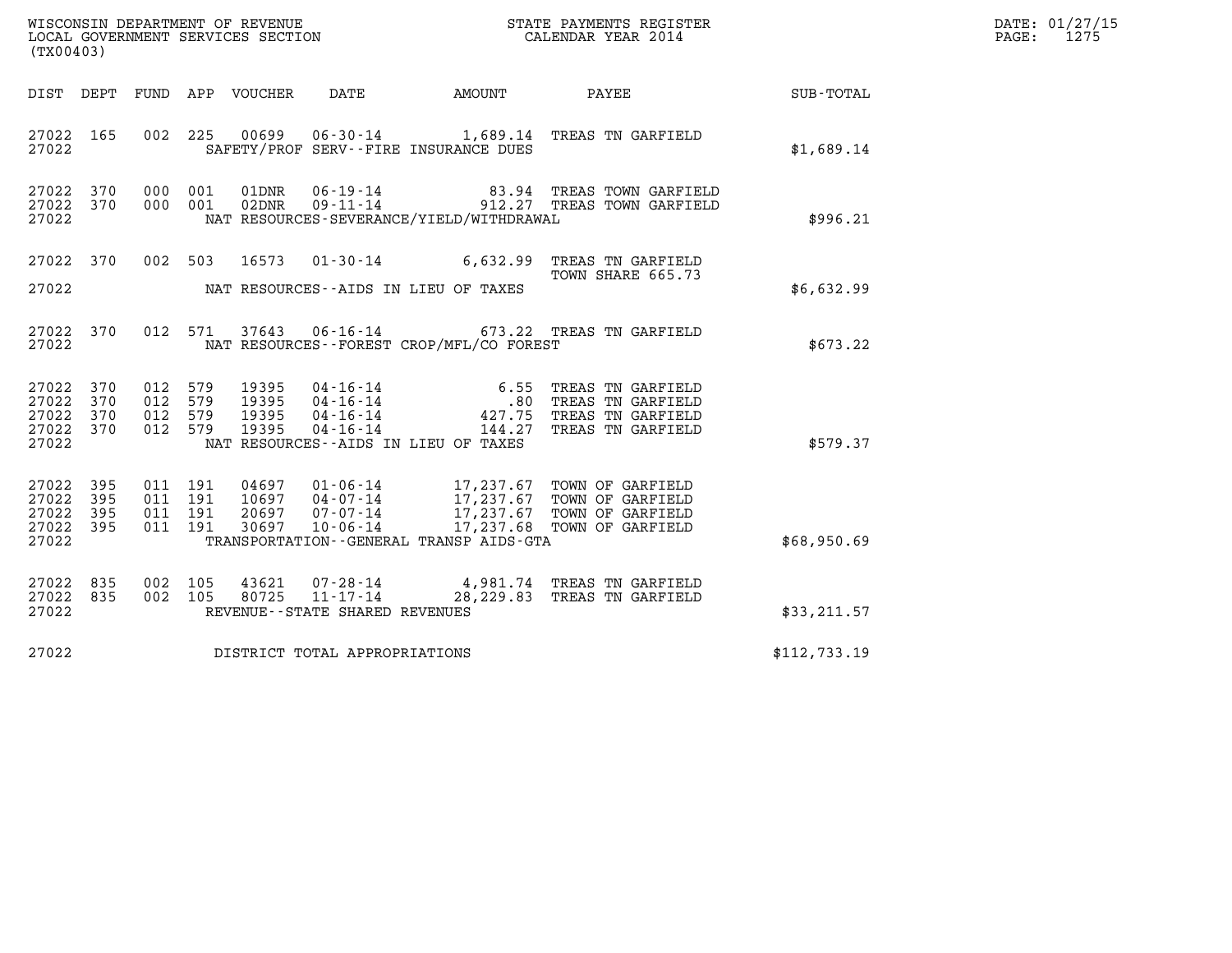| (TX00403)                                             |     |                                          |         |       |                                |                                                                                                                                                                                                                                                                                                                                                                                                                                           | WISCONSIN DEPARTMENT OF REVENUE<br>LOCAL GOVERNMENT SERVICES SECTION<br>CALENDAR YEAR 2014                                    |              | DATE: 01/27/15<br>$\mathtt{PAGE:}$<br>1276 |
|-------------------------------------------------------|-----|------------------------------------------|---------|-------|--------------------------------|-------------------------------------------------------------------------------------------------------------------------------------------------------------------------------------------------------------------------------------------------------------------------------------------------------------------------------------------------------------------------------------------------------------------------------------------|-------------------------------------------------------------------------------------------------------------------------------|--------------|--------------------------------------------|
|                                                       |     |                                          |         |       |                                |                                                                                                                                                                                                                                                                                                                                                                                                                                           | DIST DEPT FUND APP VOUCHER DATE AMOUNT PAYEE SUB-TOTAL                                                                        |              |                                            |
| 27024 165<br>27024                                    |     |                                          |         |       |                                | SAFETY/PROF SERV--FIRE INSURANCE DUES                                                                                                                                                                                                                                                                                                                                                                                                     | 002 225 00700 06-30-14 1,491.47 TREAS TN HIXTON                                                                               | \$1,491.47   |                                            |
| 27024 370<br>27024                                    |     | 000 001                                  |         |       |                                | NAT RESOURCES-SEVERANCE/YIELD/WITHDRAWAL                                                                                                                                                                                                                                                                                                                                                                                                  | 03DNR 11-04-14 3, 273.29 TREAS TOWN HIXTON                                                                                    | \$3,273.29   |                                            |
|                                                       |     |                                          |         |       |                                |                                                                                                                                                                                                                                                                                                                                                                                                                                           | 27024 370 002 503 16574 01-30-14 3,047.36 TREAS TN HIXTON<br>TOWN SHARE 379.84                                                |              |                                            |
| 27024                                                 |     |                                          |         |       |                                | NAT RESOURCES--AIDS IN LIEU OF TAXES                                                                                                                                                                                                                                                                                                                                                                                                      |                                                                                                                               | \$3,047.36   |                                            |
| 27024                                                 |     |                                          |         |       |                                | NAT RESOURCES--FOREST CROP/MFL/CO FOREST                                                                                                                                                                                                                                                                                                                                                                                                  | 27024 370 012 571 37644 06-16-14 384.70 TREAS TN HIXTON                                                                       | \$384.70     |                                            |
| 27024 370<br>27024 370<br>27024 370<br>27024          |     | 012 579<br>012 579<br>012 579            |         |       |                                | NAT RESOURCES--AIDS IN LIEU OF TAXES                                                                                                                                                                                                                                                                                                                                                                                                      | 19396  04-16-14  133.22 TREAS TN HIXTON<br>19396  04-16-14   5.72 TREAS TN HIXTON<br>19396  04-16-14   306.93 TREAS TN HIXTON | \$445.87     |                                            |
| 27024 395<br>27024<br>27024 395<br>27024 395<br>27024 | 395 | 011 191<br>011 191<br>011 191<br>011 191 |         |       |                                | $\begin{array}{cccc} 04698 & 01\textnormal{-}06\textnormal{-}14 & 24,112.63 & \textnormal{TOWN OF HIXTON} \\ 10698 & 04\textnormal{-}07\textnormal{-}14 & 24,112.63 & \textnormal{TOWN OF HIXTON} \\ 20698 & 07\textnormal{-}07\textnormal{-}14 & 24,112.63 & \textnormal{TOWN OF HIXTON} \\ 30698 & 10\textnormal{-}06\textnormal{-}14 & 24,112.63 & \textnormal{TOWN OF HIXTON} \end{array}$<br>TRANSPORTATION--GENERAL TRANSP AIDS-GTA |                                                                                                                               | \$96,450.52  |                                            |
| 27024 835<br>27024 835<br>27024                       |     | 002 105                                  | 002 105 | 80726 | REVENUE--STATE SHARED REVENUES |                                                                                                                                                                                                                                                                                                                                                                                                                                           | 43622 07-28-14 12,383.73 TREAS TN HIXTON<br>11-17-14 70,168.89 TREAS TN HIXTON                                                | \$82,552.62  |                                            |
| 27024 835<br>27024                                    |     |                                          |         |       | REVENUE--EXEMPT COMPUTER AID   |                                                                                                                                                                                                                                                                                                                                                                                                                                           | 002 109 02634 07-28-14 47.00 TREAS TN HIXTON                                                                                  | \$47.00      |                                            |
| 27024 835<br>27024                                    |     |                                          |         |       | REVENUE--LOTTERY CREDIT -      |                                                                                                                                                                                                                                                                                                                                                                                                                                           | 021 363 36131 03-24-14 934.56 TREAS TN HIXTON                                                                                 | \$934.56     |                                            |
| 27024                                                 |     |                                          |         |       | DISTRICT TOTAL APPROPRIATIONS  |                                                                                                                                                                                                                                                                                                                                                                                                                                           |                                                                                                                               | \$188,627.39 |                                            |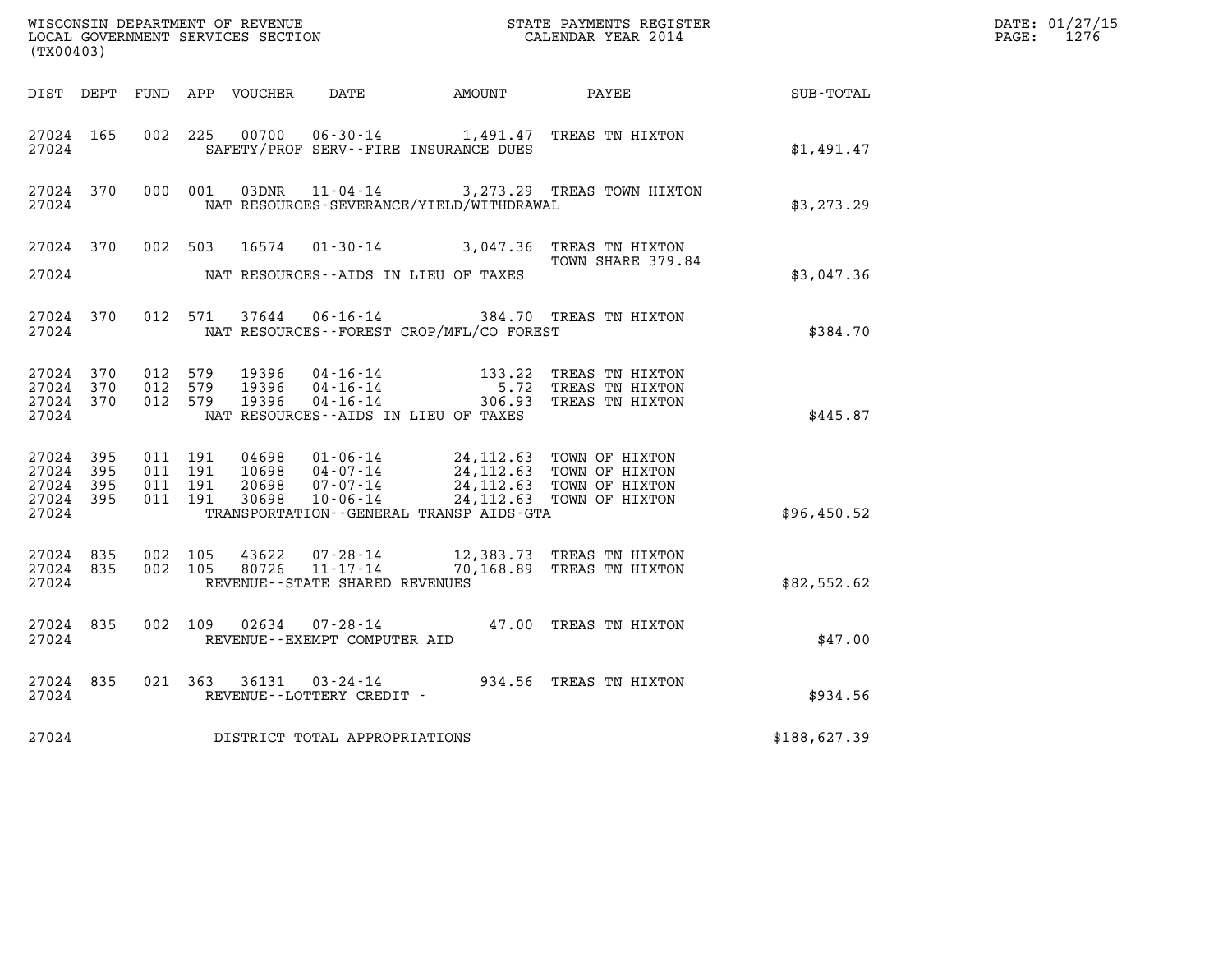| (TX00403)                                         |            |                                          |         |                                 | WISCONSIN DEPARTMENT OF REVENUE<br>LOCAL GOVERNMENT SERVICES SECTION |                                          | STATE PAYMENTS REGISTER<br>CALENDAR YEAR 2014                                                                                                                      |               | DATE: 01/27/15<br>$\mathtt{PAGE:}$<br>1277 |
|---------------------------------------------------|------------|------------------------------------------|---------|---------------------------------|----------------------------------------------------------------------|------------------------------------------|--------------------------------------------------------------------------------------------------------------------------------------------------------------------|---------------|--------------------------------------------|
|                                                   |            |                                          |         | DIST DEPT FUND APP VOUCHER DATE |                                                                      | <b>AMOUNT</b>                            | PAYEE                                                                                                                                                              | SUB-TOTAL     |                                            |
| 27026 165<br>27026                                |            |                                          |         |                                 |                                                                      | SAFETY/PROF SERV--FIRE INSURANCE DUES    | 002 225 00701 06-30-14 2,174.32 TREAS TN IRVING                                                                                                                    | \$2,174.32    |                                            |
| 27026 370                                         |            |                                          |         |                                 |                                                                      |                                          | 002 503 17254 05-23-14 2,364.09 TREAS TN IRVING                                                                                                                    |               |                                            |
| 27026                                             |            |                                          |         |                                 |                                                                      | NAT RESOURCES--AIDS IN LIEU OF TAXES     | TOWN SHARE 392.05                                                                                                                                                  | \$2,364.09    |                                            |
| 27026 370<br>27026                                |            |                                          | 012 571 |                                 |                                                                      | NAT RESOURCES--FOREST CROP/MFL/CO FOREST | 37645  06-16-14  377.89  TREAS TN IRVING                                                                                                                           | \$377.89      |                                            |
| 27026 370<br>27026 370<br>27026                   |            | 012 579<br>012 579                       |         |                                 |                                                                      | NAT RESOURCES--AIDS IN LIEU OF TAXES     | 19397  04-16-14  9.37 TREAS TN IRVING<br>19397  04-16-14  7.83 TREAS TN IRVING                                                                                     | \$17.20       |                                            |
| 27026 395<br>27026<br>27026<br>27026 395<br>27026 | 395<br>395 | 011 191<br>011 191<br>011 191<br>011 191 |         | 30699                           | $10 - 06 - 14$                                                       | TRANSPORTATION--GENERAL TRANSP AIDS-GTA  | 04699  01-06-14  23,593.96  TOWN OF IRVING<br>10699  04-07-14  23,593.96  TOWN OF IRVING<br>20699  07-07-14  23,593.96  TOWN OF IRVING<br>23,593.98 TOWN OF IRVING | \$94,375.86   |                                            |
| 27026 835<br>27026 835<br>27026                   |            | 002<br>002 105                           | 105     | 43623                           | 80727 11-17-14<br>REVENUE - - STATE SHARED REVENUES                  |                                          | 07-28-14 3,753.92 TREAS TN IRVING<br>21,286.94 TREAS TN IRVING                                                                                                     | \$25,040.86   |                                            |
| 27026 835<br>27026                                |            | 002 109                                  |         |                                 | REVENUE--EXEMPT COMPUTER AID                                         |                                          | 02635  07-28-14  16.00 TREAS TN IRVING                                                                                                                             | \$16.00       |                                            |
| 27026                                             |            |                                          |         |                                 | DISTRICT TOTAL APPROPRIATIONS                                        |                                          |                                                                                                                                                                    | \$124, 366.22 |                                            |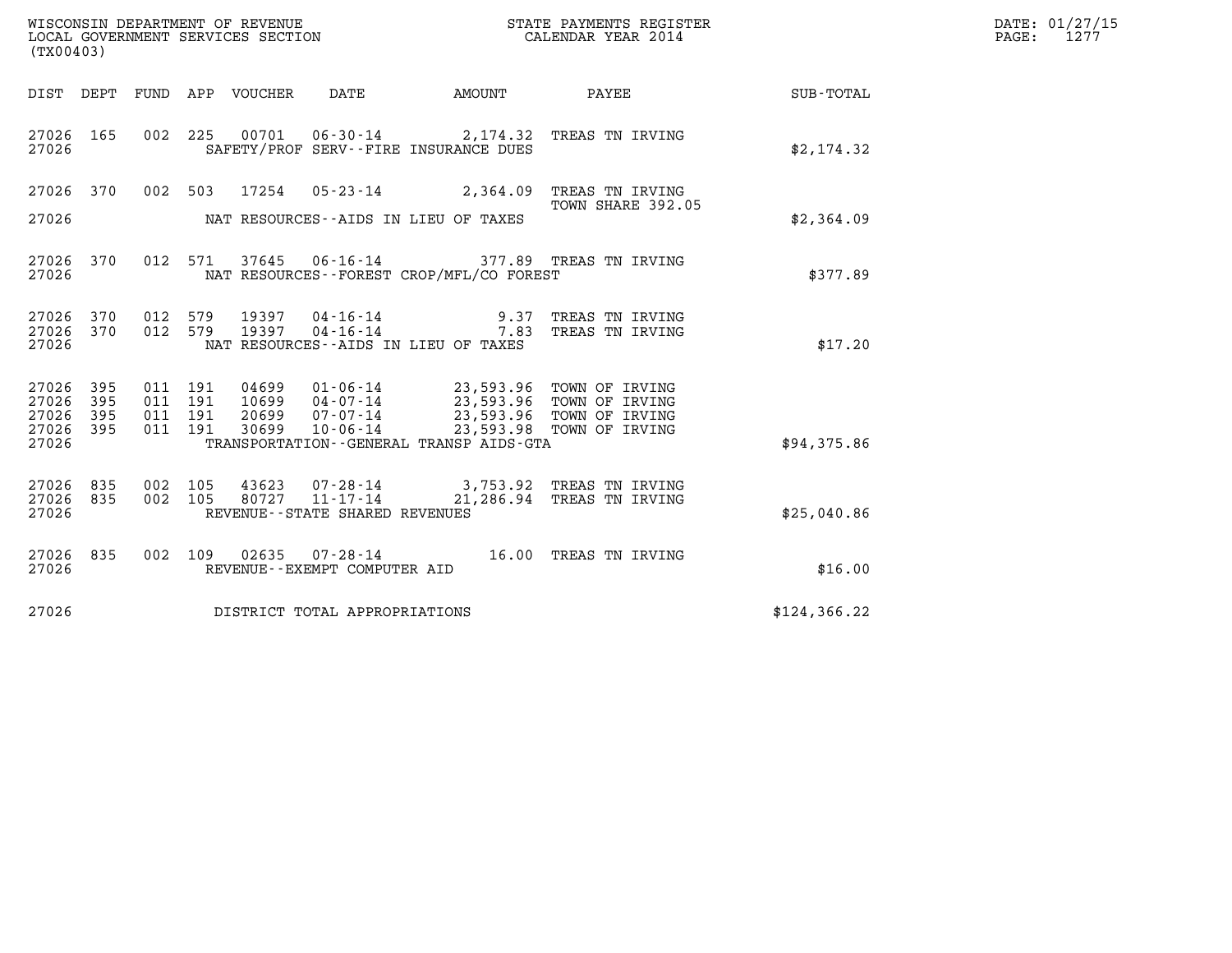| WISCONSIN DEPARTMENT OF REVENUE   | STATE PAYMENTS REGISTER | DATE: 01/27/15 |
|-----------------------------------|-------------------------|----------------|
| LOCAL GOVERNMENT SERVICES SECTION | CALENDAR YEAR 2014      | 1278<br>PAGE:  |

| WISCONSIN DEPARTMENT OF REVENUE<br>LOCAL GOVERNMENT SERVICES SECTION<br>(TX00403)                                                                                                                                 | STATE PAYMENTS REGISTER<br>CALENDAR YEAR 2014                                                 |                                                                               |                  |  |  |  |
|-------------------------------------------------------------------------------------------------------------------------------------------------------------------------------------------------------------------|-----------------------------------------------------------------------------------------------|-------------------------------------------------------------------------------|------------------|--|--|--|
| DIST<br>DEPT<br>FUND<br>APP<br>VOUCHER                                                                                                                                                                            | DATE<br><b>AMOUNT</b>                                                                         | <b>PAYEE</b>                                                                  | <b>SUB-TOTAL</b> |  |  |  |
| 165<br>002<br>225<br>27028<br>27028                                                                                                                                                                               | 00702  06-30-14  1,383.66<br>SAFETY/PROF SERV--FIRE INSURANCE DUES                            | TREAS TN KNAPP                                                                | \$1,383.66       |  |  |  |
| 27028<br>370<br>002<br>503<br>16763<br>16763<br>370<br>002<br>503<br>27028                                                                                                                                        | 02-05-14<br>5,919.35<br>$02 - 05 - 14$<br>6,467.89                                            | TREAS TN KNAPP<br>TREAS TN KNAPP<br>TOWN SHARE 643.91                         |                  |  |  |  |
| 27028                                                                                                                                                                                                             | NAT RESOURCES--AIDS IN LIEU OF TAXES                                                          |                                                                               | \$12,387.24      |  |  |  |
| 27028<br>370<br>012<br>571<br>37646<br>27028<br>370<br>012<br>571<br>37646<br>27028                                                                                                                               | $06 - 16 - 14$<br>$06 - 16 - 14$<br>NAT RESOURCES - - FOREST CROP/MFL/CO FOREST               | 488.83 TREAS TN KNAPP<br>7,032.30 TREAS TN KNAPP                              | \$7,521.13       |  |  |  |
| 27028<br>370<br>012<br>579<br>19398<br>27028<br>370<br>012<br>579<br>19398<br>27028                                                                                                                               | $04 - 16 - 14$<br>38.72<br>$04 - 16 - 14$<br>224.36<br>NAT RESOURCES -- AIDS IN LIEU OF TAXES | TREAS TN KNAPP<br>TREAS TN KNAPP                                              | \$263.08         |  |  |  |
| 27028<br>395<br>011<br>191<br>04700<br>$01 - 06 - 14$<br>$04 - 07 - 14$<br>27028<br>395<br>011<br>191<br>10700<br>07-07-14<br>27028<br>395<br>011<br>191<br>20700<br>395<br>011<br>191<br>30700<br>27028<br>27028 | 29,913.21 TOWN OF KNAPP<br>$10 - 06 - 14$<br>TRANSPORTATION--GENERAL TRANSP AIDS-GTA          | 29,913.21 TOWN OF KNAPP<br>29,913.21 TOWN OF KNAPP<br>29,913.21 TOWN OF KNAPP | \$119,652.84     |  |  |  |
| 835<br>27028<br>002<br>105<br>43624<br>80728<br>835<br>002<br>105<br>27028<br>27028<br>REVENUE - - STATE SHARED REVENUES                                                                                          | $07 - 28 - 14$<br>$11 - 17 - 14$<br>6,862.64                                                  | 1,211.06 TREAS TN KNAPP<br>TREAS TN KNAPP                                     | \$8,073.70       |  |  |  |
| 27028<br>835<br>002<br>109<br>02636<br>27028<br>REVENUE - - EXEMPT COMPUTER AID                                                                                                                                   | $07 - 28 - 14$<br>1.00                                                                        | TREAS TN KNAPP                                                                | \$1.00           |  |  |  |
| 27028<br>DISTRICT TOTAL APPROPRIATIONS                                                                                                                                                                            |                                                                                               |                                                                               | \$149, 282.65    |  |  |  |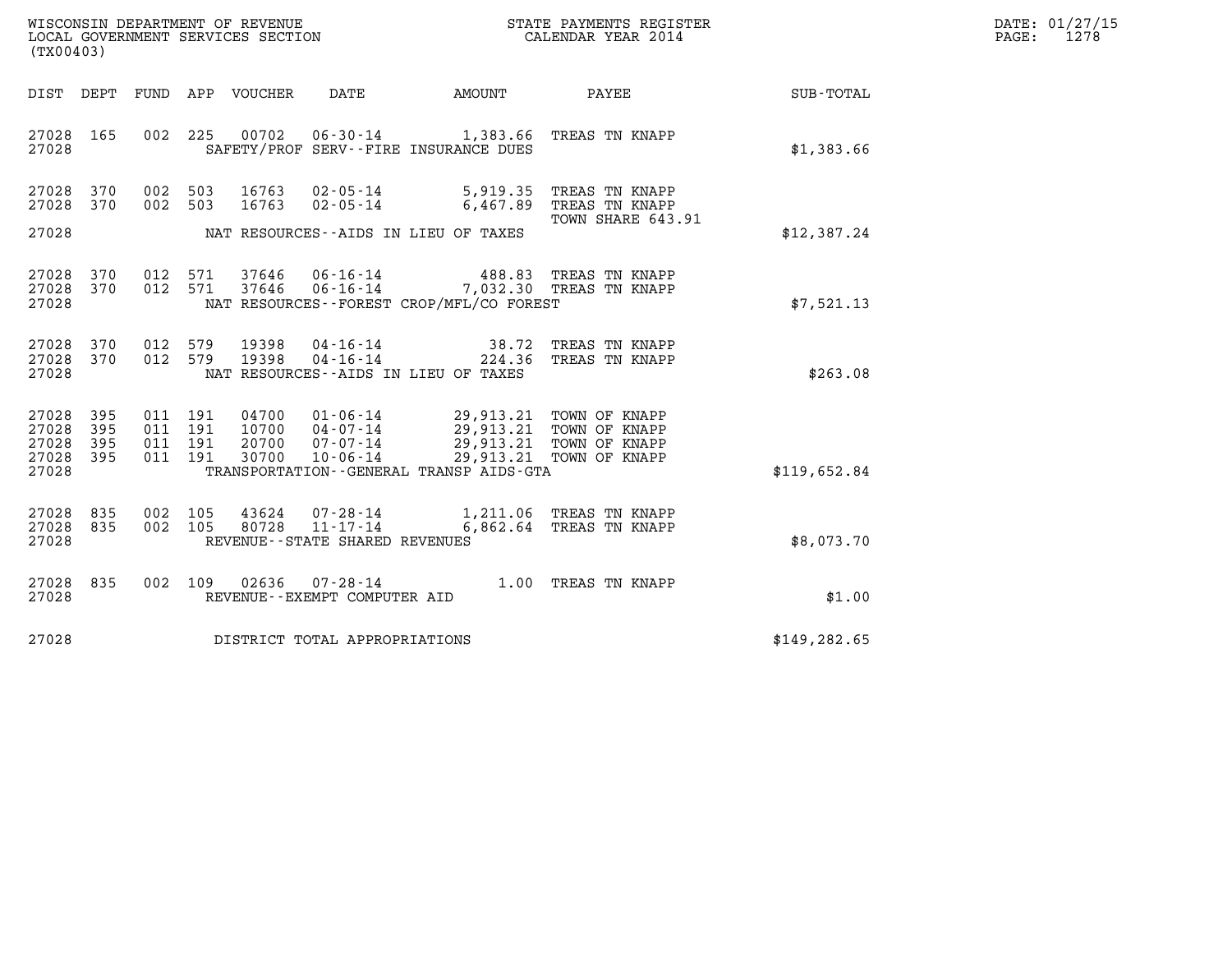|                                               | WISCONSIN DEPARTMENT OF REVENUE<br>LOCAL GOVERNMENT SERVICES SECTION<br>(TX00403) |  |  |                                 |                                |                                          | STATE PAYMENTS REGISTER<br>CALENDAR YEAR 2014                                                                                                                                                                    |                  | DATE: 01/27/15<br>PAGE: 1279 |
|-----------------------------------------------|-----------------------------------------------------------------------------------|--|--|---------------------------------|--------------------------------|------------------------------------------|------------------------------------------------------------------------------------------------------------------------------------------------------------------------------------------------------------------|------------------|------------------------------|
|                                               |                                                                                   |  |  | DIST DEPT FUND APP VOUCHER DATE |                                | AMOUNT PAYEE                             |                                                                                                                                                                                                                  | <b>SUB-TOTAL</b> |                              |
| 27030                                         |                                                                                   |  |  |                                 |                                | SAFETY/PROF SERV--FIRE INSURANCE DUES    | 27030 165 002 225 00703 06-30-14 287.51 TREAS TN KOMENSKY                                                                                                                                                        | \$287.51         |                              |
|                                               |                                                                                   |  |  |                                 |                                |                                          | 27030 370 002 503 17255 05-23-14 36,308.64 TREAS TN KOMENSKY<br>TOWN SHARE 0.00                                                                                                                                  |                  |                              |
| 27030                                         |                                                                                   |  |  |                                 |                                | NAT RESOURCES--AIDS IN LIEU OF TAXES     |                                                                                                                                                                                                                  | \$36,308.64      |                              |
| 27030                                         |                                                                                   |  |  |                                 |                                | NAT RESOURCES--FOREST CROP/MFL/CO FOREST | 27030 370 012 571 37647 06-16-14 477.41 TREAS TN KOMENSKY<br>27030 370 012 571 37647 06-16-14 3,755.74 TREAS TN KOMENSKY                                                                                         | \$4, 233.15      |                              |
| 27030                                         |                                                                                   |  |  |                                 |                                | NAT RESOURCES--AIDS IN LIEU OF TAXES     | 27030 370 012 579 19399 04-16-14 16,882.79 TREAS TN KOMENSKY                                                                                                                                                     | \$16,882.79      |                              |
| 27030 395<br>27030<br>27030<br>27030<br>27030 | 395<br>395<br>395                                                                 |  |  |                                 |                                | TRANSPORTATION--GENERAL TRANSP AIDS-GTA  | 011 191 04701 01-06-14 23,129.98 TOWN OF KOMENSKY<br>011 191 10701 04-07-14 23,129.98 TOWN OF KOMENSKY<br>011 191 20701 07-07-14 23,129.98 TOWN OF KOMENSKY<br>011 191 30701 10-06-14 23,130.01 TOWN OF KOMENSKY | \$92,519.95      |                              |
| 27030 835<br>27030 835<br>27030               |                                                                                   |  |  |                                 | REVENUE--STATE SHARED REVENUES |                                          | 002 105 43625 07–28–14 3,641.08 TREAS TN KOMENSKY<br>002 105 80729 11–17–14 20,632.77 TREAS TN KOMENSKY                                                                                                          | \$24, 273.85     |                              |
| 27030                                         |                                                                                   |  |  |                                 |                                | DOA-PAYMENT FOR MUNICIPAL SERVICES AID   | 27030 835 002 501 00002 02-03-14 163.65 TREAS TN KOMENSKY                                                                                                                                                        | \$163.65         |                              |
| 27030                                         |                                                                                   |  |  |                                 | DISTRICT TOTAL APPROPRIATIONS  |                                          |                                                                                                                                                                                                                  | \$174,669.54     |                              |
|                                               |                                                                                   |  |  |                                 |                                |                                          |                                                                                                                                                                                                                  |                  |                              |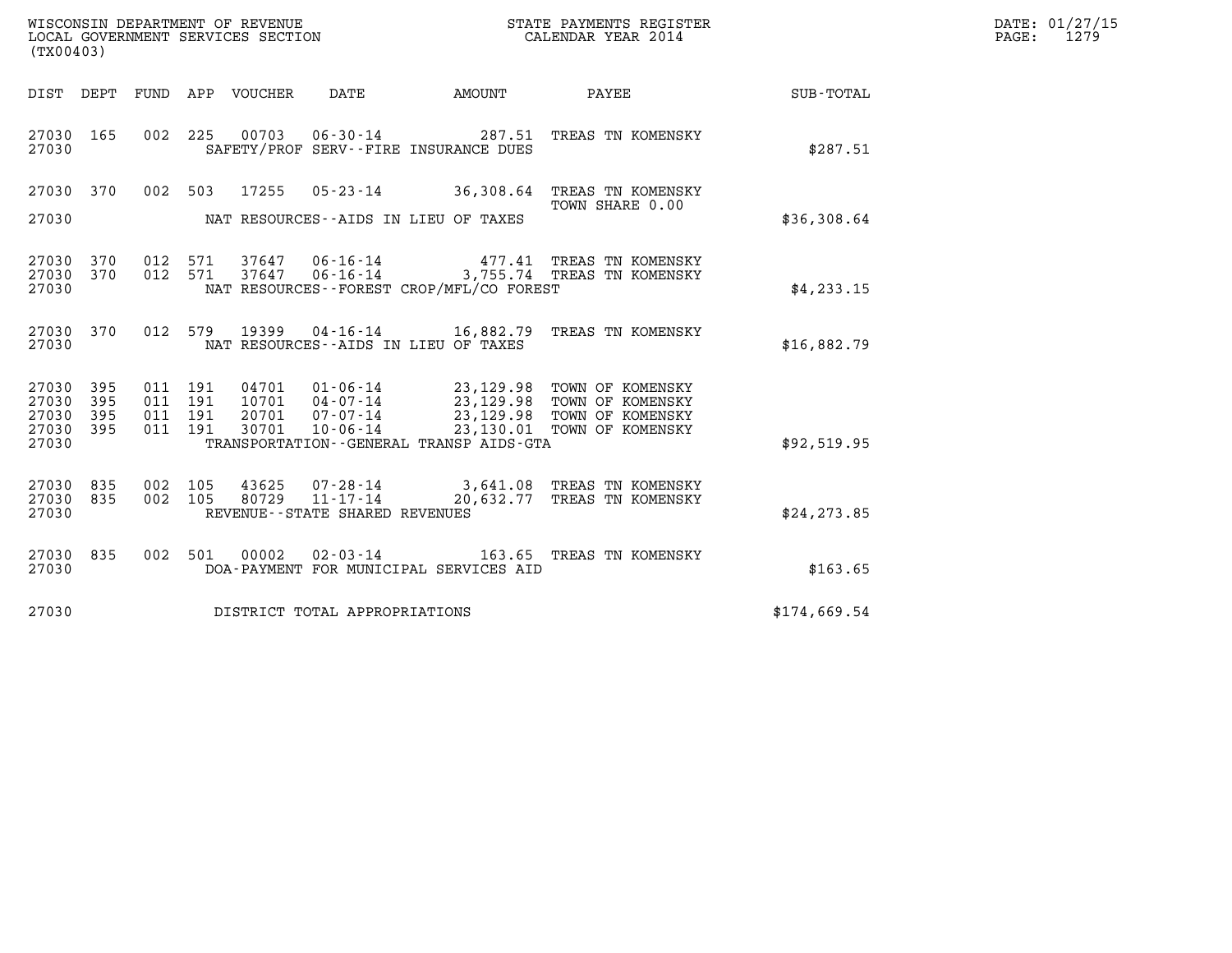|       | DATE: 01/27/15 |
|-------|----------------|
| PAGE: | 1280           |

| (TX00403)                                             |                        |  |                                          |                |                                                        | DATE: 01/27/15<br>$\mathtt{PAGE:}$<br>1280   |                                                                                                                                                                                          |               |  |
|-------------------------------------------------------|------------------------|--|------------------------------------------|----------------|--------------------------------------------------------|----------------------------------------------|------------------------------------------------------------------------------------------------------------------------------------------------------------------------------------------|---------------|--|
|                                                       |                        |  |                                          |                |                                                        | DIST DEPT FUND APP VOUCHER DATE AMOUNT PAYEE |                                                                                                                                                                                          | SUB-TOTAL     |  |
| 27032 165<br>27032                                    |                        |  |                                          |                |                                                        | SAFETY/PROF SERV--FIRE INSURANCE DUES        | 002 225 00704 06-30-14 2,246.20 TREAS TN MANCHESTER                                                                                                                                      | \$2,246.20    |  |
| 27032 370<br>27032                                    | 27032 370              |  | 000 001<br>000 001                       | 02DNR<br>03DNR |                                                        | NAT RESOURCES-SEVERANCE/YIELD/WITHDRAWAL     | 09-11-14 662.30 TREAS TOWN MANCHESTER<br>11-04-14 1,154.36 TREAS TOWN MANCHESTER                                                                                                         | \$1,816.66    |  |
| 27032                                                 |                        |  |                                          |                |                                                        | NAT RESOURCES--AIDS IN LIEU OF TAXES         | 27032 370 002 503 16575 01-30-14 2,399.55 TREAS TN MANCHESTER<br>TOWN SHARE 89.70                                                                                                        | \$2,399.55    |  |
| 27032                                                 | 27032 370<br>27032 370 |  | 012 571<br>012 571                       |                |                                                        | NAT RESOURCES - - FOREST CROP/MFL/CO FOREST  | $\begin{array}{cccc} 37648 & 06 \cdot 16 \cdot 14 & 875.55 & \text{TREAS TN MANCHESTER} \\ 37648 & 06 \cdot 16 \cdot 14 & 5,798.70 & \text{TREAS TN MANCHESTER} \end{array}$             | \$6,674.25    |  |
| 27032                                                 | 27032 370              |  |                                          | 012 579 19400  |                                                        | NAT RESOURCES--AIDS IN LIEU OF TAXES         | 04-16-14 201.77 TREAS TN MANCHESTER                                                                                                                                                      | \$201.77      |  |
| 27032 395<br>27032<br>27032 395<br>27032 395<br>27032 | 395                    |  | 011 191<br>011 191<br>011 191<br>011 191 |                |                                                        | TRANSPORTATION--GENERAL TRANSP AIDS-GTA      | 04702 01-06-14 32,120.18 TOWN OF MANCHESTER<br>10702 04-07-14 32,120.18 TOWN OF MANCHESTER<br>20702 07-07-14 32,120.18 TOWN OF MANCHESTER<br>30702 10-06-14 22,120.19 TOWN OF MANCHESTER | \$128,480.73  |  |
| 27032 835<br>27032 835<br>27032                       |                        |  | 002 105<br>002 105                       | 43626<br>80730 | 11-17-14<br>REVENUE - - STATE SHARED REVENUES          |                                              | 07-28-14 3,079.71 TREAS TN MANCHESTER<br>17,462.46 TREAS TN MANCHESTER                                                                                                                   | \$20,542.17   |  |
| 27032 835<br>27032                                    |                        |  |                                          |                | 002 109 02637 07-28-14<br>REVENUE--EXEMPT COMPUTER AID |                                              | 1.00 TREAS TN MANCHESTER                                                                                                                                                                 | \$1.00        |  |
| 27032                                                 |                        |  |                                          |                | DISTRICT TOTAL APPROPRIATIONS                          |                                              |                                                                                                                                                                                          | \$162, 362.33 |  |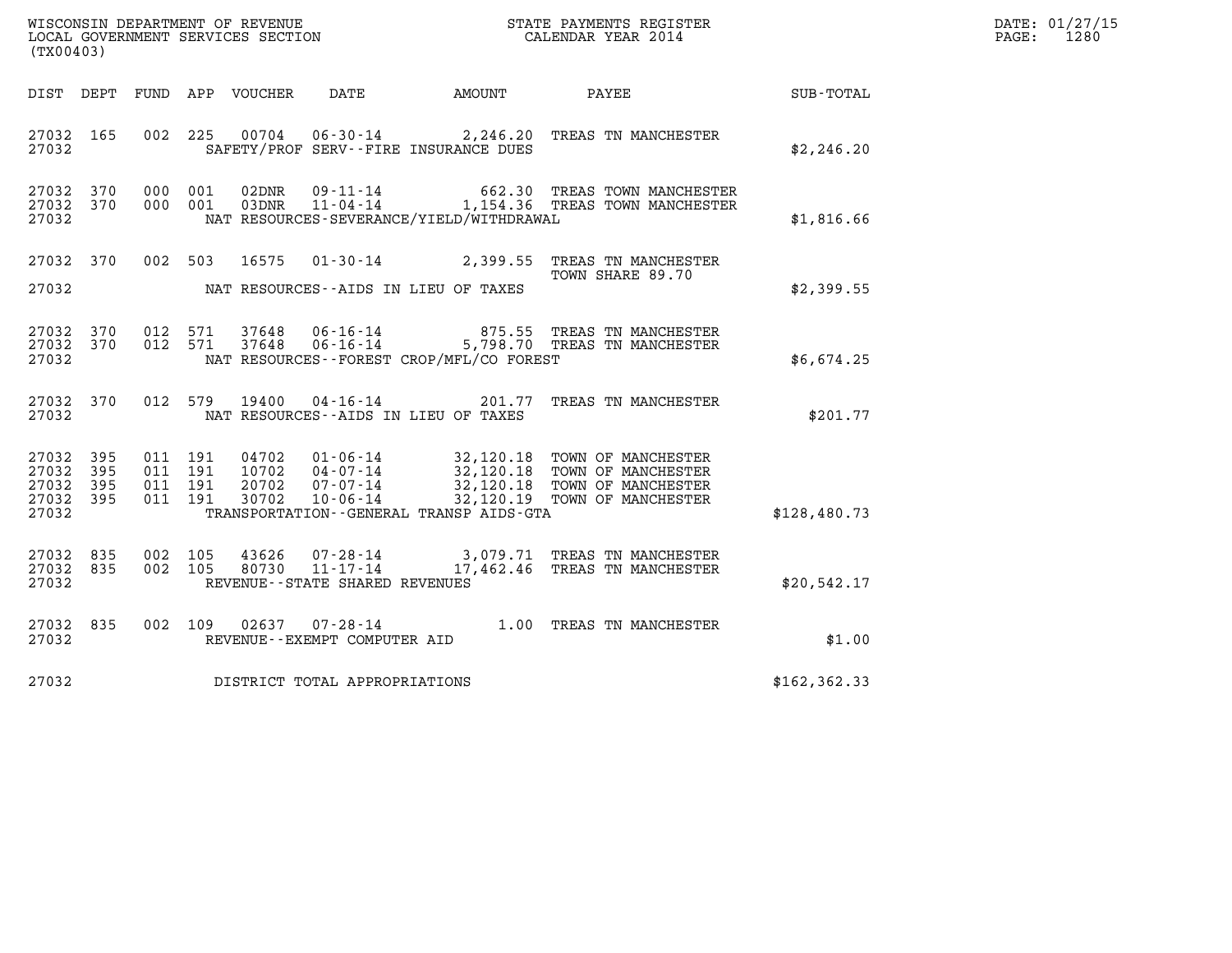| (TX00403)                                             |     |                   |                                        |                                |                                             |                                                                                                                                                                        |              | DATE: 01/27/15<br>1281<br>PAGE: |
|-------------------------------------------------------|-----|-------------------|----------------------------------------|--------------------------------|---------------------------------------------|------------------------------------------------------------------------------------------------------------------------------------------------------------------------|--------------|---------------------------------|
|                                                       |     |                   | DIST DEPT FUND APP VOUCHER             | DATE                           | AMOUNT                                      | PAYEE                                                                                                                                                                  | SUB-TOTAL    |                                 |
| 27034 165<br>27034                                    |     |                   |                                        |                                | SAFETY/PROF SERV--FIRE INSURANCE DUES       | 002 225 00705 06-30-14 1,221.93 TREAS TN MELROSE                                                                                                                       | \$1,221.93   |                                 |
| 27034 370<br>27034                                    |     |                   | 000 001                                |                                | NAT RESOURCES-SEVERANCE/YIELD/WITHDRAWAL    | 03DNR  11-04-14  3,460.73  TREAS TOWN MELROSE                                                                                                                          | \$3,460.73   |                                 |
| 27034 370<br>27034                                    |     | 27034 370 012 571 | 012 571                                |                                | NAT RESOURCES - - FOREST CROP/MFL/CO FOREST | 37649  06-16-14  435.34  TREAS TN MELROSE<br>37649  06-16-14   1.57  TREAS TN MELROSE                                                                                  | \$436.91     |                                 |
| 27034 370<br>27034                                    |     |                   | 012 579                                |                                | NAT RESOURCES -- AIDS IN LIEU OF TAXES      | 19401  04-16-14   19.00 TREAS TN MELROSE                                                                                                                               | \$19.00      |                                 |
| 27034 395<br>27034<br>27034 395<br>27034 395<br>27034 | 395 | 011 191           | 011 191<br>011 191<br>011 191<br>30703 | $10 - 06 - 14$                 | TRANSPORTATION--GENERAL TRANSP AIDS-GTA     | 04703  01-06-14  14,506.74  TOWN OF MELROSE<br>10703  04-07-14  14,506.74  TOWN OF MELROSE<br>20703  07-07-14  14,506.74  TOWN OF MELROSE<br>14,506.75 TOWN OF MELROSE | \$58,026.97  |                                 |
| 27034 395<br>27034                                    |     |                   |                                        |                                | TRANSPORTATION--LRIP/TRIP/MSIP GRANTS       | 011 278 34947 12-19-14 41,759.08 TREAS TN MELROSE                                                                                                                      | \$41,759.08  |                                 |
| 27034 835<br>27034 835<br>27034                       |     | 002 105           | 002 105 80731 11-17-14                 | REVENUE--STATE SHARED REVENUES |                                             | 43627 07-28-14 4,246.32 TREAS TN MELROSE<br>24,115.61 TREAS TN MELROSE                                                                                                 | \$28,361.93  |                                 |
| 27034 835<br>27034                                    |     |                   |                                        | REVENUE--EXEMPT COMPUTER AID   |                                             | 002 109 02638 07-28-14 200.00 TREAS TN MELROSE                                                                                                                         | \$200.00     |                                 |
| 27034                                                 |     |                   | DISTRICT TOTAL APPROPRIATIONS          |                                |                                             |                                                                                                                                                                        | \$133,486.55 |                                 |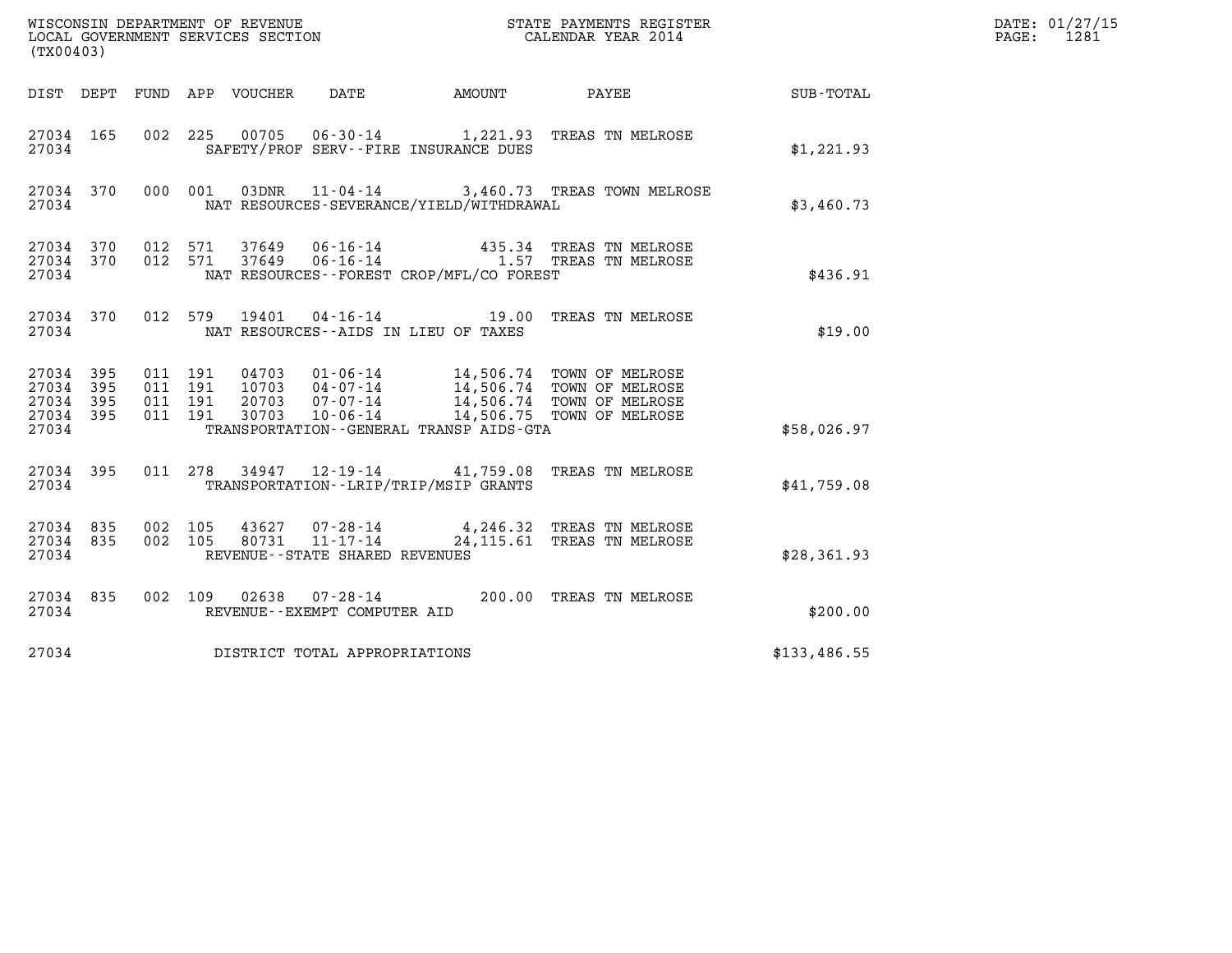| (TX00403)                                     |                    |                               |         |                            |                                                              |                                                                |                                                                                                                                                          |              | DATE: 01/27/15<br>$\mathtt{PAGE}$ :<br>1282 |
|-----------------------------------------------|--------------------|-------------------------------|---------|----------------------------|--------------------------------------------------------------|----------------------------------------------------------------|----------------------------------------------------------------------------------------------------------------------------------------------------------|--------------|---------------------------------------------|
|                                               |                    |                               |         | DIST DEPT FUND APP VOUCHER | DATE                                                         | AMOUNT                                                         | <b>PAYEE</b>                                                                                                                                             | SUB-TOTAL    |                                             |
| 27036 165<br>27036                            |                    |                               | 002 225 | 00706                      |                                                              | $06 - 30 - 14$ 467.21<br>SAFETY/PROF SERV--FIRE INSURANCE DUES | TREAS TN MILLSTON                                                                                                                                        | \$467.21     |                                             |
| 27036 370                                     |                    | 002 503                       |         | 16576                      |                                                              |                                                                | 01-30-14 15,024.13 TREAS TN MILLSTON                                                                                                                     |              |                                             |
| 27036                                         |                    |                               |         |                            |                                                              | NAT RESOURCES--AIDS IN LIEU OF TAXES                           | TOWN SHARE 848.73                                                                                                                                        | \$15,024.13  |                                             |
| 27036 370<br>27036                            |                    |                               | 002 785 | 00098                      |                                                              | NAT RESOURCES--FOREST ROAD PAYMENT                             | 11-24-14 198,500.00 TREAS TN MILLSTON                                                                                                                    | \$198,500.00 |                                             |
| 27036 370<br>27036 370<br>27036               |                    | 012<br>012 571                | 571     | 37650<br>37650             |                                                              | NAT RESOURCES - - FOREST CROP/MFL/CO FOREST                    |                                                                                                                                                          | \$429.16     |                                             |
| 27036 370<br>27036 370<br>27036               |                    | 012 579<br>012 579            |         | 19402<br>19402             |                                                              | NAT RESOURCES--AIDS IN LIEU OF TAXES                           | 04-16-14 36,670.21 TREAS TN MILLSTON<br>04-16-14 .56 TREAS TN MILLSTON                                                                                   | \$36,670.77  |                                             |
| 27036 395<br>27036<br>27036<br>27036<br>27036 | 395<br>-395<br>395 | 011 191<br>011 191<br>011 191 | 011 191 | 20704<br>30704             | 07-07-14<br>$10 - 06 - 14$                                   | TRANSPORTATION--GENERAL TRANSP AIDS-GTA                        | 04704  01-06-14  25,636.28  TOWN OF MILLSTON<br>10704  04-07-14  25,636.28  TOWN OF MILLSTON<br>25,636.28 TOWN OF MILLSTON<br>25,636.29 TOWN OF MILLSTON | \$102,545.13 |                                             |
| 27036 835<br>27036<br>27036                   | 835                | 002 105<br>002 105            |         | 43628<br>80732             | 07-28-14<br>$11 - 17 - 14$<br>REVENUE--STATE SHARED REVENUES |                                                                | 2,759.77 TREAS TN MILLSTON<br>15,638.68 TREAS TN MILLSTON                                                                                                | \$18,398.45  |                                             |
| 27036 835<br>27036                            |                    |                               | 002 109 | 02639                      | REVENUE--EXEMPT COMPUTER AID                                 |                                                                | 07-28-14 22.00 TREAS TN MILLSTON                                                                                                                         | \$22.00      |                                             |
| 27036                                         |                    |                               |         |                            | DISTRICT TOTAL APPROPRIATIONS                                |                                                                |                                                                                                                                                          | \$372,056.85 |                                             |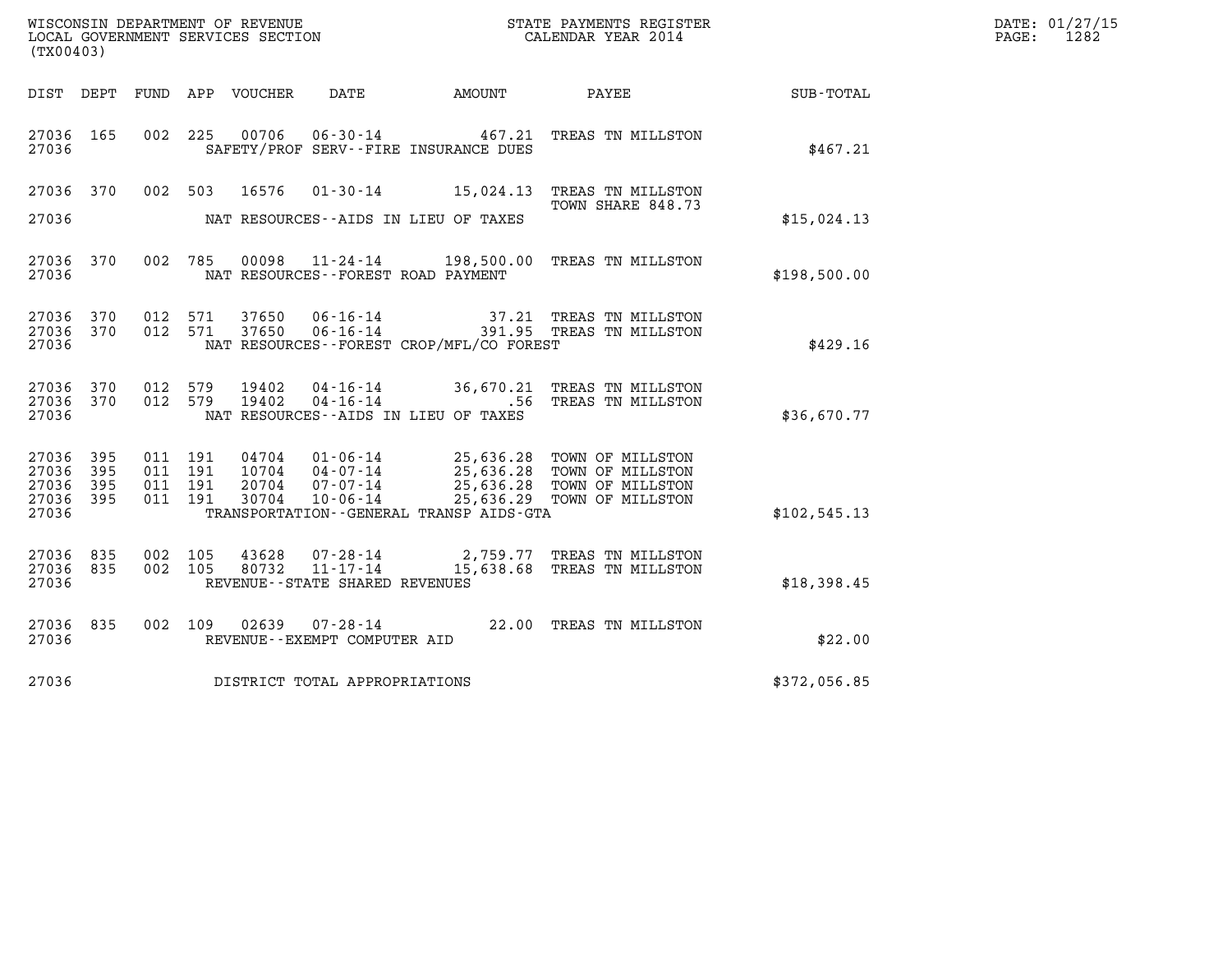| WISCONSIN DEPARTMENT OF REVENUE   | STATE PAYMENTS REGISTER | DATE: 01/27/15 |
|-----------------------------------|-------------------------|----------------|
| LOCAL GOVERNMENT SERVICES SECTION | CALENDAR YEAR 2014      | 1283<br>PAGE:  |

| (TX00403)                                             | WISCONSIN DEPARTMENT OF REVENUE<br>LOCAL GOVERNMENT SERVICES SECTION<br>CALENDAR YEAR 2014 |                                          |  |                                  |                                        |                                           |                                                                                                                                                                                                      |              | DATE: 01/27/15<br>$\mathtt{PAGE}$ :<br>1283 |
|-------------------------------------------------------|--------------------------------------------------------------------------------------------|------------------------------------------|--|----------------------------------|----------------------------------------|-------------------------------------------|------------------------------------------------------------------------------------------------------------------------------------------------------------------------------------------------------|--------------|---------------------------------------------|
|                                                       |                                                                                            |                                          |  |                                  | DIST DEPT FUND APP VOUCHER DATE AMOUNT |                                           | PAYEE SUB-TOTAL                                                                                                                                                                                      |              |                                             |
| 27038 165<br>27038                                    |                                                                                            |                                          |  |                                  | SAFETY/PROF SERV--FIRE INSURANCE DUES  |                                           | 002 225 00707 06-30-14 1,347.72 TREAS TN NORTH BEND                                                                                                                                                  | \$1,347.72   |                                             |
|                                                       | 27038 370                                                                                  | 002 503                                  |  | 16577                            |                                        |                                           | 01-30-14 15,886.57 TREAS TN NORTH BEND<br>TOWN SHARE 1269.26                                                                                                                                         |              |                                             |
| 27038                                                 |                                                                                            |                                          |  |                                  | NAT RESOURCES--AIDS IN LIEU OF TAXES   |                                           |                                                                                                                                                                                                      | \$15,886.57  |                                             |
| 27038                                                 | 27038 370                                                                                  |                                          |  |                                  |                                        | NAT RESOURCES - FOREST CROP/MFL/CO FOREST | 012 571 37651 06-16-14 109.30 TREAS TN NORTH BEND                                                                                                                                                    | \$109.30     |                                             |
| 27038 370<br>27038<br>27038 370<br>27038 370<br>27038 | 370                                                                                        | 012 579<br>012 579<br>012 579<br>012 579 |  | 19403<br>19403<br>19403<br>19403 | NAT RESOURCES--AIDS IN LIEU OF TAXES   |                                           | 04-16-14 10.67 TREAS TN NORTH BEND<br>04-16-14 114.34 TREAS TN NORTH BEND<br>04-16-14 195.54 TREAS TN NORTH BEND<br>04-16-14 1,509.25 TREAS TN NORTH BEND                                            | \$1,829.80   |                                             |
| 27038 395<br>27038<br>27038 395<br>27038 395<br>27038 | 395                                                                                        | 011 191<br>011 191<br>011 191<br>011 191 |  |                                  |                                        | TRANSPORTATION--GENERAL TRANSP AIDS-GTA   | 04705  01-06-14  14,935.43  TOWN OF NORTH BEND<br>10705  04-07-14  14,935.43  TOWN OF NORTH BEND<br>20705  07-07-14  14,935.43  TOWN OF NORTH BEND<br>30705  10-06-14  14,935.45  TOWN OF NORTH BEND | \$59,741.74  |                                             |
| 27038 835<br>27038 835<br>27038                       |                                                                                            | 002 105<br>002 105                       |  |                                  | REVENUE--STATE SHARED REVENUES         |                                           | $43629$ 07-28-14   6,133.73 TREAS TN NORTH BEND 80733   11-17-14   34,757.82 TREAS TN NORTH BEND                                                                                                     | \$40,891.55  |                                             |
| 27038 835<br>27038                                    |                                                                                            | 002 109                                  |  |                                  | REVENUE--EXEMPT COMPUTER AID           |                                           | 02640  07-28-14  7.00 TREAS TN NORTH BEND                                                                                                                                                            | \$7.00       |                                             |
| 27038                                                 |                                                                                            |                                          |  |                                  | DISTRICT TOTAL APPROPRIATIONS          |                                           |                                                                                                                                                                                                      | \$119,813.68 |                                             |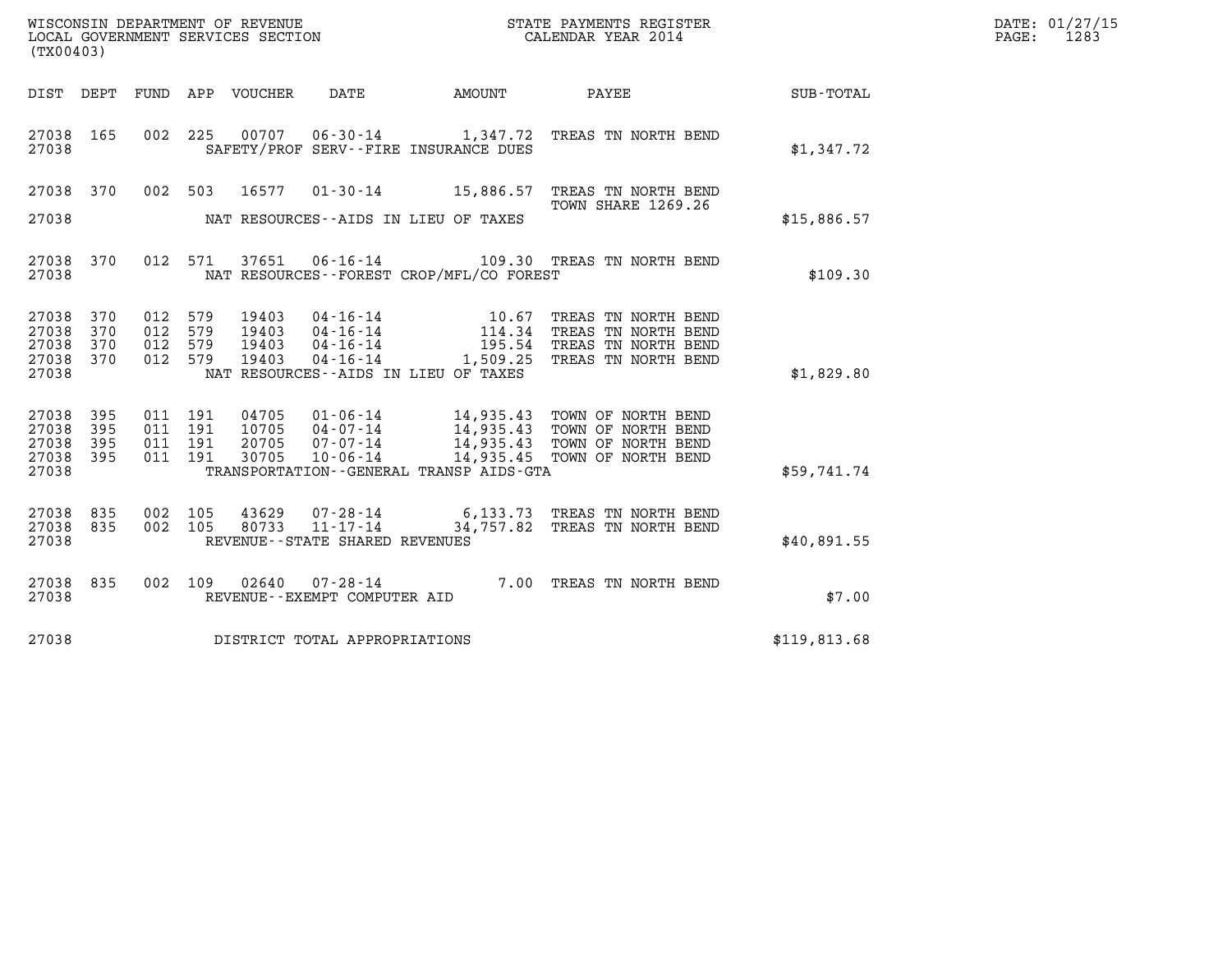| WISCONSIN DEPARTMENT OF REVENUE<br>LOCAL GOVERNMENT SERVICES SECTION<br>(TX00403) |                          |                                          |     |                                  |                                                                  |                                                                           | STATE PAYMENTS REGISTER<br>CALENDAR YEAR 2014                                                                                |               | DATE: 01/27/15<br>1284<br>$\mathtt{PAGE}$ : |
|-----------------------------------------------------------------------------------|--------------------------|------------------------------------------|-----|----------------------------------|------------------------------------------------------------------|---------------------------------------------------------------------------|------------------------------------------------------------------------------------------------------------------------------|---------------|---------------------------------------------|
| DIST DEPT                                                                         |                          | FUND                                     |     | APP VOUCHER                      | DATE                                                             | AMOUNT                                                                    | PAYEE                                                                                                                        | SUB-TOTAL     |                                             |
| 27040 165<br>27040                                                                |                          | 002 225                                  |     | 00708                            |                                                                  | SAFETY/PROF SERV--FIRE INSURANCE DUES                                     | 06-30-14 1,365.69 TREAS TN NORTHFIELD                                                                                        | \$1,365.69    |                                             |
| 27040 370<br>27040                                                                |                          | 012 571                                  |     | 37652                            |                                                                  | NAT RESOURCES--FOREST CROP/MFL/CO FOREST                                  | 06-16-14 248.58 TREAS TN NORTHFIELD                                                                                          | \$248.58      |                                             |
| 27040<br>27040<br>27040<br>27040<br>27040                                         | 370<br>370<br>370<br>370 | 012 579<br>012<br>012 579<br>012 579     | 579 | 19404<br>19404<br>19404<br>19404 | 04 - 16 - 14<br>04 - 16 - 14<br>$04 - 16 - 14$<br>$04 - 16 - 14$ | 10.40<br>23.49<br>36.03<br>406.78<br>NAT RESOURCES--AIDS IN LIEU OF TAXES | TREAS TN NORTHFIELD<br>TREAS TN NORTHFIELD<br>TREAS TN NORTHFIELD<br>TREAS TN NORTHFIELD                                     | \$476.70      |                                             |
| 27040<br>27040<br>27040<br>27040<br>27040                                         | 395<br>395<br>395<br>395 | 011 191<br>011 191<br>011 191<br>011 191 |     | 10706<br>30706                   | 04706 01-06-14<br>$04 - 07 - 14$<br>20706 07-07-14<br>10-06-14   | TRANSPORTATION--GENERAL TRANSP AIDS-GTA                                   | 25,652.74 TOWN OF NORTHFIELD<br>25,652.74 TOWN OF NORTHFIELD<br>25,652.74 TOWN OF NORTHFIELD<br>25,652.77 TOWN OF NORTHFIELD | \$102,610.99  |                                             |
| 27040<br>27040 835<br>27040                                                       | 835                      | 002 105<br>002 105                       |     | 43630<br>80734                   | 07-28-14<br>$11 - 17 - 14$<br>REVENUE - - STATE SHARED REVENUES  |                                                                           | 8,649.33 TREAS TN NORTHFIELD<br>49,012.85 TREAS TN NORTHFIELD                                                                | \$57,662.18   |                                             |
| 27040 835<br>27040                                                                |                          | 002 109                                  |     | 02641                            | $07 - 28 - 14$<br>REVENUE--EXEMPT COMPUTER AID                   |                                                                           | 8.00 TREAS TN NORTHFIELD                                                                                                     | \$8.00        |                                             |
| 27040                                                                             |                          |                                          |     |                                  | DISTRICT TOTAL APPROPRIATIONS                                    |                                                                           |                                                                                                                              | \$162, 372.14 |                                             |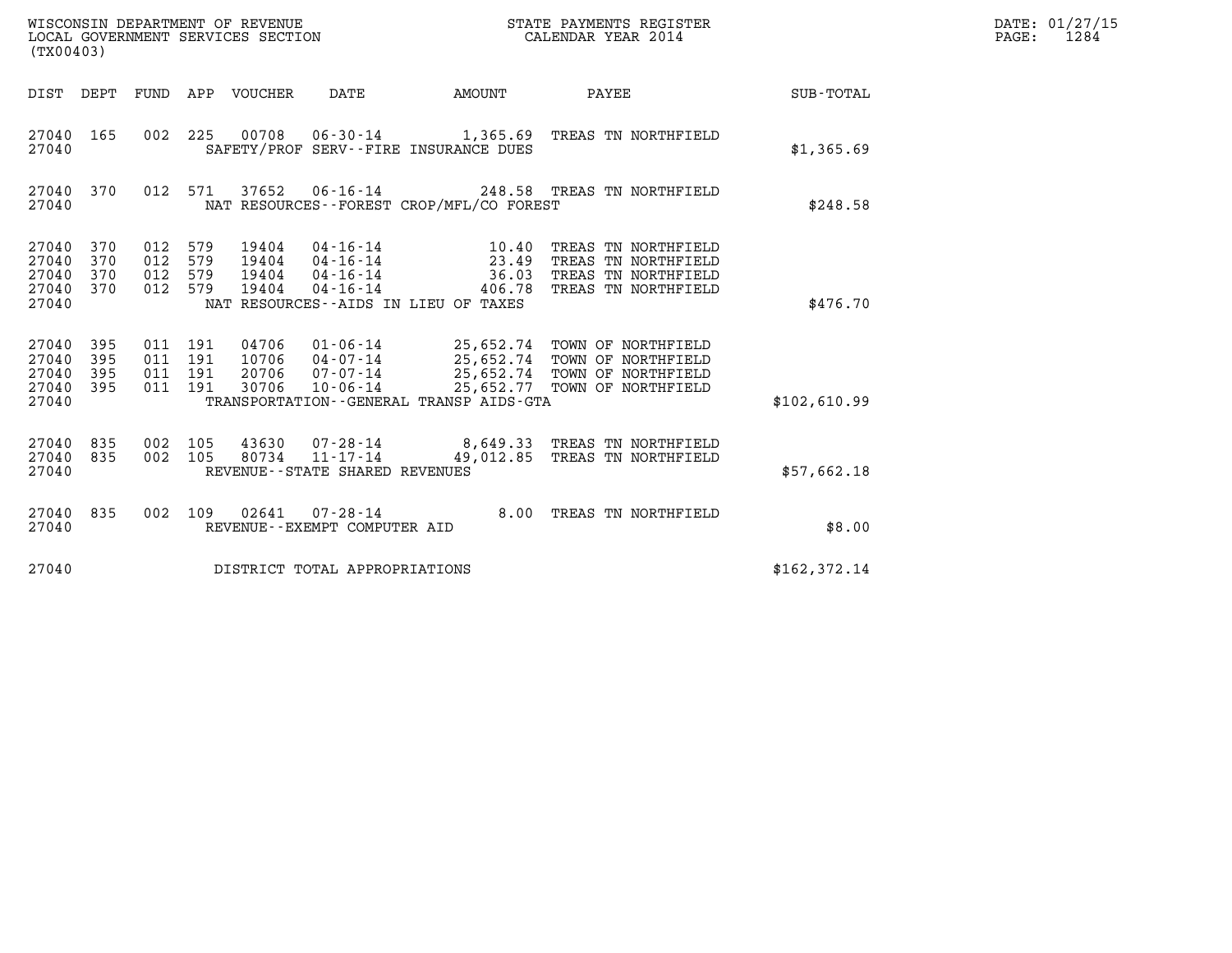|                                               | ${\tt WISCOONSIM} \begin{tabular}{lcccc} DEPARTMENT OF REVENUE & & & & & & & \begin{tabular}{l} \bf STATE} & \bf PAYMENTS \textit{ REGISTER} \\ \bf LOCAL GOVERNMENT SERVICES SECTION & & & & & & \begin{tabular}{l} \bf CALENDAR YEAR \textit{ 2014} \end{tabular} \end{tabular} \end{tabular}$<br>(TX00403) |                                          |         |                                  |                                                        |                                             |                                                                                                                                                    |              | DATE: 01/27/15<br>$\mathtt{PAGE:}$<br>1285 |
|-----------------------------------------------|---------------------------------------------------------------------------------------------------------------------------------------------------------------------------------------------------------------------------------------------------------------------------------------------------------------|------------------------------------------|---------|----------------------------------|--------------------------------------------------------|---------------------------------------------|----------------------------------------------------------------------------------------------------------------------------------------------------|--------------|--------------------------------------------|
|                                               |                                                                                                                                                                                                                                                                                                               |                                          |         | DIST DEPT FUND APP VOUCHER DATE  |                                                        | AMOUNT PAYEE                                |                                                                                                                                                    | SUB-TOTAL    |                                            |
| 27042 165<br>27042                            |                                                                                                                                                                                                                                                                                                               | 002 225                                  |         |                                  |                                                        | SAFETY/PROF SERV--FIRE INSURANCE DUES       | 00709  06-30-14  1,940.71  TREAS TN SPRINGFIELD                                                                                                    | \$1,940.71   |                                            |
| 27042 370<br>27042                            |                                                                                                                                                                                                                                                                                                               |                                          | 000 001 |                                  |                                                        | NAT RESOURCES-SEVERANCE/YIELD/WITHDRAWAL    | 01DNR  06-19-14  524.10 TREAS TOWN SPRINGFIELD                                                                                                     | \$524.10     |                                            |
| 27042 370                                     |                                                                                                                                                                                                                                                                                                               |                                          | 002 503 |                                  |                                                        |                                             | 16764 02-05-14 2,466.06 TREAS TN SPRINGFIELD<br>TOWN SHARE 210.56                                                                                  |              |                                            |
| 27042                                         |                                                                                                                                                                                                                                                                                                               |                                          |         |                                  |                                                        | NAT RESOURCES--AIDS IN LIEU OF TAXES        |                                                                                                                                                    | \$2,466.06   |                                            |
| 27042 370<br>27042                            |                                                                                                                                                                                                                                                                                                               |                                          | 012 571 |                                  |                                                        | NAT RESOURCES - - FOREST CROP/MFL/CO FOREST | 37653  06-16-14  296.45  TREAS TN SPRINGFIELD                                                                                                      | \$296.45     |                                            |
| 27042 370<br>27042<br>27042<br>27042          | 370<br>370                                                                                                                                                                                                                                                                                                    | 012 579<br>012 579<br>012 579            |         | 19405<br>19405<br>19405          |                                                        | NAT RESOURCES - AIDS IN LIEU OF TAXES       | 04-16-14 33.84 TREAS TN SPRINGFIELD<br>04-16-14 86.63 TREAS TN SPRINGFIELD<br>04-16-14 347.71 TREAS TN SPRINGFIELD                                 | \$468.18     |                                            |
| 27042 395<br>27042<br>27042<br>27042<br>27042 | 395<br>395<br>395                                                                                                                                                                                                                                                                                             | 011 191<br>011 191<br>011 191<br>011 191 |         | 04707<br>10707<br>20707<br>30707 | 07-07-14<br>$10 - 06 - 14$                             | TRANSPORTATION--GENERAL TRANSP AIDS-GTA     | 01-06-14 25,081.15 TOWN OF SPRINGFIELD<br>04-07-14 25,081.15 TOWN OF SPRINGFIELD<br>25,081.15 TOWN OF SPRINGFIELD<br>25,081.18 TOWN OF SPRINGFIELD | \$100,324.63 |                                            |
| 27042 835<br>27042 835<br>27042               |                                                                                                                                                                                                                                                                                                               | 002 105<br>002 105                       |         | 43631<br>80735                   | 07-28-14<br>11-17-14<br>REVENUE--STATE SHARED REVENUES |                                             | 5,382.58 TREAS TN SPRINGFIELD<br>35,067.55 TREAS TN SPRINGFIELD                                                                                    | \$40,450.13  |                                            |
| 27042 835<br>27042                            |                                                                                                                                                                                                                                                                                                               |                                          | 002 109 |                                  | REVENUE--EXEMPT COMPUTER AID                           |                                             | 02642  07-28-14   11.00   TREAS TN SPRINGFIELD                                                                                                     | \$11.00      |                                            |
| 27042                                         |                                                                                                                                                                                                                                                                                                               |                                          |         |                                  | DISTRICT TOTAL APPROPRIATIONS                          |                                             |                                                                                                                                                    | \$146,481.26 |                                            |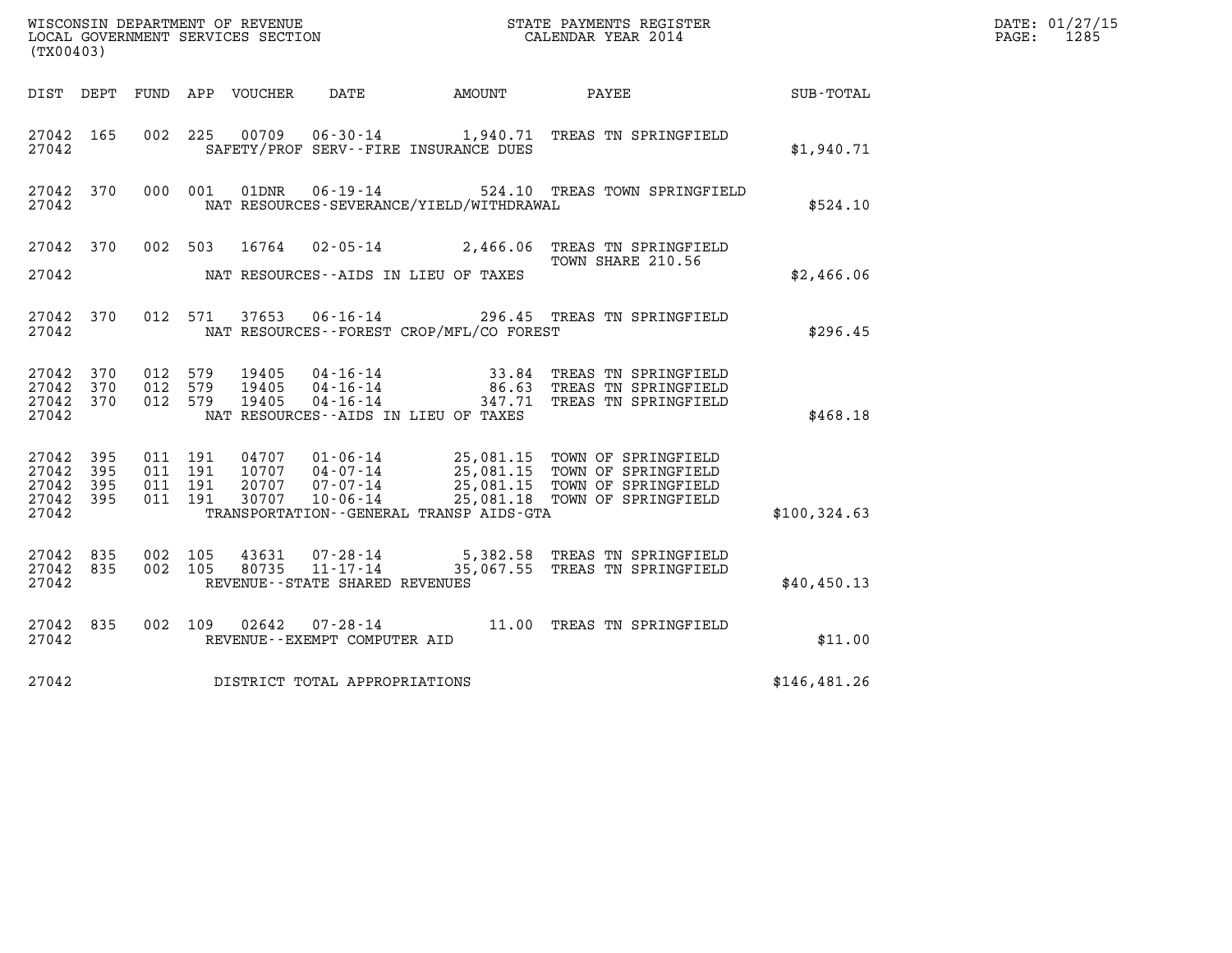| WISCONSIN DEPARTMENT OF REVENUE   | STATE PAYMENTS REGISTER | DATE: 01/27/15 |
|-----------------------------------|-------------------------|----------------|
| LOCAL GOVERNMENT SERVICES SECTION | CALENDAR YEAR 2014      | 1286<br>PAGE:  |

| (TX00403)                                                             |                          |                                                                                                                                                                     |                 |                                                                                                                                          |                  |
|-----------------------------------------------------------------------|--------------------------|---------------------------------------------------------------------------------------------------------------------------------------------------------------------|-----------------|------------------------------------------------------------------------------------------------------------------------------------------|------------------|
| DIST<br>DEPT                                                          | FUND                     | APP<br>VOUCHER<br>DATE                                                                                                                                              | AMOUNT          | PAYEE                                                                                                                                    | <b>SUB-TOTAL</b> |
| 165<br>27101<br>27101                                                 | 002                      | 225<br>00710<br>SAFETY/PROF SERV--FIRE INSURANCE DUES                                                                                                               | 06-30-14 826.60 | TREAS VIL ALMA CENTER                                                                                                                    | \$826.60         |
| 27101<br>395<br>27101<br>395<br>27101<br>395<br>27101<br>395<br>27101 | 011<br>011<br>011<br>011 | 191<br>04708<br>01-06-14<br>191<br>10708<br>04-07-14<br>$07 - 07 - 14$<br>191<br>20708<br>191<br>30708<br>$10 - 06 - 14$<br>TRANSPORTATION--GENERAL TRANSP AIDS-GTA |                 | 9,495.81 VILLAGE OF ALMA CENTER<br>9,495.81 VILLAGE OF ALMA CENTER<br>9,495.81 VILLAGE OF ALMA CENTER<br>9,495.82 VILLAGE OF ALMA CENTER | \$37,983.25      |
| 835<br>27101<br>835<br>27101<br>27101                                 | 002<br>002               | 105<br>105<br>80736<br>REVENUE--STATE SHARED REVENUES                                                                                                               |                 | 43632 07-28-14 22,334.62 TREAS VIL ALMA CENTER<br>$11 - 17 - 14$ $126,642.62$ TREAS VIL ALMA CENTER                                      | \$148,977.24     |
| 835<br>27101<br>27101                                                 | 002                      | 109<br>02643<br>$07 - 28 - 14$<br>REVENUE--EXEMPT COMPUTER AID                                                                                                      | 22.00           | TREAS VIL ALMA CENTER                                                                                                                    | \$22.00          |
| 835<br>27101<br>27101                                                 | 002                      | 501<br>00002<br>$02 - 03 - 14$<br>DOA-PAYMENT FOR MUNICIPAL SERVICES AID                                                                                            | 47.45           | TREAS VIL ALMA CENTER                                                                                                                    | \$47.45          |
| 835<br>27101<br>27101                                                 | 021                      | 363<br>36132<br>$03 - 24 - 14$<br>REVENUE--LOTTERY CREDIT -                                                                                                         | 648.00          | TREAS VIL ALMA CENTER                                                                                                                    | \$648.00         |
| 27101                                                                 |                          | DISTRICT TOTAL APPROPRIATIONS                                                                                                                                       |                 |                                                                                                                                          | \$188,504.54     |

(TX00403)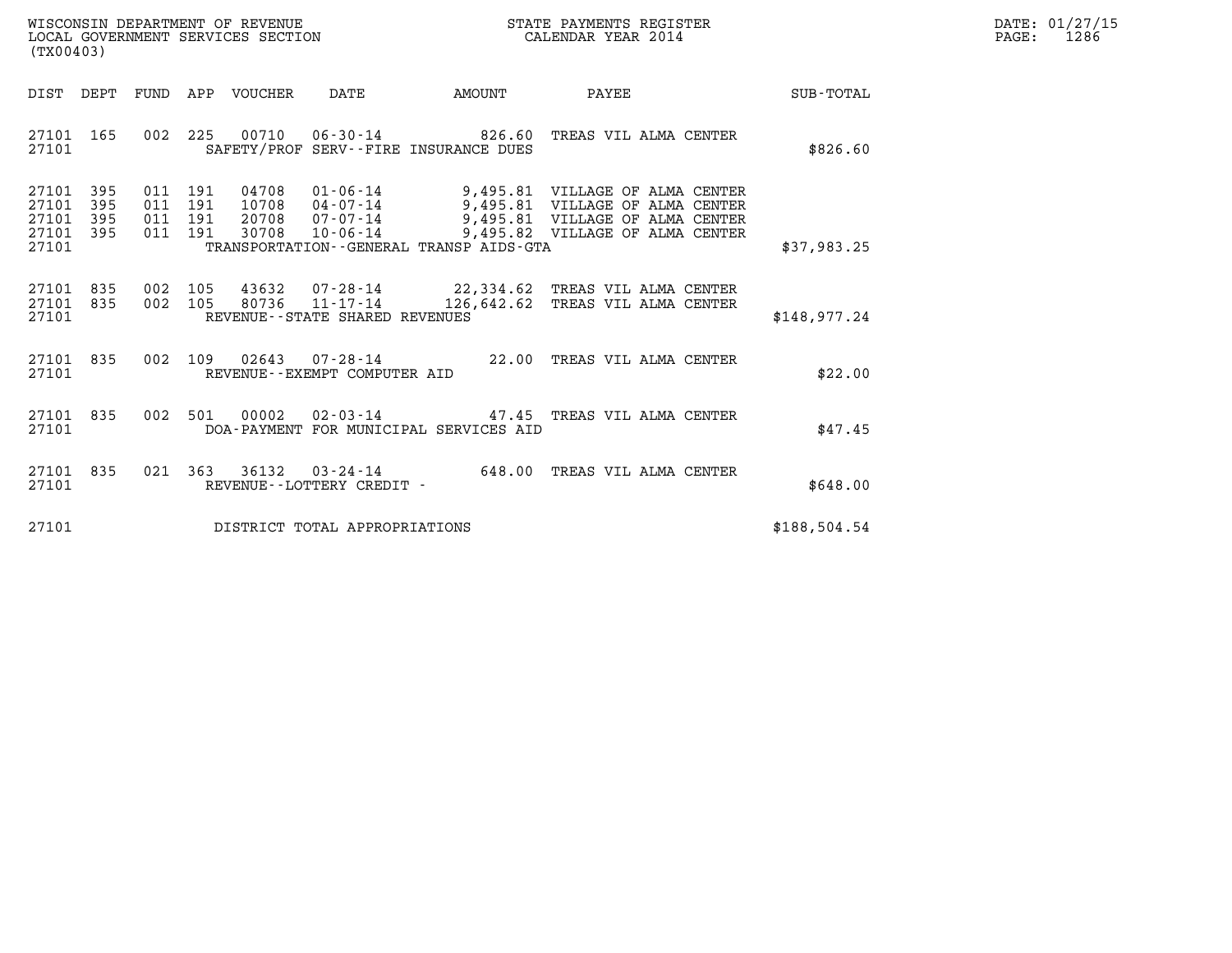| (TX00403)                                                                                                      | WISCONSIN DEPARTMENT OF REVENUE<br>LOCAL GOVERNMENT SERVICES SECTION                                                                                                                                                                         | STATE PAYMENTS REGISTER<br>CALENDAR YEAR 2014 | DATE: 01/27/15<br>$\mathtt{PAGE:}$<br>1287 |
|----------------------------------------------------------------------------------------------------------------|----------------------------------------------------------------------------------------------------------------------------------------------------------------------------------------------------------------------------------------------|-----------------------------------------------|--------------------------------------------|
| DIST DEPT FUND APP VOUCHER DATE                                                                                |                                                                                                                                                                                                                                              | AMOUNT PAYEE SUB-TOTAL                        |                                            |
| 27136 165<br>27136                                                                                             | 002 225 00711 06-30-14 916.45 TREAS VIL HIXTON<br>SAFETY/PROF SERV--FIRE INSURANCE DUES                                                                                                                                                      | \$916.45                                      |                                            |
| 27136 370<br>27136                                                                                             | 012 579 19406 04-16-14 2.17 TREAS VIL HIXTON<br>NAT RESOURCES--AIDS IN LIEU OF TAXES                                                                                                                                                         | \$2.17                                        |                                            |
| 27136<br>395<br>011 191<br>395<br>011 191<br>27136<br>27136<br>011 191<br>395<br>011 191<br>27136 395<br>27136 | 04709  01-06-14  2,493.82  VILLAGE OF HIXTON<br>10709  04-07-14  2,493.82  VILLAGE OF HIXTON<br>20709  07-07-14  2,493.82  VILLAGE OF HIXTON<br>30709  10-06-14  2,493.84  VILLAGE OF HIXTON<br>TRANSPORTATION - - GENERAL TRANSP AIDS - GTA | \$9,975.30                                    |                                            |
| 002 105<br>27136 835<br>002 105<br>27136 835<br>27136                                                          | 43633  07-28-14  9,431.07 TREAS  VIL HIXTON<br>80737  11-17-14  53,471.55 TREAS  VIL HIXTON<br>REVENUE--STATE SHARED REVENUES                                                                                                                | \$62,902.62                                   |                                            |
| 27136<br>835<br>002 109<br>002 109<br>27136 835<br>27136                                                       | 02644  07-28-14  156.00 TREAS VIL HIXTON<br>05144  07-28-14  1,821.00 TREAS VIL HIXTON<br>REVENUE - - EXEMPT COMPUTER AID                                                                                                                    | \$1,977.00                                    |                                            |
| 27136 835<br>27136                                                                                             | 021 363 36133 03-24-14 66.95 TREAS VIL HIXTON<br>REVENUE--LOTTERY CREDIT -                                                                                                                                                                   | \$66.95                                       |                                            |
| 27136                                                                                                          | DISTRICT TOTAL APPROPRIATIONS                                                                                                                                                                                                                | \$75,840.49                                   |                                            |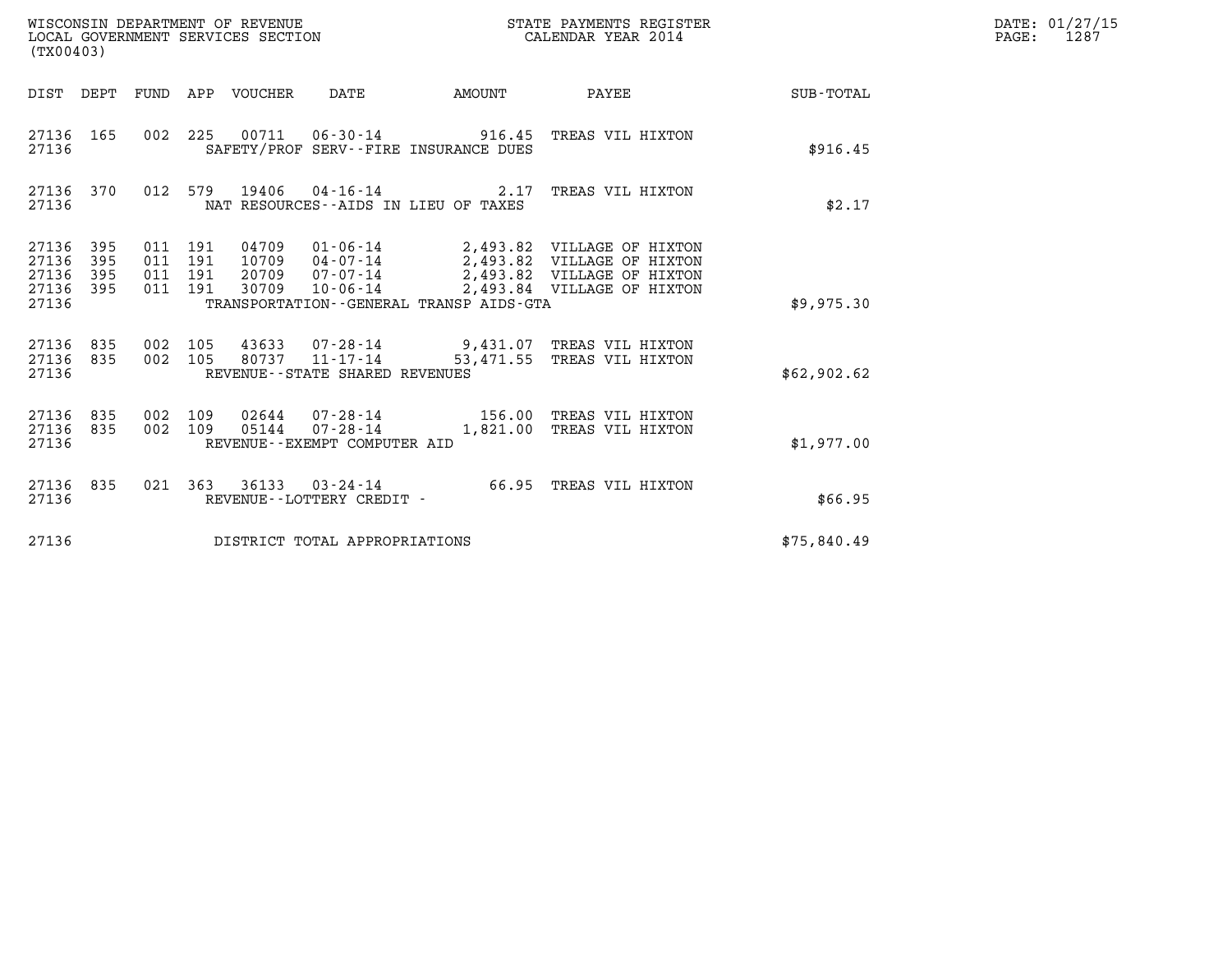| WISCONSIN DEPARTMENT OF REVENUE   | STATE PAYMENTS REGISTER | DATE: 01/27/15 |
|-----------------------------------|-------------------------|----------------|
| LOCAL GOVERNMENT SERVICES SECTION | CALENDAR YEAR 2014      | 1288<br>PAGE:  |

| WISCONSIN DEPARTMENT OF REVENUE<br>LOCAL GOVERNMENT SERVICES SECTION<br>(TX00403)                                                                              |                                                                                                                                                                      | STATE PAYMENTS REGISTER<br>CALENDAR YEAR 2014 |              | DATE: 01/27/15<br>$\mathtt{PAGE}$ :<br>1288 |
|----------------------------------------------------------------------------------------------------------------------------------------------------------------|----------------------------------------------------------------------------------------------------------------------------------------------------------------------|-----------------------------------------------|--------------|---------------------------------------------|
| DIST DEPT                                                                                                                                                      |                                                                                                                                                                      | PAYEE                                         | SUB-TOTAL    |                                             |
| 002 225 00712 06-30-14 934.42 TREAS VIL MELROSE<br>27151 165<br>27151                                                                                          | SAFETY/PROF SERV--FIRE INSURANCE DUES                                                                                                                                |                                               | \$934.42     |                                             |
| 27151 395<br>011<br>191<br>04710<br>27151<br>395<br>011<br>191<br>10710<br>27151 395<br>011 191<br>20710<br>27151 395<br>30710<br>011 191<br>10-06-14<br>27151 | 01-06-14 5,328.16 VILLAGE OF MELROSE<br>04-07-14 5,328.16 VILLAGE OF MELROSE<br>07-07-14 5,328.16 VILLAGE OF MELROSE<br>TRANSPORTATION - - GENERAL TRANSP AIDS - GTA | 5,328.18 VILLAGE OF MELROSE                   | \$21,312.66  |                                             |
| 27151 455<br>002 231 01559 02-21-14 320.00 TREAS VIL MELROSE<br>27151<br>JUSTICE--LAW ENFORCEMENT TRAINING                                                     |                                                                                                                                                                      |                                               | \$320.00     |                                             |
| 002 105 43634 07-28-14 25,446.87 TREAS VIL MELROSE<br>27151 835<br>27151 835<br>002 105<br>27151<br>REVENUE--STATE SHARED REVENUES                             | 80738  11-17-14  144,198.91  TREAS VIL MELROSE                                                                                                                       |                                               | \$169.645.78 |                                             |
| 002 109 02645 07-28-14 133.00 TREAS VIL MELROSE<br>27151 835<br>27151<br>REVENUE--EXEMPT COMPUTER AID                                                          |                                                                                                                                                                      |                                               | \$133.00     |                                             |
| 021 363 36134 03-24-14 191.03 TREAS VIL MELROSE<br>27151 835<br>27151<br>REVENUE--LOTTERY CREDIT -                                                             |                                                                                                                                                                      |                                               | \$191.03     |                                             |
| 27151<br>DISTRICT TOTAL APPROPRIATIONS                                                                                                                         |                                                                                                                                                                      |                                               | \$192,536.89 |                                             |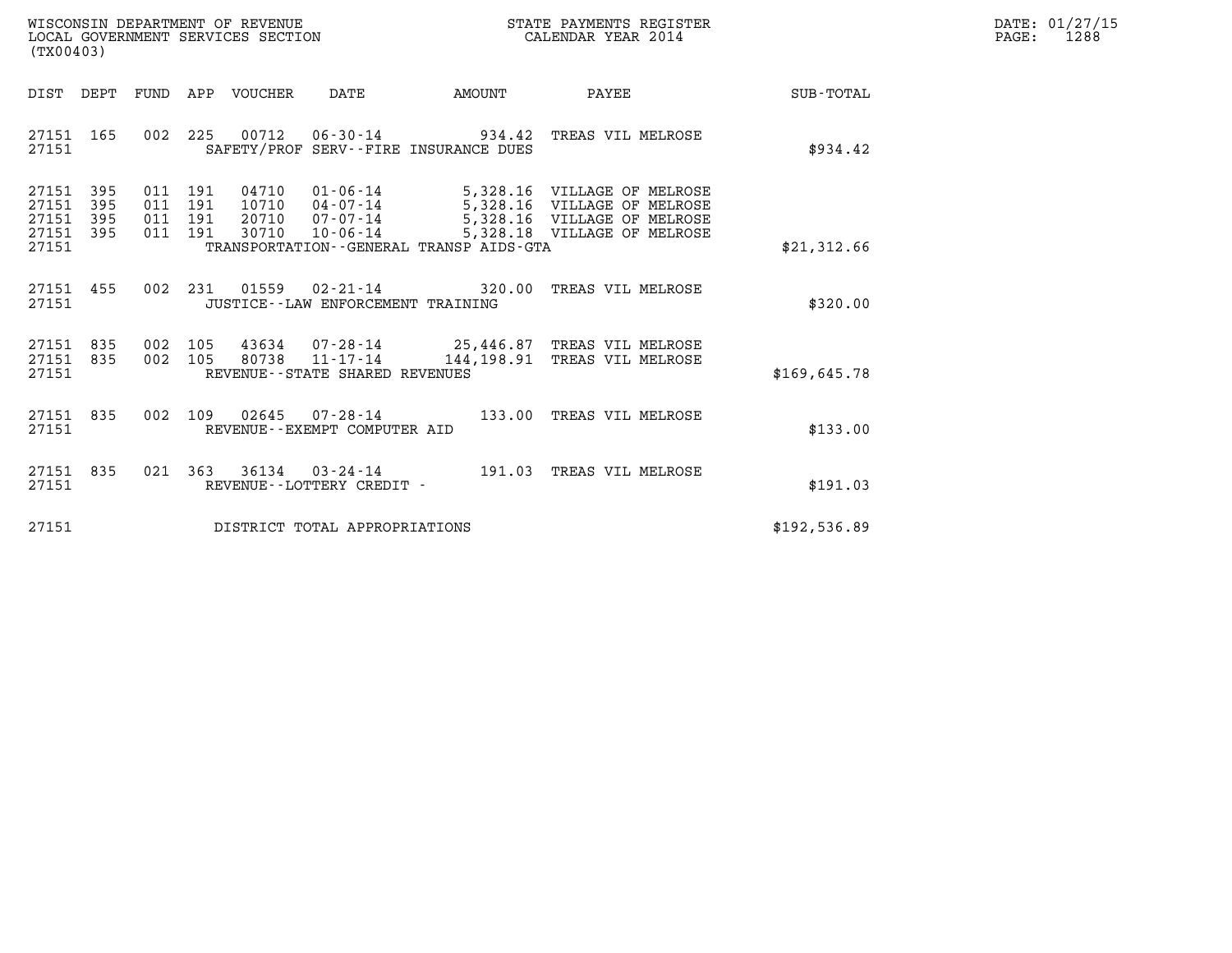| WISCONSIN DEPARTMENT OF REVENUE   | STATE PAYMENTS REGISTER | DATE: 01/27/15 |
|-----------------------------------|-------------------------|----------------|
| LOCAL GOVERNMENT SERVICES SECTION | CALENDAR YEAR 2014      | 1289<br>PAGE:  |

| $\tt WISCONSIM DEPARTMENT OF REVENUE$ $\tt WISCONSIMENT$ SERVICES SECTION $\tt WISCONBINENT$ SERVICES SECTION $\tt CALENDAR$ YEAR 2014<br>(TX00403)                                |                                                                                                                                                                                        |               | DATE: 01/27/15<br>$\mathtt{PAGE:}$<br>1289 |
|------------------------------------------------------------------------------------------------------------------------------------------------------------------------------------|----------------------------------------------------------------------------------------------------------------------------------------------------------------------------------------|---------------|--------------------------------------------|
| DIST DEPT FUND APP VOUCHER DATE AMOUNT                                                                                                                                             | <b>PAYEE</b>                                                                                                                                                                           | SUB-TOTAL     |                                            |
| 002 225 00713 06-30-14 808.63 TREAS VIL MERRILLAN<br>27152 165<br>27152<br>SAFETY/PROF SERV--FIRE INSURANCE DUES                                                                   |                                                                                                                                                                                        | \$808.63      |                                            |
| 27152 395<br>011 191<br>27152 395<br>011 191<br>27152 395<br>011 191<br>27152 395<br>30711<br>$10 - 06 - 14$<br>011 191<br>27152<br>TRANSPORTATION--GENERAL TRANSP AIDS-GTA        | 04711  01-06-14  4,595.48  VILLAGE OF MERRILLAN<br>10711  04-07-14  4,595.48  VILLAGE OF MERRILLAN<br>20711  07-07-14  4,595.48  VILLAGE OF MERRILLAN<br>4,595.48 VILLAGE OF MERRILLAN | \$18,381.92   |                                            |
| 27152 455<br>002 231 00975 09-04-14 160.00 TREAS VIL MERRILLAN<br>27152<br>JUSTICE - - LAW ENFORCEMENT TRAINING                                                                    |                                                                                                                                                                                        | \$160.00      |                                            |
| 002 105 43635 07-28-14 28,076.59 TREAS VIL MERRILLAN<br>27152 835<br>002 105 80739 11-17-14 159,100.65 TREAS VIL MERRILLAN<br>27152 835<br>27152<br>REVENUE--STATE SHARED REVENUES |                                                                                                                                                                                        | \$187, 177.24 |                                            |
| 002 109 02646 07-28-14 64.00 TREAS VIL MERRILLAN<br>27152 835<br>27152<br>REVENUE--EXEMPT COMPUTER AID                                                                             |                                                                                                                                                                                        | \$64.00       |                                            |
| 021 363 36135 03-24-14 868.48 TREAS VIL MERRILLAN<br>27152 835<br>27152<br>REVENUE--LOTTERY CREDIT -                                                                               |                                                                                                                                                                                        | \$868.48      |                                            |
| 27152<br>DISTRICT TOTAL APPROPRIATIONS                                                                                                                                             |                                                                                                                                                                                        | \$207,460.27  |                                            |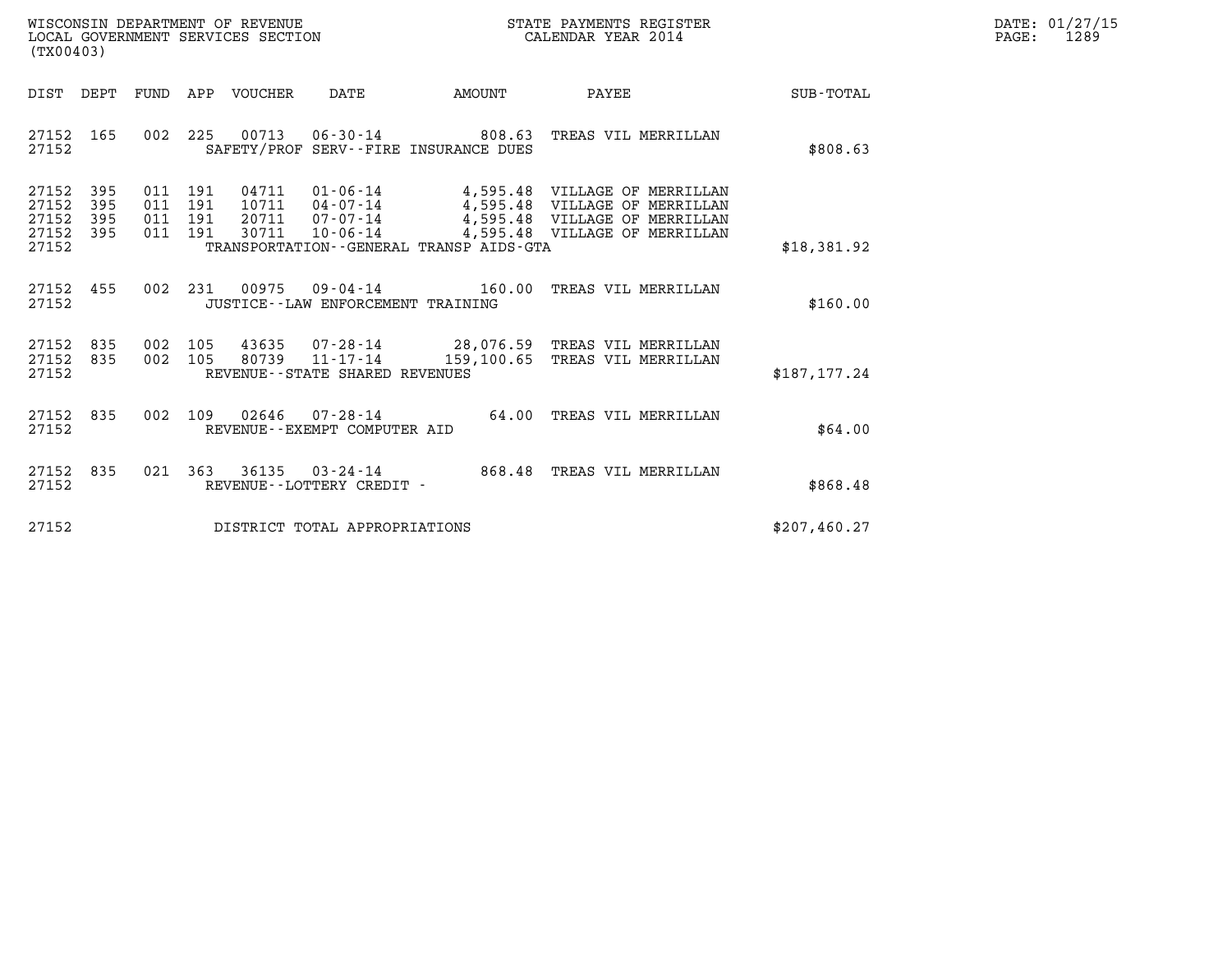| WISCONSIN DEPARTMENT OF REVENUE   | STATE PAYMENTS REGISTER | DATE: 01/27/15 |
|-----------------------------------|-------------------------|----------------|
| LOCAL GOVERNMENT SERVICES SECTION | CALENDAR YEAR 2014      | 1290<br>PAGE:  |

| WISCONSIN DEPARTMENT OF REVENUE<br>LOCAL GOVERNMENT SERVICES SECTION<br>(TX00403)                 |                                                                                                                                                                     | STATE PAYMENTS REGISTER<br>CALENDAR YEAR 2014 |                                                                                                                      |                  |
|---------------------------------------------------------------------------------------------------|---------------------------------------------------------------------------------------------------------------------------------------------------------------------|-----------------------------------------------|----------------------------------------------------------------------------------------------------------------------|------------------|
| DIST<br>DEPT<br>FUND                                                                              | VOUCHER<br>APP<br>DATE                                                                                                                                              | AMOUNT                                        | PAYEE                                                                                                                | <b>SUB-TOTAL</b> |
| 002<br>165<br>27186<br>27186                                                                      | 225<br>00714 06-30-14<br>SAFETY/PROF SERV--FIRE INSURANCE DUES                                                                                                      | 575.03                                        | TREAS VIL TAYLOR                                                                                                     | \$575.03         |
| 395<br>27186<br>011<br>27186<br>395<br>011<br>27186<br>395<br>011<br>27186<br>395<br>011<br>27186 | 191<br>04712<br>$01 - 06 - 14$<br>191<br>10712<br>04-07-14<br>191<br>20712<br>07-07-14<br>30712<br>191<br>$10 - 06 - 14$<br>TRANSPORTATION--GENERAL TRANSP AIDS-GTA |                                               | 5,687.50 VILLAGE OF TAYLOR<br>5,687.50 VILLAGE OF TAYLOR<br>5,687.50 VILLAGE OF TAYLOR<br>5,687.50 VILLAGE OF TAYLOR | \$22,750.00      |
| 27186<br>002<br>835<br>002<br>27186<br>835<br>27186                                               | 43636<br>105<br>105<br>80740<br>11-17-14 141,093.75<br>REVENUE--STATE SHARED REVENUES                                                                               |                                               | 07-28-14 24,902.75 TREAS VIL TAYLOR<br>TREAS VIL TAYLOR                                                              | \$165,996.50     |
| 27186<br>835<br>002<br>835<br>002<br>27186<br>27186                                               | 109<br>02647<br>07-28-14 28.00<br>05145<br>109<br>$07 - 28 - 14$<br>REVENUE--EXEMPT COMPUTER AID                                                                    | 162.00                                        | TREAS VIL TAYLOR<br>TREAS VIL TAYLOR                                                                                 | \$190.00         |
| 021<br>27186<br>835<br>27186                                                                      | 363<br>36136 03-24-14<br>REVENUE - - LOTTERY CREDIT -                                                                                                               |                                               | 1,083.36 TREAS VIL TAYLOR                                                                                            | \$1,083.36       |
| 27186                                                                                             | DISTRICT TOTAL APPROPRIATIONS                                                                                                                                       |                                               |                                                                                                                      | \$190,594.89     |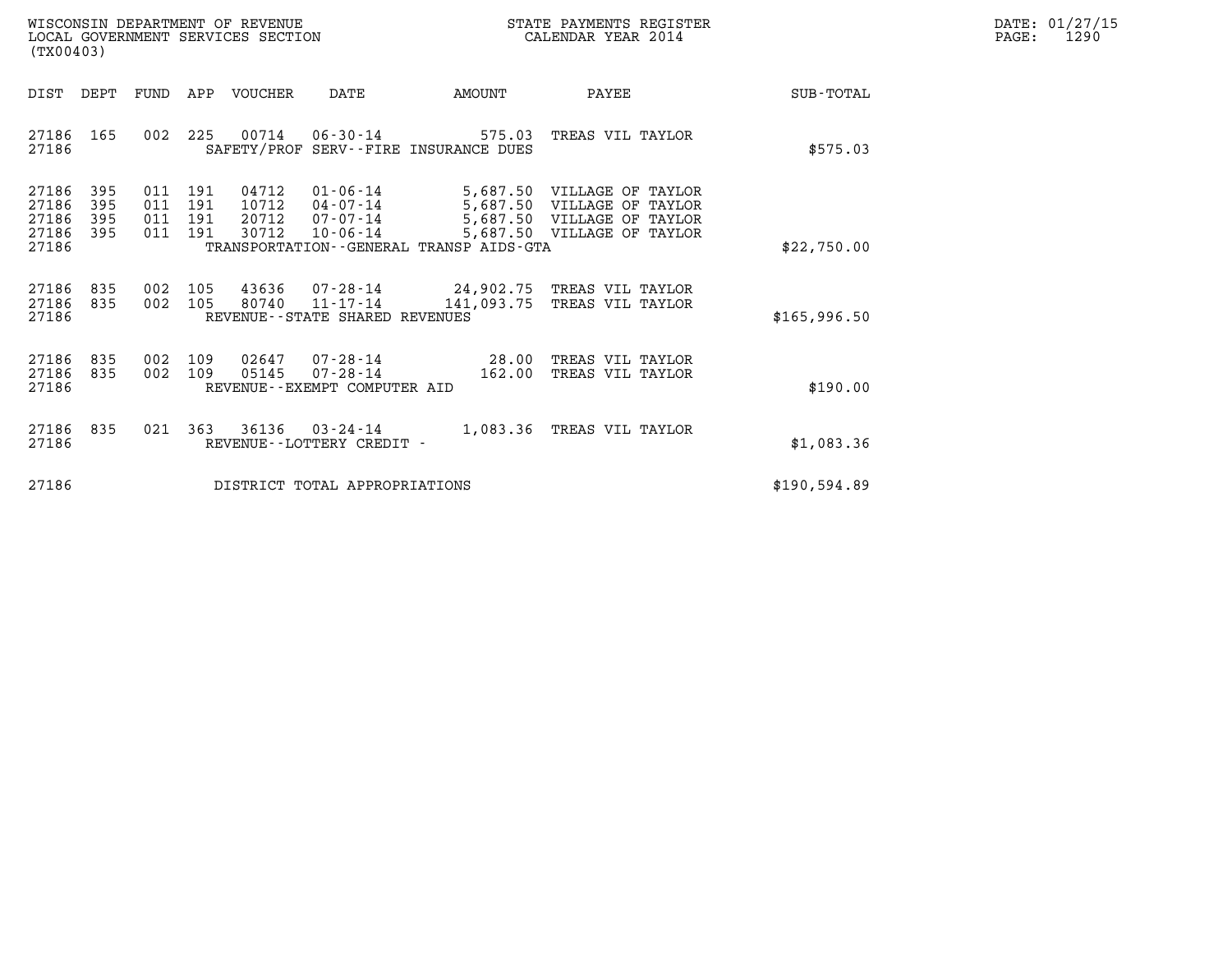| (TX00403)                                                                                  |                                                          |                                                                                             |         |                                                                               |                                                                                                                            |                                                                                                       |                                                                                                                                                                                                                                                                                                                       | DATE: 01/27/15<br>1291<br>$\mathtt{PAGE}$ : |  |
|--------------------------------------------------------------------------------------------|----------------------------------------------------------|---------------------------------------------------------------------------------------------|---------|-------------------------------------------------------------------------------|----------------------------------------------------------------------------------------------------------------------------|-------------------------------------------------------------------------------------------------------|-----------------------------------------------------------------------------------------------------------------------------------------------------------------------------------------------------------------------------------------------------------------------------------------------------------------------|---------------------------------------------|--|
|                                                                                            |                                                          |                                                                                             |         | DIST DEPT FUND APP VOUCHER                                                    | DATE                                                                                                                       | AMOUNT                                                                                                | PAYEE                                                                                                                                                                                                                                                                                                                 | SUB-TOTAL                                   |  |
| 27206 165<br>27206                                                                         |                                                          |                                                                                             |         |                                                                               |                                                                                                                            | SAFETY/PROF SERV--FIRE INSURANCE DUES                                                                 | 002 225 00715 06-30-14 9,487.93 TREAS CITY BLACK RIVER FA                                                                                                                                                                                                                                                             | \$9,487.93                                  |  |
| 27206 370<br>27206                                                                         |                                                          |                                                                                             | 012 571 |                                                                               |                                                                                                                            | NAT RESOURCES - - FOREST CROP/MFL/CO FOREST                                                           | 37654 06-16-14 31.96 TREAS CITY BLACK RIVER FA                                                                                                                                                                                                                                                                        | \$31.96                                     |  |
| 27206 370<br>27206 370<br>27206                                                            |                                                          | 012 579<br>012 579                                                                          |         | 19407<br>19407                                                                |                                                                                                                            | NAT RESOURCES--AIDS IN LIEU OF TAXES                                                                  | 04-16-14 1.73 TREAS CITY BLACK RIVER FA<br>04-16-14 74.22 TREAS CITY BLACK RIVER FALLS                                                                                                                                                                                                                                | \$75.95                                     |  |
| 27206 395<br>27206<br>27206<br>27206 395<br>27206                                          | 395<br>395                                               | 011 162<br>011 162<br>011 162                                                               | 011 162 | 06034<br>12034<br>22034<br>32034                                              | 10-06-14                                                                                                                   | TRANSPORTATION--CONNECTING HIGHWAY AIDS                                                               | 01-06-14 9,900.72 CITY OF BLACK RIVER FALLS<br>04-07-14 9,900.72 CITY OF BLACK RIVER FALLS<br>07-07-14 9,900.72 CITY OF BLACK RIVER FALLS<br>9,900.74 CITY OF BLACK RIVER FALLS                                                                                                                                       | \$39,602.90                                 |  |
| 27206 395<br>27206<br>27206<br>27206<br>27206 395<br>27206                                 | 395<br>395<br>395                                        | 011 177<br>011 177<br>011 177<br>011 177<br>011 177                                         |         | 16024<br>24024<br>26024<br>26052<br>42024                                     | $12 - 30 - 14$<br>TRANSPORTATION - - TRANSIT AID                                                                           |                                                                                                       | 06-04-14 18,194.00 CITY OF BLACK RIVER FALLS<br>07-07-14<br>09-30-14<br>18,193.00 CITY OF BLACK RIVER FALLS<br>19,154.00 CITY OF BLACK RIVER FALLS<br>19,154.00 TREAS CITY BLACK RIVER FA<br>10,916.00 CITY OF BLACK RIVER FALLS                                                                                      | \$84,651.00                                 |  |
| 27206 395<br>27206<br>27206<br>27206 395<br>27206                                          | 395<br>395                                               | 011 182<br>011 182<br>011 182<br>011 182                                                    |         | 02681<br>26785<br>30168<br>32985                                              | 10-09-14<br>11-07-14<br>$12 - 08 - 14$                                                                                     | TRANSPORTATION - - TRANSIT AIDS - FEDERAL                                                             | 02-04-14 18,319.00 TREAS CITY BLACK RIVER FA<br>40,508.00 TREAS CITY BLACK RIVER FA<br>20,943.00 TREAS CITY BLACK RIVER FA<br>25,748.00 TREAS CITY BLACK RIVER FA                                                                                                                                                     | \$105,518.00                                |  |
| 27206 395<br>27206<br>27206<br>27206<br>27206<br>27206<br>27206<br>27206<br>27206<br>27206 | 395<br>395<br>395<br>395<br>- 395<br>395<br>395<br>- 395 | 011 185<br>011 185<br>011 185<br>011 185<br>011<br>011 185<br>011 185<br>011 185<br>011 185 | 185     | 04108<br>04108<br>08051<br>16711<br>17759<br>18828<br>25140<br>26662<br>28227 | $03 - 31 - 14$<br>$07 - 02 - 14$<br>$07 - 14 - 14$<br>$07 - 23 - 14$<br>$09 - 24 - 14$<br>$10 - 08 - 14$<br>$10 - 21 - 14$ | 1,143.12<br>1,137.48<br>1,143.12<br>1,143.12<br>943.20<br>TRANSPORTATION - - HIGHWAY SAFETY - FEDERAL | 02-18-14 1,150.56 TREAS CITY BLACK RIVER FA<br>02-18-14 1,150.56 TREAS CITY BLACK RIVER FA<br>1,137.48 TREAS CITY BLACK RIVER FA<br>TREAS CITY BLACK RIVER FA<br>TREAS CITY BLACK RIVER FA<br>TREAS CITY BLACK RIVER FA<br>TREAS CITY BLACK RIVER FA<br>943.20 TREAS CITY BLACK RIVER FA<br>TREAS CITY BLACK RIVER FA | \$9,891.84                                  |  |
| 27206 395<br>27206<br>27206<br>27206<br>27206                                              | 395<br>395<br>- 395                                      | 011 191<br>011 191<br>011 191                                                               | 011 191 | 04713<br>10713<br>20713<br>30713                                              | $01 - 06 - 14$<br>04-07-14<br>$07 - 07 - 14$<br>$10 - 06 - 14$                                                             | TRANSPORTATION--GENERAL TRANSP AIDS-GTA                                                               | 56,620.77 CITY OF BLACK RIVER FALLS<br>56,620.77 CITY OF BLACK RIVER FALLS<br>56,620.77 CITY OF BLACK RIVER FALLS<br>56,620.80 CITY OF BLACK RIVER FALLS                                                                                                                                                              | \$226,483.11                                |  |
| 27206 395                                                                                  |                                                          | 011 278                                                                                     |         | 28996                                                                         | $10 - 24 - 14$                                                                                                             |                                                                                                       | 9,250.00 TREAS CITY BLACK RIVER FALLS                                                                                                                                                                                                                                                                                 |                                             |  |